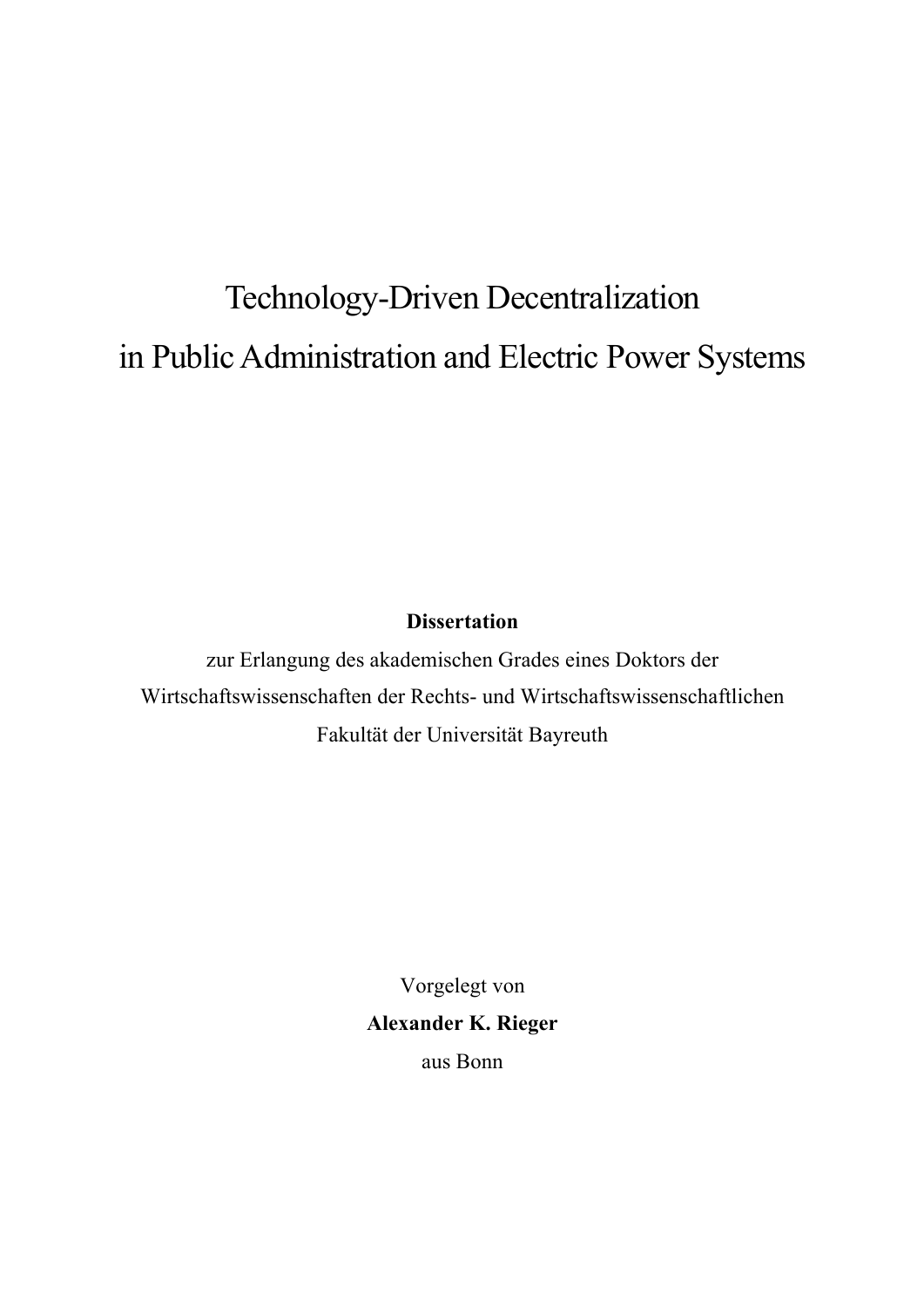Dekan: Prof. Dr. Jörg Schlüchtermann Erstberichterstatter: Prof. Dr. Gilbert Fridgen Zweitberichterstatter: Prof. Dr. Daniel Baier Tag der mündlichen Prüfung: 01.03.2022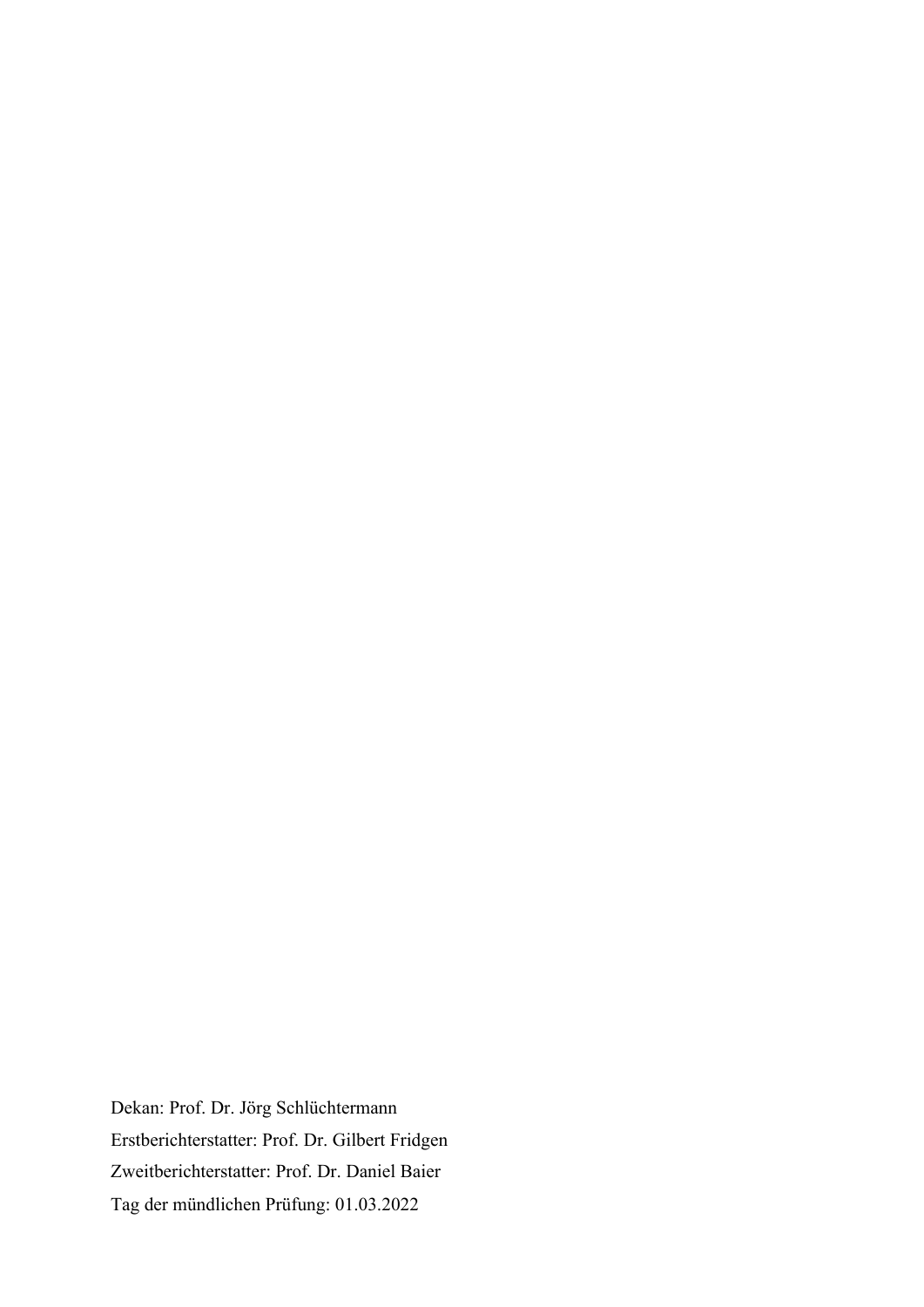#### **Abstract**

Blockchain is no longer a hype technology. Powerful applications exist in many contexts, but in others, progress is slow. To investigate reasons for the differences in uptake, this thesis explores two antithetical contexts: public administration and electric power systems. While blockchain applications in public administration are gaining traction, many blockchain projects in electric power systems have been abandoned. This thesis argues that applications of blockchain are successful where the anticipated benefits are specific and where organizational, technical, and regulatory challenges appear manageable. Moreover, blockchain is successful where decentralized organizational structures dominate. The thesis includes seven papers that investigate various aspects of technology-driven decentralization and blockchain adoption in the two above-mentioned contexts. Their abstracts are available in the appendix and their full texts in the supplemental material. The first two papers examine compliance with the requirements of the EU's General Data Protection Regulation, a particularly pertinent challenge for blockchain projects. The third paper reflects on the importance of experimentation when working with innovative and unfamiliar technologies. The fourth paper investigates a successful implementation of blockchain in public administration; namely, a federal infrastructure to coordinate German asylum procedures. Papers five, six, and seven focus on technology-driven decentralization in electric power systems. They explore essential foundations for understanding the lack of successful blockchain projects in the areas of peerto-peer trading and microgrid operation. The fifth paper suggests that these application areas have unclear overall profitability, even when the use of energy storage helps to draw on several revenue streams. The sixth and seventh paper further challenge the need for residential peer-topeer trading and decentralized microgrid operation by establishing the financial and stability benefits of local grid managers and identifying electricity tariffs that can encourage desirable and sustainable operation by such managers.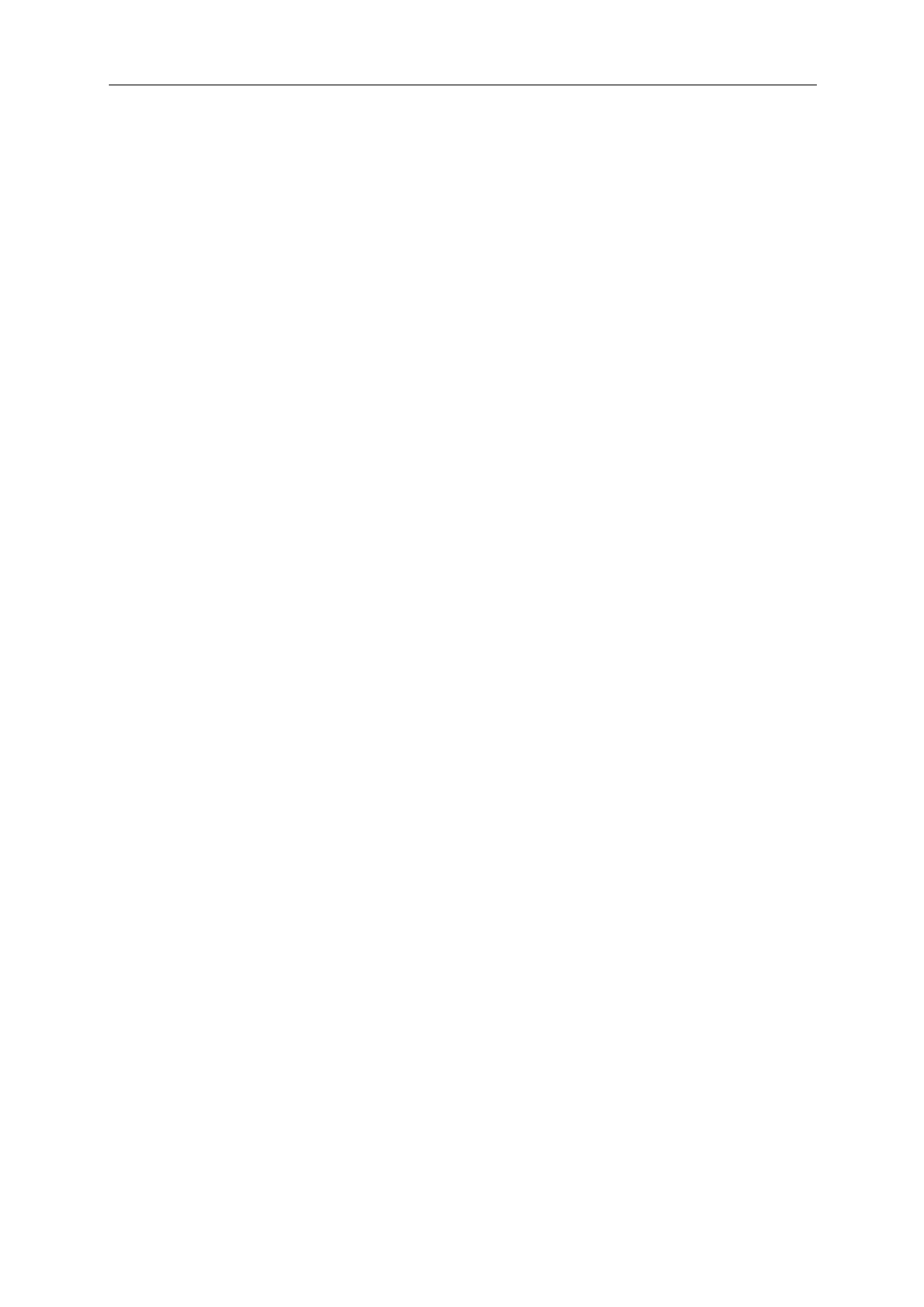# **Table of contents**

| 1.                                                                           |
|------------------------------------------------------------------------------|
| 2.                                                                           |
| 2.1.                                                                         |
| 2.2.                                                                         |
| 2.3.                                                                         |
| 2.4.                                                                         |
| 3.                                                                           |
| 3.1.                                                                         |
|                                                                              |
|                                                                              |
| 4.1.                                                                         |
| 4.2.                                                                         |
| 5.                                                                           |
| 6.                                                                           |
| 6.1.                                                                         |
|                                                                              |
|                                                                              |
|                                                                              |
|                                                                              |
| Appendix B: Research papers and book chapters not included in this thesis 45 |
|                                                                              |
|                                                                              |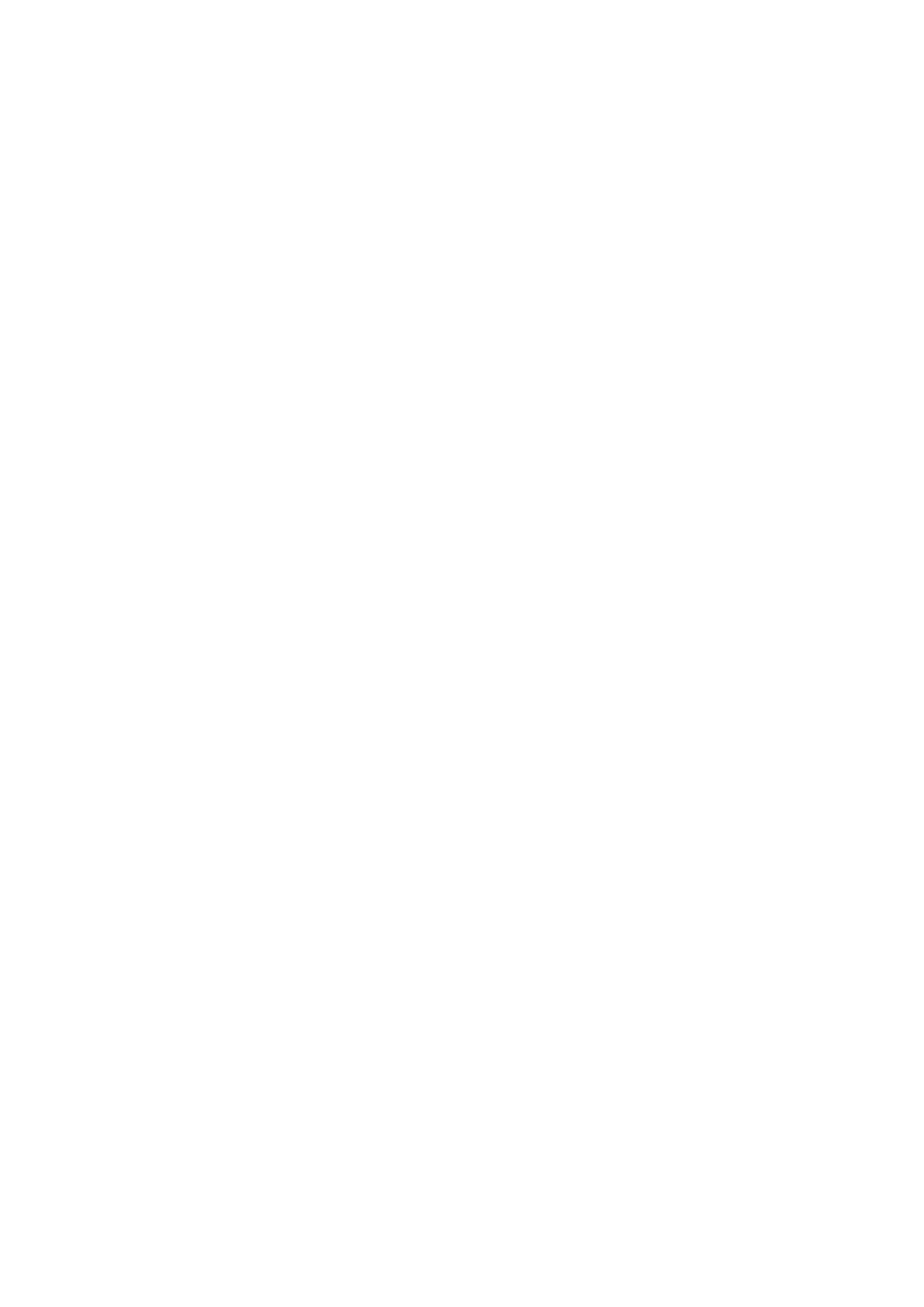# **List of abbreviations**

| $A-E-A$      | Affordance-Experimentation-Actualization                       |
|--------------|----------------------------------------------------------------|
| <b>BAMF</b>  | Germany's Federal Office for Migration and Refugees (Bundesamt |
|              | für Migration und Flüchtlinge)                                 |
| <b>DID</b>   | Decentralized Identifier                                       |
| <b>EBSI</b>  | European Blockchain Services Infrastructure                    |
| EU           | European Union                                                 |
| <b>FLORA</b> | Federal Blockchain Infrastructure Asylum                       |
| <b>GDPR</b>  | General Data Protection Regulation                             |
| <b>MiCA</b>  | Markets in Crypto-assets                                       |
| <b>RES</b>   | <b>Renewable Energy Sources</b>                                |
| <b>VC</b>    | Verifiable Credential                                          |
| W3C          | World Wide Web Consortium                                      |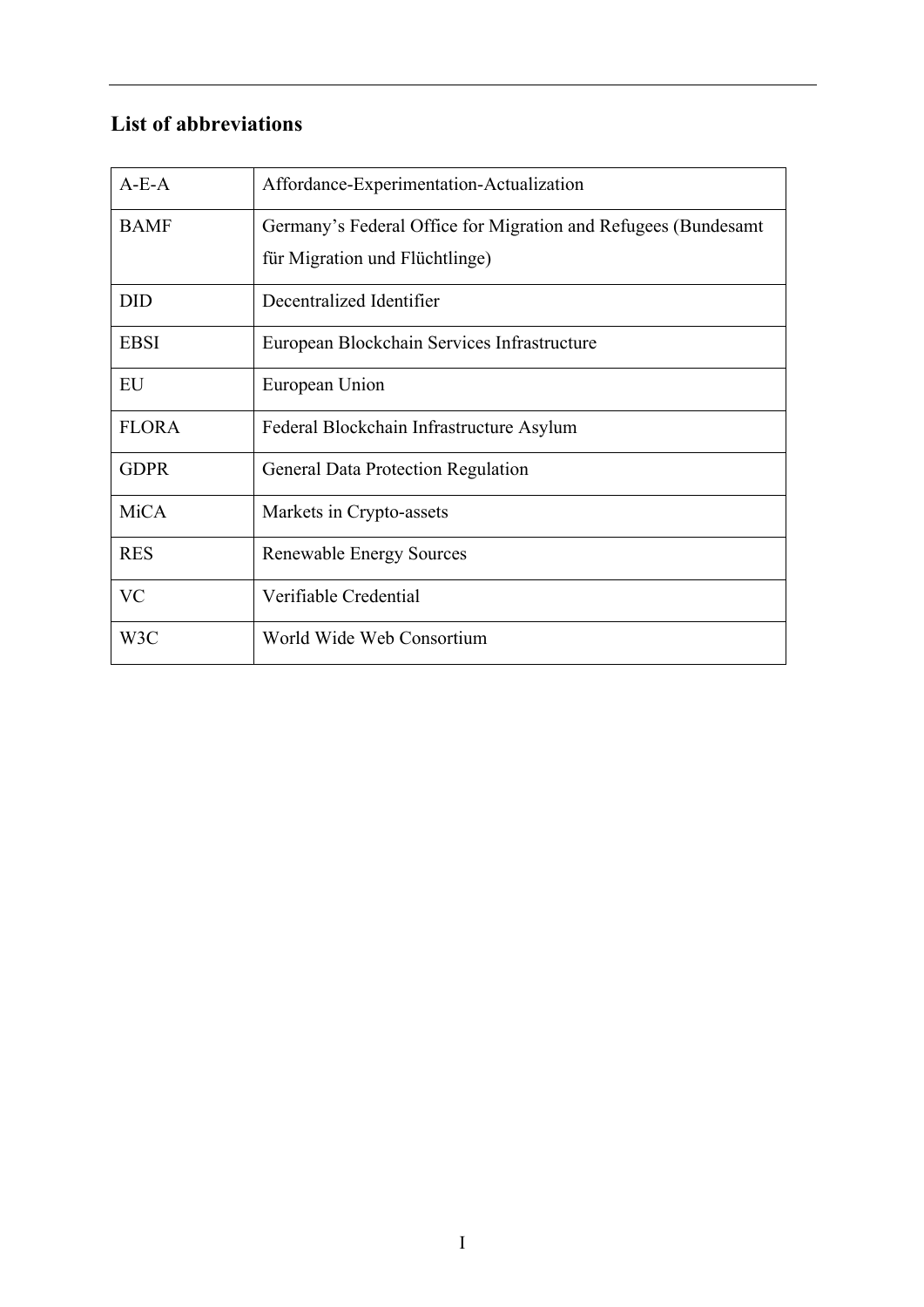# **List of tables**

| Table 1: Commonly discussed application areas of blockchain in public administration 12 |  |
|-----------------------------------------------------------------------------------------|--|
| Table 2: Commonly explored applications of blockchain in electric power systems 18      |  |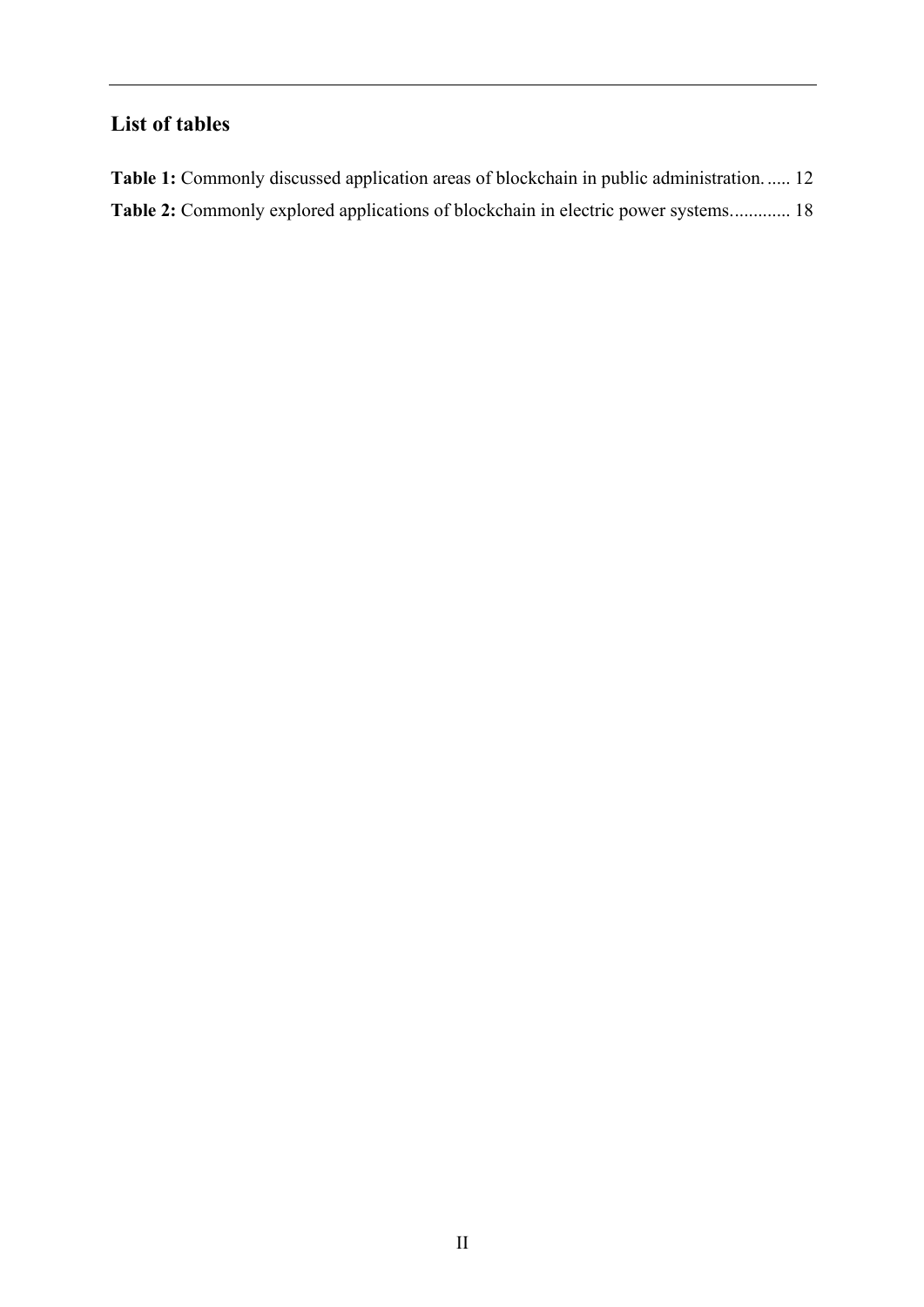#### **1. Introduction**

Secure digital technologies play an increasingly important role in modern economies and societies. One such technology that has received substantial attention in recent years is blockchain technology. In simple terms, a blockchain is an append-only, cryptographically secured, and distributed database. Its copies are stored and updated by so-called nodes in a blockchain network rather than a single database manager. Blockchains can store various data, including software code, so-called smart contracts, that nodes can read and execute. In general, blockchains are suitable for contexts that require the sharing and persistent tracking of information across organizational boundaries, but where concerns about trust and data sovereignty make centralized IT systems unfeasible or undesirable (Paper 1; Paper 2; Sedlmeir et al., 2020)<sup>1</sup>. Blockchain technology is interesting for various industries, such as financial services and logistics, but also for the public sector (Andoni et al., 2019; Roth, Stohr, et al., 2021; Ziolkowski et al., 2020).

This thesis examines the use of blockchain in two such public sector contexts, namely, public administration and electric power systems. It explores the benefits typically expected and the challenges encountered in these two contexts, and ways to prepare blockchain for effective use. Moreover, it analyzes in detail four commonly discussed application areas – two from each of the two contexts: (1) decentralized digital identities, (2) coordination of crossauthority processes, (3) peer-to-peer trading, and (4) traceability of electricity. It concludes with a discussion of the positive effects that decentralized organizing structures appear to have on blockchain's success in public sector contexts.

The seven publications in this thesis examine various aspects of the use of blockchain in public administration and electric power systems. The first two papers explore approaches to address a common regulatory challenge for blockchain projects: compliance with the requirements of the European Union's (EU) General Data Protection Regulation (GDPR) (Paper 1: "How to Develop a GDPR-Compliant Blockchain Solution for Cross-Organizational Workflow Management: Evidence from the German Asylum Procedure" and Paper 2: "Building a Blockchain Application that Complies with the EU General Data Protection Regulation"). The third paper investigates experimentation as an essential strategy for authorities and companies to familiarize themselves with new technologies and prepare them for effective use (Paper 3: "Affordance-Experimentation-Actualization Theory in Artificial Intelligence Research - A Predictive Maintenance Story"). The fourth paper investigates the

<sup>&</sup>lt;sup>1</sup> To improve readability, the seven papers of this dissertation are cited as 'Paper [x]'.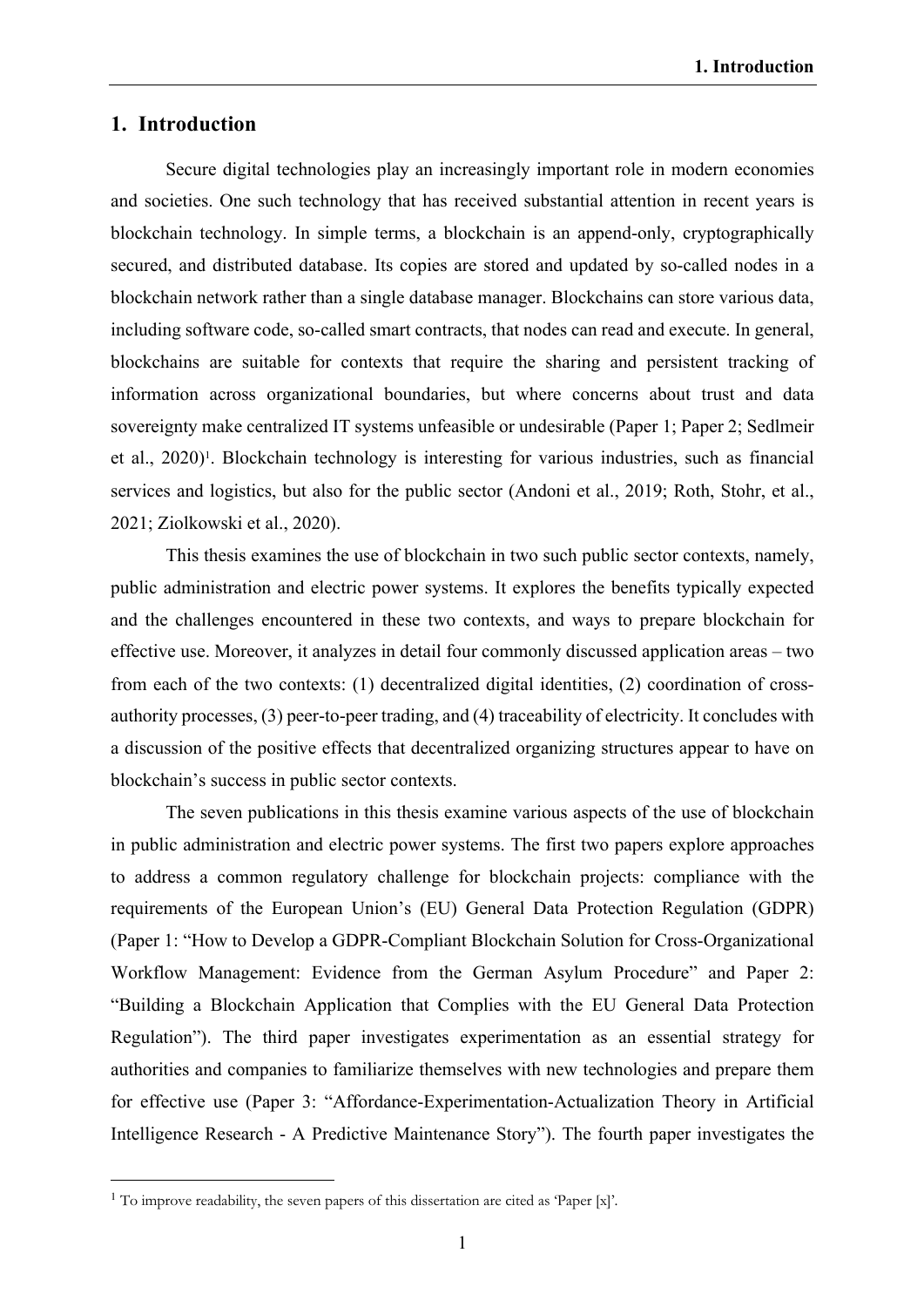functional requirements for the use of blockchain to coordinate cross-authority procedures in federally organized contexts (Paper 4: "The Evolution of an Architectural Paradigm - Using Blockchain to Build a Cross-Organizational Enterprise Service Bus"). The fifth, sixth, and seventh paper focus on technology-driven decentralization in electric power systems and offer important foundations for understanding why blockchain is hard to implement for peer-to-peer trading and microgrid operation, two of the most discussed application areas in electric power systems. The fifth paper paints an ambiguous picture for the overall profitability of these application areas, even when projects can leverage energy storage to draw on the full available revenue potential (Paper 5: "Business Models and Profitability of Energy Storage"). The sixth and seventh paper discuss the specific revenue shortcomings and grid stability risks associated with residential peer-to-peer trading and decentralized microgrid operation (Paper 6: "Estimating the benefits of cooperation in a residential microgrid: A data-driven approach" and Paper 7: "One rate does not fit all: An empirical analysis of electricity tariffs for residential microgrids").

The thesis is structured as follows. It first addresses the technical foundations of blockchain technology, before discussing the benefits and challenges of the technology's use in public administration and electric power systems. It then examines general approaches to prepare blockchain for effective use in these contexts. The next two chapters examine the most frequently discussed application areas in each of the two contexts. The penultimate chapter summarizes an important success factor identified from these application areas, namely, the prevalence of decentralized organizing structures. The thesis' conclusion summarizes, discusses the contributions, limitations, and outlook of its seven publications, and acknowledgers previous and related work.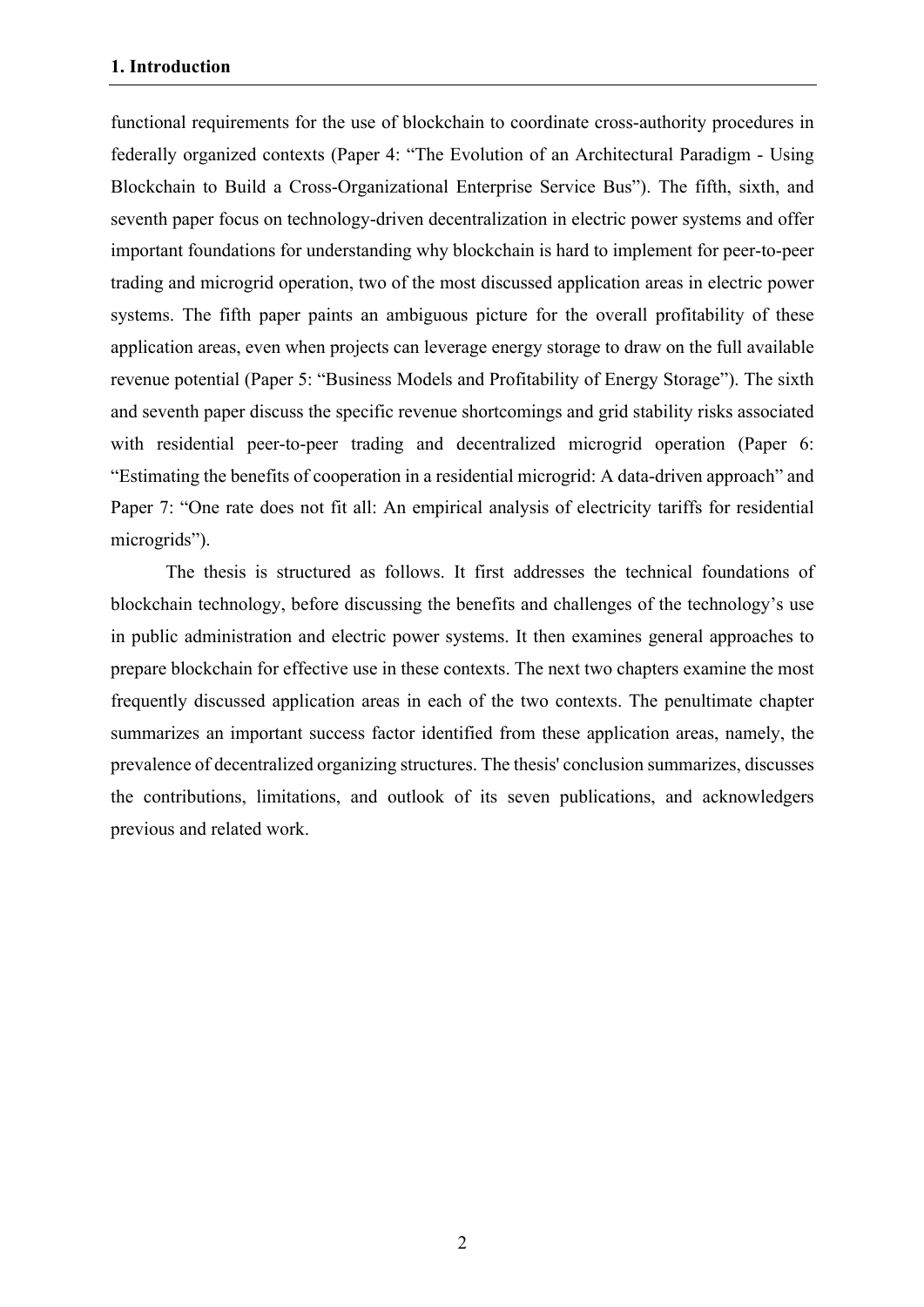#### **2. Blockchain**

#### **2.1. Technical foundations**

Blockchain technology is often considered a highly innovative technology, particularly for cross-organizational contexts (Höß et al., 2021; Jensen et al., 2019; Ølnes et al., 2017). It allows a network of participants to jointly manage a transactional and tamper-resistant database (Arnold et al., 2019; Carvalho et al., 2021; Schweizer et al., 2017). Blockchains offer a high level of resistance to manipulations, in that they store transactions in a cryptographically secured chain of blocks and keep distributed copies of the chain (Andoni et al., 2019; Sedlmeir et al., 2020; Upadhyay, 2020). In the past few years, blockchain technology has gained considerable traction due to its various possible applications in the private and public sectors (Benbunan-Fich et al., 2020; Mattke et al., 2019; Ziolkowski et al., 2020).

Blockchain technology typically has four technological properties (Roth, Stohr, et al., 2021): *secure and redundant data storage*, *selective transparency*, *reliable information sharing and process automation*, and *adaptability* to different cooperation settings in distributed networks. *Secure and redundant data storage* is often defined as the most prominent property of blockchain technology (Ahl et al., 2020; Chapron, 2017; Kranz et al., 2019). It results from the cryptographical grouping of transactions, such as payments or process information, into blocks, and the construction of a cryptographic chain of blocks with copies stored on several participating nodes (Lockl et al., 2020; Pedersen et al., 2019; Sedlmeir, Ross, et al., 2021). The storage of multiple copies on different nodes minimizes vulnerability to failure and attacks, while the continuous chain of blocks creates a highly tamper-resistant data structure wherein manipulations are easily identified (Hughes et al., 2019; Sedlmeir, Ross, et al., 2021; Sousa et al., 2019).

Secondly, blockchain enables *selective transparency*, meaning that participants can be given limited rights to input and access data (Noor et al., 2018; Perrons & Cosby, 2020; Roth, Stohr, et al., 2021). *Selective transparency* reduces complexity by establishing the necessary transparency without disclosing information that either should not or may not be accessed (Hawlitschek et al., 2018; Mattke et al., 2019; Roth, Stohr, et al., 2021). Especially in settings where competitors cooperate, this selective disclosure is vital for instilling trust and preventing abuse (Filippi, 2016; Iansiti & Lakhani, 2017; Risius & Spohrer, 2017).

Thirdly, blockchain enables *reliable information sharing and process automation* (Rossi et al., 2019; Sousa et al., 2019; Ziolkowski et al., 2020). This encompasses properties of both *secure and redundant data storage* and *selective transparency* (Roth, Stohr, et al., 2021).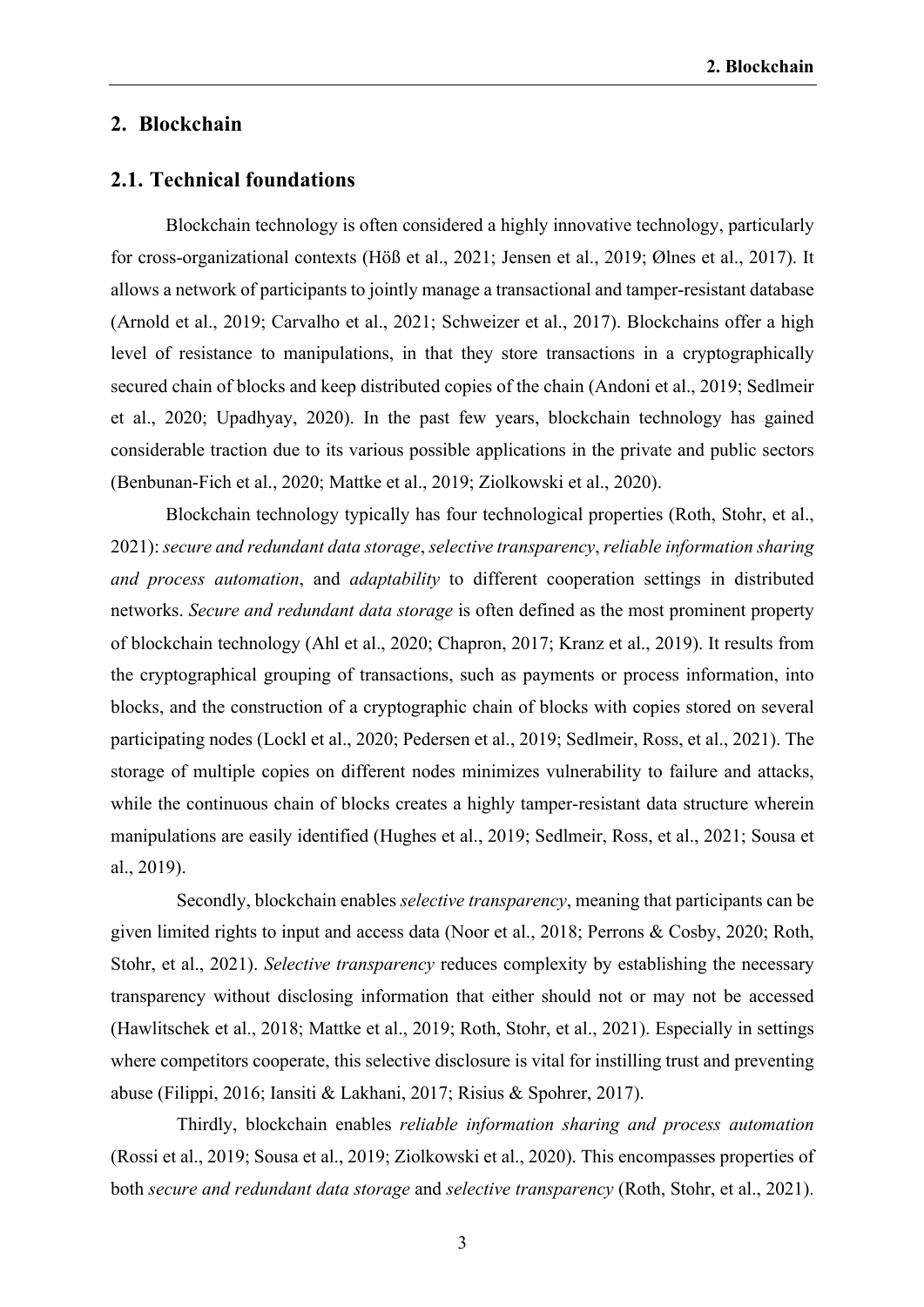While the first guarantees the authenticity of information (Perrons & Cosby, 2020; Roth, Stohr, et al., 2021; Sedlmeir et al., 2020), the second allows the reliable dissemination of important information to affected participants (Amend et al., 2021; Iansiti & Lakhani, 2017; Roth, Stohr, et al., 2021). Smart contracts additionally allow for process automation by providing automated triggers for process steps and extensive monitoring capabilities (Drummer & Neumann, 2020; Kranz et al., 2019; Mendling et al., 2018).

Fourthly, many blockchain frameworks are *adaptable* (Andersen & Bogusz, 2019; Roth, Stohr, et al., 2021; Siegfried et al., 2020)*.* Specifically, they enable the creation of subnetworks with different participants and rules for information processing to reflect changing requirements over time and local particularities (Andersen & Bogusz, 2019; Rieger, Stohr, et al., 2021; Roth, Stohr, et al., 2021). Particularly in cross-organizational contexts, various cooperation scenarios require a technology that has a high degree of *adaptability* (Kshetri, 2018; Roth, Stohr, et al., 2021; Ziolkowski et al., 2020).

#### **2.2. Benefits**

Although the expected benefits of using blockchain are diverse, they generally fit into three categories: efficiency, effectiveness, and security (Hughes et al., 2019; Roth, Stohr, et al., 2021; Roth, Utz, et al., 2021). Applications that pursue efficiency gains use blockchain to improve the output of a defined set of processes (Atlam et al., 2018; Renwick & Gleasure, 2021; Roth, Utz, et al., 2021). Effectiveness benefits result from optimizing the structure of processes to achieve the desired output (Lowitzsch et al., 2020; Perrons & Cosby, 2020; Roth, Utz, et al., 2021). Security encompasses the protection of processes from failure and threats to ensure reliable output (Roth, Stohr, et al., 2021; Roth, Utz, et al., 2021; Warkentin & Orgeron, 2020).

Efficiency gains are often realized via the digitization of paper-based processes that have resisted the adoption of digital solutions with centralized designs. Using blockchain to tamper-resistantly store and exchange data can reduce error rates, cut costs, and improve data quality (Ahl et al., 2020; Andoni et al., 2019; Roth, Stohr, et al., 2021). Additional process logic can ensure automated and seamless exchange of relevant data between involved parties while preventing those without authorization from accessing this data (Paper 4; Rieger, Stohr, et al., 2021; Roth, Stohr, et al., 2021).

Steps to realize effectiveness benefits range from the introduction of new payment procedures to the reorganization of established structures (Hughes et al., 2019; Kranz et al., 2019; Upadhyay, 2020). Particularly in contexts where a central organization is neither desired nor feasible, blockchain can enable decentralized cooperation because it does not require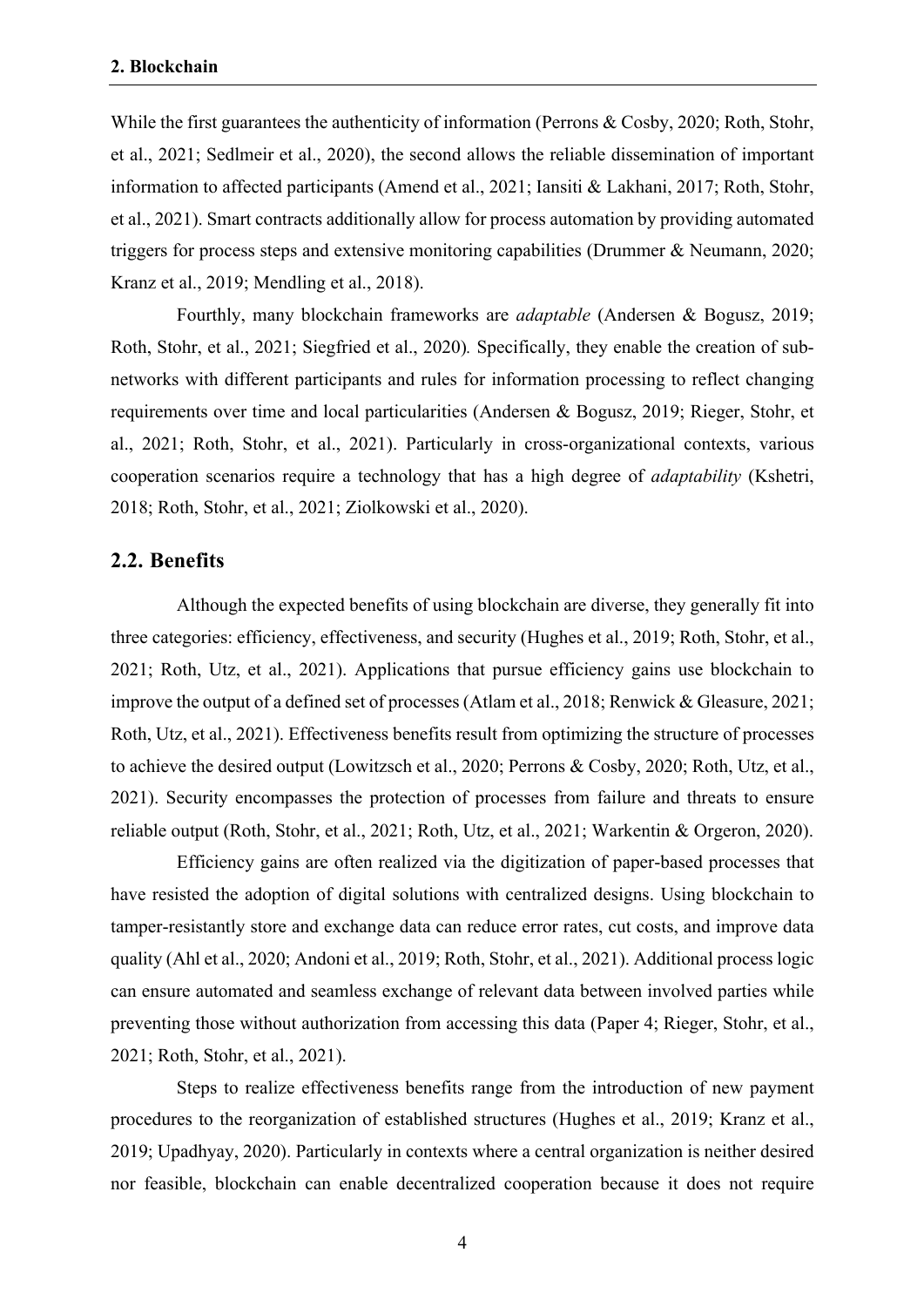independent third parties to establish trusted connections between different parties involved (Beck et al., 2018; Di Silvestre et al., 2019; Rossi et al., 2019). Since transactions can be redundantly stored on the blockchain, with copies on a specified set of participating nodes, manipulations can easily be identified and the privacy of critical data can be retained (Hughes et al., 2019; Perrons & Cosby, 2020; Sedlmeir et al., 2020).

Expected security benefits commonly relate to blockchain's redundancy, tamperresistance, and selective transparency (Rieger, Stohr, et al., 2021; Roth, Stohr, et al., 2021; Roth, Utz, et al., 2021). These features establish auditability of data and can facilitate trust between cooperating organizations (Perrons & Cosby, 2020; Roth, Stohr, et al., 2021; Ziolkowski et al., 2020). However, safety considerations are often secondary, with blockchain applications primarily focused on improving efficiency, effectiveness, or both (Andoni et al., 2019; Perrons & Cosby, 2020; Roth, Utz, et al., 2021).

While the benefits generally fit into the three categories, their emphasis and specificity differ across contexts. For many applications in public administration, the expected benefits are very specific, and more than one benefit type is addressed (Amend et al., 2021; Roth, Stohr, et al., 2021; Treiblmaier et al., 2021). For instance, blockchain is expected to enable a reorganization of digital authentication procedures toward a citizen-centric model (Rieger, Roth, et al., 2021; Sedlmeir, Smethurst, et al., 2021; van Bokkem et al., 2019). Moreover, blockchain could enable the timely and secure distribution of process information between competent authorities in federally structured environments (Ølnes et al., 2017; Rieger, Stohr, et al., 2021; Ziolkowski et al., 2020). As a result, blockchain could replace many paper-based and error-prone processes (Amend et al., 2021; Rieger, Stohr, et al., 2021; Sedlmeir, Smethurst, et al., 2021).

In electric power systems, expected benefits are often generic (Bogensperger et al., 2018; Richard et al., 2019; Roth, Utz, et al., 2021). In many ways, the benefits do not diverge from the technological properties of blockchain and are more akin to generic hopes. Moreover, many applications, such as peer-to-peer trading, emphasize radical effectiveness at the cost of substantial changes in established procedures and market roles (Andoni et al., 2019; Roth, Utz, et al., 2021; Sousa et al., 2019).

#### **2.3. Challenges**

Challenges stemming from the use of blockchain are very diverse but can also be grouped into three categories: organizational, technical, and regulatory (Amend et al., 2021; Rossi et al., 2019; Roth, Utz, et al., 2021). Organizational challenges commonly result from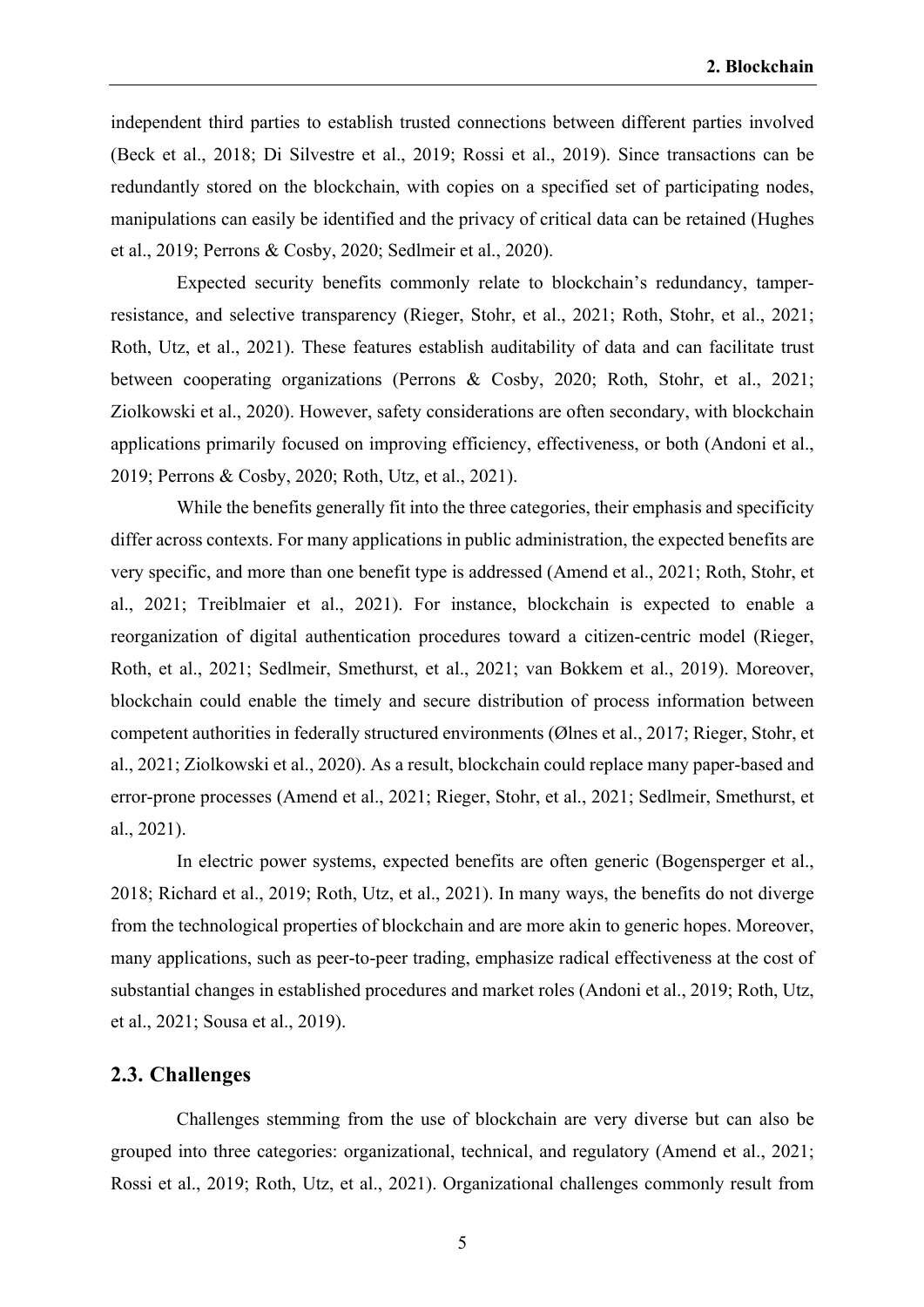changes to organizational structures, roles, processes, and the development of new capabilities (Beck et al., 2018; Roth, Utz, et al., 2021; Sousa et al., 2019). Technical challenges commonly involve integrating blockchain with legacy systems and meeting functional requirements (Andoni et al., 2019; Perrons & Cosby, 2020; Roth, Utz, et al., 2021). Regulatory challenges typically result from the General Data Protection Regulation, the change or replacement of legally required market roles, or the modification of processes that are essential for system stability (Di Silvestre et al., 2019; Richard et al., 2019; Roth, Utz, et al., 2021).

#### **Organizational**

In public administration, structures, roles, and processes often vary according to local procedures and cooperation settings (Auer, 2005; Keating, 2017; Roth, Stohr, et al., 2021). Consequently, blockchain systems must be able to account for local differences in structures, roles, and processes without undermining organization-specific responsibilities (Biela et al., 2012; Erk & Koning, 2010; Roth, Stohr, et al., 2021). Moreover, they must be easy to implement and maintain so that they can be adapted to the changing specifications and requirements of participating organizations (Andersen & Bogusz, 2019; Kshetri, 2018; Roth, Stohr, et al., 2021). The implementation and maintenance of blockchain systems often require new capabilities that have to be acquired externally, creating undesired dependencies on third parties (Amend et al., 2021; Upadhyay, 2020; Ziolkowski et al., 2020).

In electric power systems, decentralization and disintermediation often conflict with established roles and processes (Andoni et al., 2019; Di Silvestre et al., 2019; Roth, Utz, et al., 2021). Many of these roles are associated with critical and mediating functions, and their responsibilities are defined by law, which makes them hard to change and replace (Andoni et al., 2019; Di Silvestre et al., 2019; Roth, Utz, et al., 2021). Moreover, blockchain systems are often complex and insufficiently profitable. That is, decentralization and disintermediation may not be profitable, while the increased granularity caused by the involvement of additional actors would only add to system complexity (Andoni et al., 2019; Li et al., 2019; Roth, Utz, et al., 2021). In addition, many of the small actors in electric power systems do not have the resources to develop know-how about blockchain technology in their own companies and may have to engage external experts to manage their data (Andoni et al., 2019; Bogensperger et al., 2018; Roth, Utz, et al., 2021).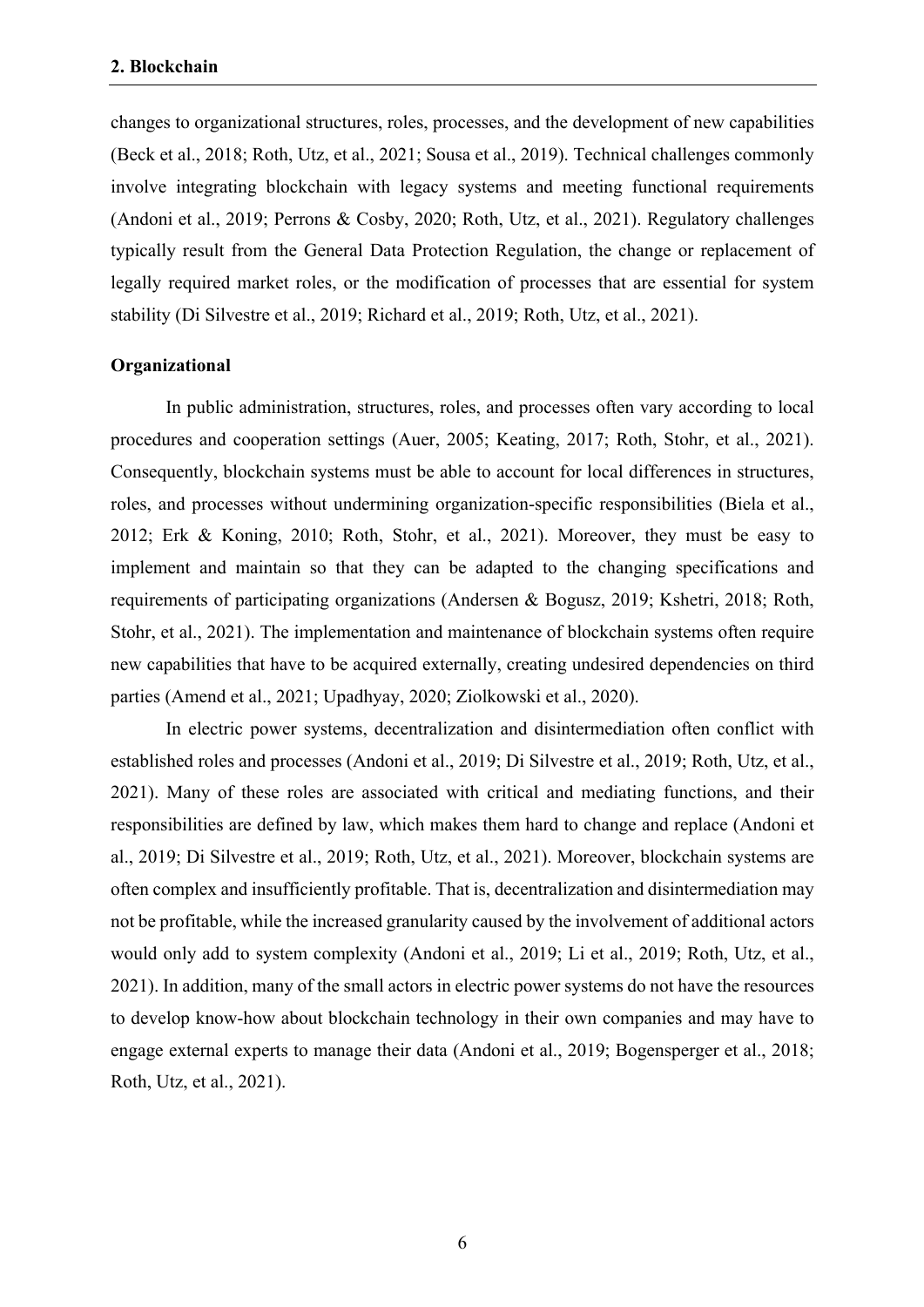#### **Technical**

Technical challenges for both public administration and electric power systems result, primarily, from difficulties in integrating blockchain with legacy systems and meeting the functional requirements for successful application (Andoni et al., 2019; Sousa et al., 2019; Ziolkowski et al., 2020). In particular, blockchain systems require powerful application programming interfaces to guarantee seamless interaction between the blockchain and legacy systems. Without such interfaces, transferring data from legacy systems to the blockchain and vice versa becomes very cumbersome and costly (Rossi et al., 2019; Roth, Stohr, et al., 2021; Treiblmaier & Sillaber, 2020).

An additional lack of interoperability and technical standards makes successful largescale implementations cumbersome (Ahl et al., 2020; Roth, Utz, et al., 2021; Treiblmaier et al., 2021). This applies to both public administration and electric power systems. Since a universal blockchain framework is unlikely, interoperability between common blockchain frameworks is essential to ensure the unobstructed flow of information and cross-organizational cooperation (Paper 2; Roth, Stohr, et al., 2021; Ziolkowski et al., 2020). Although defining global standards may provide the foundation for interoperability, such standards are difficult to define and generalize across contexts (Rieger, Roth, et al., 2021; Sedlmeir, Smethurst, et al., 2021; Treiblmaier et al., 2021). Moreover, interoperability is a constant challenge, and changes to frameworks, and standards have to be coordinated with many parties to prevent unintentional forking (Andersen & Bogusz, 2019; Andoni et al., 2019; Rieger, Stohr, et al., 2021).

For electric power systems, the scalability trilemma of decentralization, scalability, and security is another particularly salient technical challenge. Common blockchain frameworks typically try to combine all three characteristics but compromise at least one of the dimensions (Andoni et al., 2019; Mengelkamp et al., 2018; Roth, Utz, et al., 2021).

#### **Regulatory**

Regulatory challenges result not exclusively, but to a large extent, from the requirements of data privacy laws, such as the General Data Protection Regulation (Paper 1; Paper 2; Di Silvestre et al., 2019). The GDPR aims to order and harmonize the processing of personal data in the European Union. It includes provisions concerning the rights of natural persons (data subjects) and the obligations of data processors (data controllers). It applies when data is evidently personal but also when combining it with other data allows the identification of a natural person (Paper 2; Klar, 2020; Rieger, Stohr, et al., 2021).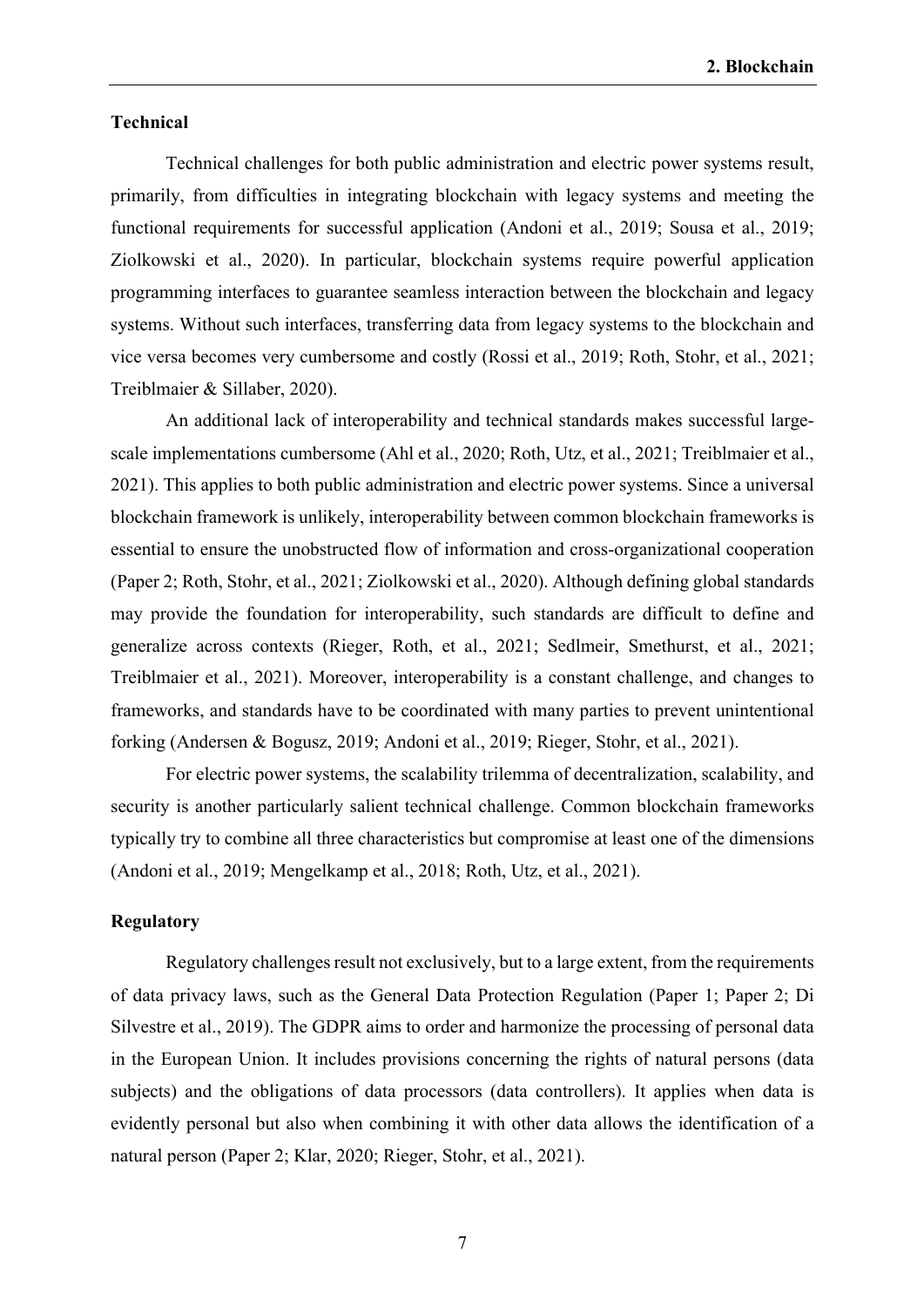The establishment of clear responsibilities for compliance, the securing of lawful bases for data processing, and the observance of the rights to erasure and rectification are all essential for blockchain projects to meet the requirements of the GDPR (Paper 1; Paper 2; Berberich & Steiner, 2016). Defining responsibilities is often difficult, particularly in blockchain networks in which participants are anonymous and data is processed and stored by all participants (Paper 2; Sedlmeir et al., 2020; Treiblmaier et al., 2021). In particular, legal opinions differ as to which participants in blockchain networks qualify as stand-alone controllers and which as joint controllers. The distinction is important because joint controllers have to create an arrangement that identifies each joint controller (Paper 2; Klar, 2020; Renwick & Gleasure, 2021).

Securing lawful bases for processing is another crucial challenge (Paper 2; Amend et al., 2021; Berberich & Steiner, 2016). Overall, the GDPR specifies six sources of lawful bases, ranging from the data subject's consent over legal obligations to requirements to discharge public administration (Paper 2; Hoofnagle et al., 2019; Klar, 2020). Establishing lawful bases is often difficult in blockchain networks because such a basis has to be defined for each action of data processing by each network participant. Processing includes, for instance structuring, storage, and dissemination (Amend et al., 2021; Renwick & Gleasure, 2021; Rieger, Stohr, et al., 2021). Moreover, the establishment of lawful bases is not a one-time exercise since such bases may cease to exist or apply, for instance when a data subject withdraws consent or when a data processor no longer has a legal obligation to process the data. In such cases, data controllers are no longer permitted to store the respective personal data and they must erase it (Paper 2; Amend et al., 2021; Klar, 2020).

The third challenge is compliance with the rights to erasure and rectification. Erasure may become necessary for several reasons, such as simple errors in entering data or legal time limits (Hoofnagle et al., 2019; Klar, 2020; Rieger, Stohr, et al., 2021). Yet, this conflicts, fundamentally, with blockchain's tamper-resistant design. Moreover, data subjects can demand that data controllers rectify false personal data (Paper 1; Paper 2; Rieger, Stohr, et al., 2021). Observing the right to rectification is challenging because it requires the modification of each copy of the blockchain (Paper 2; Renwick & Gleasure, 2021; Sedlmeir et al., 2020). While this may be possible in blockchain networks where participants can be identified and held to account for not modifying their copy of the blockchain, it is close to impossible in those networks where participants are anonymous (Paper 2; Klar, 2020; Rieger, Stohr, et al., 2021).

While all three challenges can be addressed, it is important to observe a few basic rules. Foremost, the storage of personal data on a blockchain should be avoided, where possible. If a use case requires that data on the blockchain is attributable to a natural person,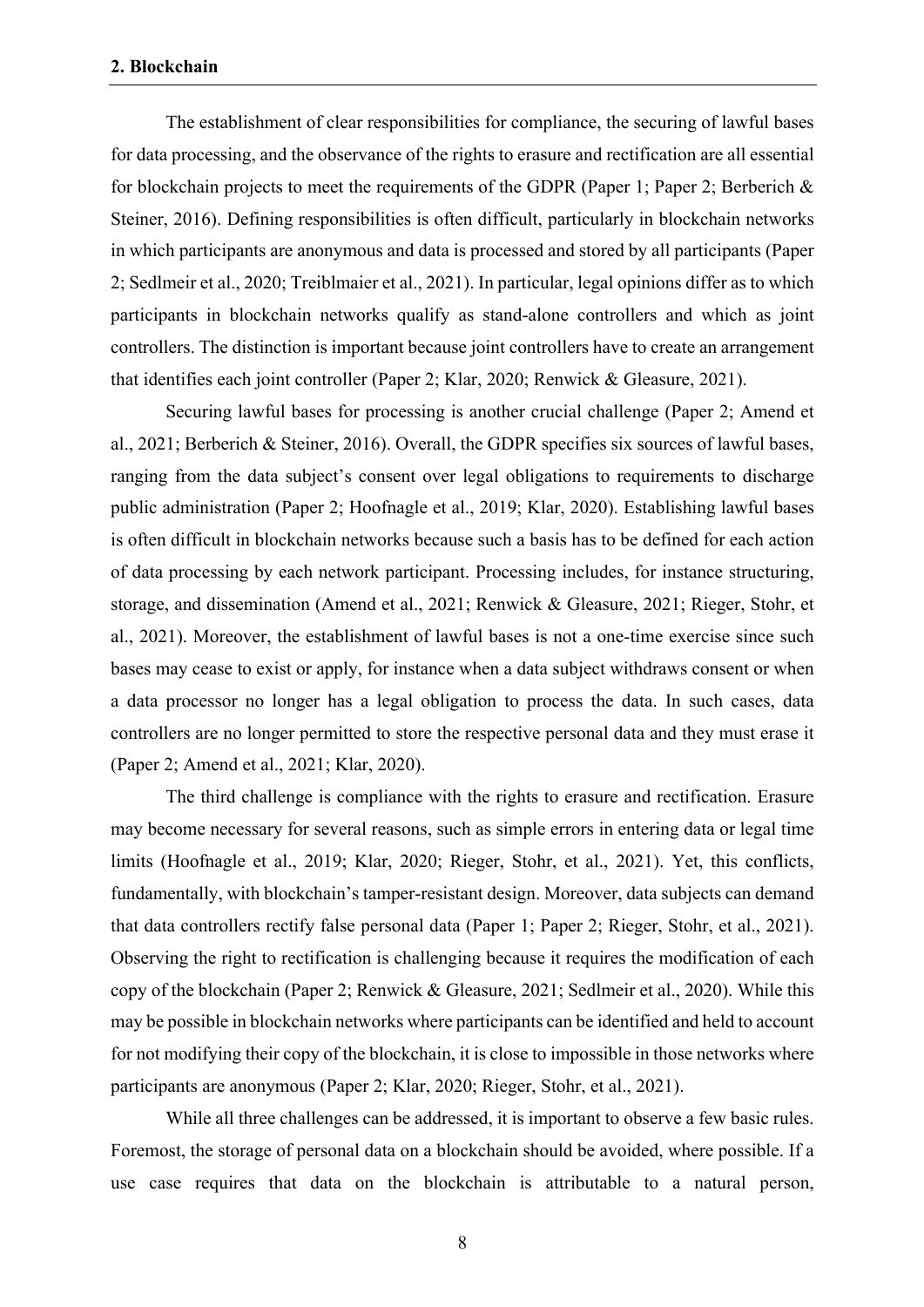pseudonymization solutions should be employed (Paper 1; Paper 2; Berberich & Steiner, 2016). Pseudonymization means that personal data can be attributed to a specific data subject only with the use of separately held, additional information (Paper 2; Berberich & Steiner, 2016; Rieger, Stohr, et al., 2021). Specifically, the data on the blockchain should be highly pseudonymized, for instance, via the inclusion of several levels of pseudonymization (Paper 2; Amend et al., 2021; Rieger, Stohr, et al., 2021). Secondly, it should be easy to anonymize, such as through easy erasure of the additional data (Paper 2; Amend et al., 2021; Rieger, Stohr, et al., 2021). Thirdly, it should be exceptionally difficult to inadvertently attribute to a natural person without the use of the additional data (Paper 2; Klar, 2020; Rieger, Stohr, et al., 2021). Moreover, blockchain systems with anonymous participants should be avoided (Paper 1; Paper 2; Berberich & Steiner, 2016).

Although often prominent, GDPR compliance is not the only substantial regulatory challenge. In electric power systems, for instance, the legal definition of market roles complicates the elimination of existing and the establishment of new roles for decentralized markets based on blockchain technology (Bundesnetzagentur, 2019; Richard et al., 2019; Roth, Utz, et al., 2021). Moreover, the replacement of certain roles is undesirable. System operators, for instance, are responsible for the reliable transmission and distribution of electricity (Andoni et al., 2019; Di Silvestre et al., 2019; Roth, Utz, et al., 2021). The regulation of electric energy systems, thus, attaches various responsibilities to the operators' role, such as grid management, system service procurement, and reporting obligations. Small actors often cannot meet these obligations (Andoni et al., 2019; Bogensperger et al., 2018; Roth, Utz, et al., 2021). Accordingly, fundamental changes to regulation will only occur if, at some point, replacing or creating new market roles improves the security of supply (Bogensperger et al., 2018; Richard et al., 2019; Roth, Utz, et al., 2021).

Similar regulations are imposed on clearing and settlement processes using smart contracts and cryptographic tokens (Arnold et al., 2019; Barbereau et al., 2022; Roth, Utz, et al., 2021). Tokens, in particular, can perform a variety of functions depending on their purpose and are, therefore, often only vaguely defined by law (Arnold et al., 2019; Oliveira et al., 2018; Roth, Utz, et al., 2021). This makes the effective regulation of tokens cumbersome, which is why many blockchain projects that use tokens either face high regulatory resistance or refrain from further use (Bogensperger et al., 2018; Richard et al., 2019; Roth, Utz, et al., 2021). The proposed regulation on Markets in Crypto-assets (MiCA) may, however, pave the way to a legal framework for different forms of crypto-assets and crypto-asset services (Roth, Utz, et al., 2021; Sandner, 2020).

9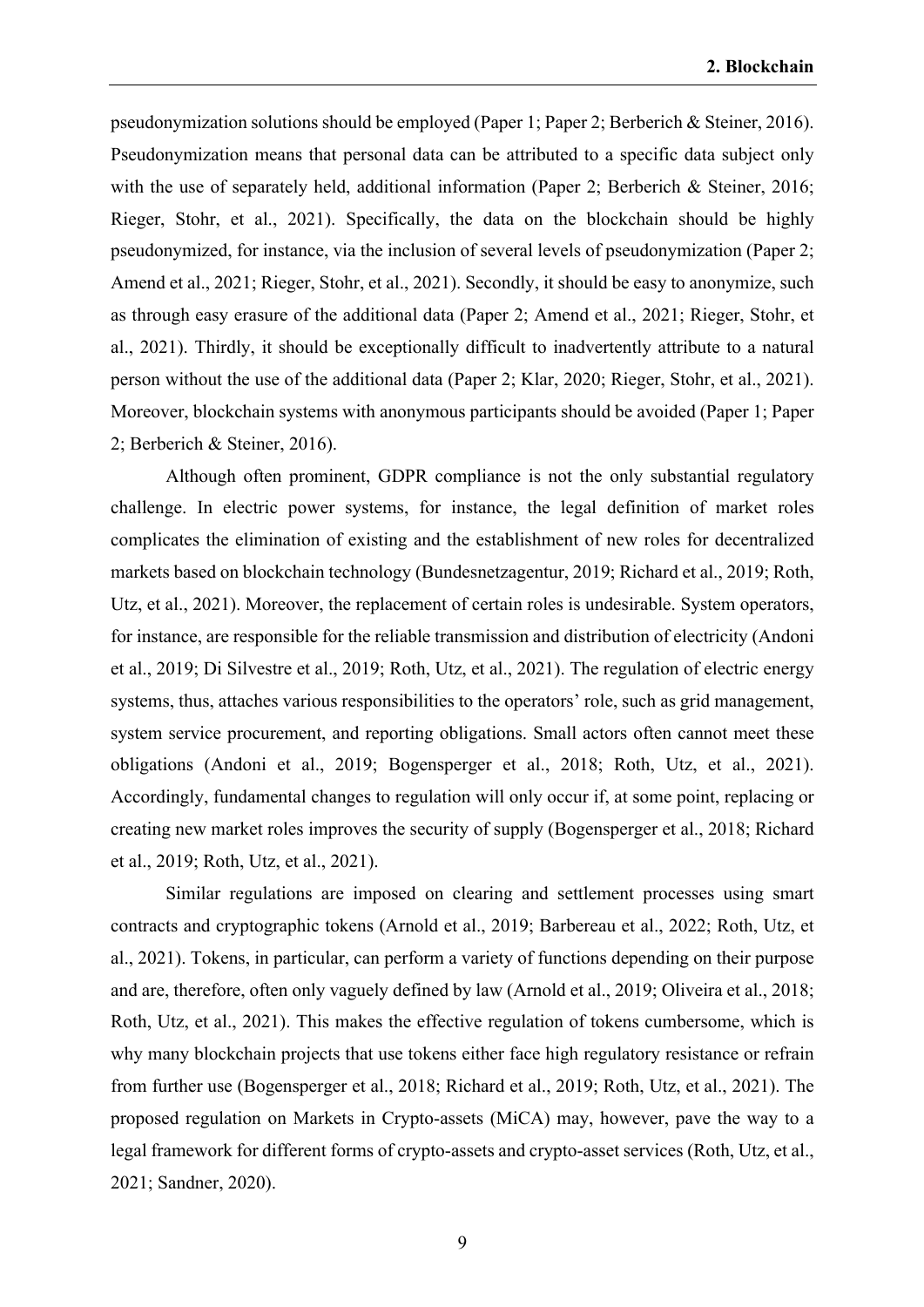#### **2.4. Preparation for effective use**

While applications of blockchain in the private sector address many of these challenges successfully, best practices and reference designs may not be easily transferable to public sector contexts (Benbunan-Fich et al., 2020; Roth, Stohr, et al., 2021; Treiblmaier et al., 2021). In effect, many of these applications may require that authorities and companies establish their own approaches and experiment with different blockchain designs.

One potential approach that can help structure and manage this experimentation process is Affordance-Experimentation-Actualization (A-E-A) theory. A-E-A theory is based on the concept of affordances, which conceptualize how animals and humans perceive their environment and how this perception influences their behavior (Gibson, 1977). The affordances of a digital technology are the possibilities for action that it offers to a goal-oriented actor (Paper 3; (Markus & Silver, 2008; Strong et al., 2014). In essence, A-E-A theory provides a tool that guides the identification and actualization of such possibilities for action (Krancher et al., 2018; Strong et al., 2014; Volkoff & Strong, 2013).

Actualization typically requires that a technology is ready for effective use and that the involved actors understand the action possibilities that arise from using the technology as well as the associated potential outcomes (Paper 3; Du et al., 2019; Ostern et al., 2020). When these conditions are not met, A-E-A theory suggests an experimentation phase where actors learn about benefits, remedy challenges, and establish potential applications.

Such an experimentation phase can have three elements: conceptual exploration, constraint mitigation, and conceptual adaptation (Paper 3; Du et al., 2019). Conceptual exploration helps to ensure a basic conceptual understanding of the technology and its properties. It can take different forms, such as participating in workshops, watching tutorials, or reading academic and industry material on the technology (Paper 3; Fridgen, Lockl, et al., 2018).

Conceptual adaptation helps to explore a technology independently of successful applications in other contexts (Paper 3; Du et al., 2019; Fridgen, Lockl, et al., 2018). It resolves misconceptions about the technology, such as the misconception that blockchain is highly energy-intensive by default (Du et al., 2019; Mora et al., 2018; Stoll et al., 2019), and exclusive association with particular applications and contexts, such as blockchain being useful only for financial services and supply chains (Jensen et al., 2019; Roth, Stohr, et al., 2021; Treiblmaier & Sillaber, 2020). In effect, conceptual adaption emphasizes the establishment of own approaches and designs that best fit the particular purpose and context.

10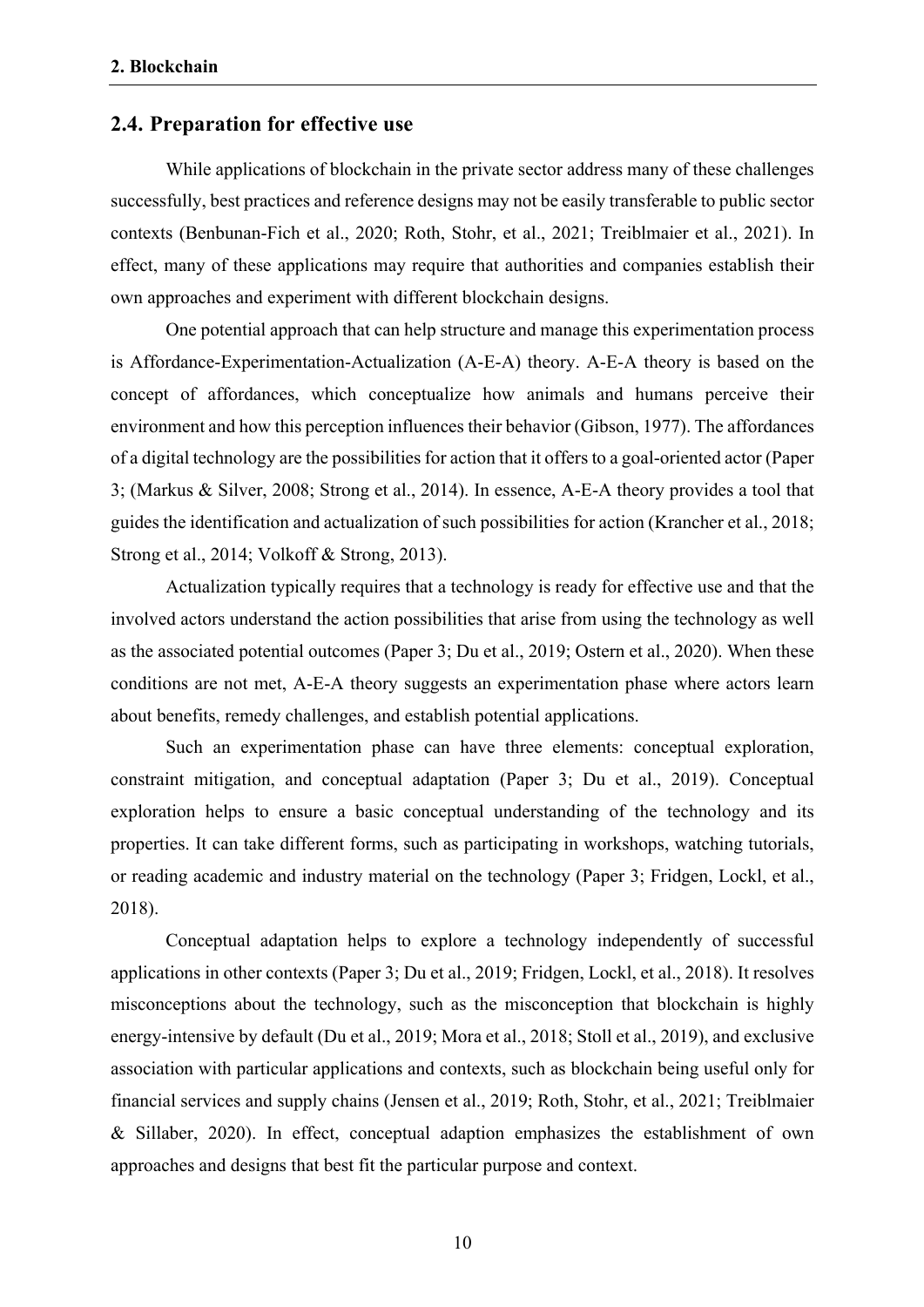Constraint mitigation helps to identify and mitigate challenges that can arise when a technology is introduced in a specific organizational context (Paper 3; Du et al., 2019; Fridgen, Lockl, et al., 2018). Implementing blockchain technology might, for example, entail governance and interoperability challenges (Andoni et al., 2019; Treiblmaier & Sillaber, 2020; Zavolokina et al., 2020).

Conceptual adaptation and constrain mitigation can take various forms, ranging from innovation workshops with external consultants, to the development of prototypes, and joint projects with universities, partners, and specialized IT service providers and start-ups (Paper 3; Du et al., 2019; Fridgen, Lockl, et al., 2018).

#### **3. Applications in public administration**

Public services are increasingly supported by digital technologies (Benbunan-Fich et al., 2020; Guggenmos et al., 2019; Roth, Stohr, et al., 2021). The expected benefits of digital innovation are often apparent and typically involve increased efficiency and improved service delivery (Benitez et al., 2018; Roth, Stohr, et al., 2021; Warkentin & Orgeron, 2020). Yet, it is difficult to establish universal success factors for digital innovation in public administration (Avgerou & Bonina, 2020; Rose et al., 2015; Scott et al., 2016) because these contexts are subject to complex decision-making and accountability procedures (Perrons & Cosby, 2020; Roth, Stohr, et al., 2021; Ziolkowski et al., 2020).

Moreover, digital innovation in public administration is often limited by complex legacy systems (Paper 1; Paper 4; Guggenmos et al., 2019). Particularly in federally structured contexts, data is stored in fragmented databases and IT systems differ substantially between authorities. Yet, constitutional and organizational concerns regularly inhibit attempts to centralize and integrate (Goh & Arenas, 2020; Guggenmos et al., 2019; Warkentin & Orgeron, 2020). Thus, authorities typically need to create solutions that can connect diverse data repositories and foster cross-organizational information exchange.

Blockchain technology is often an option in such contexts, especially in those that are federally organized (Paper 4; Ølnes et al., 2017; Seebacher & Schüritz, 2017). Germany's federal government, for instance, has singled out blockchain as a strategically important technology for the delivery of public services in federal contexts (Paper 1; Paper 2; Paper 4). Another prominent example is the EU's European Blockchain Services Infrastructure (EBSI) for cross-border public services (CEF Digital, 2021; Roth, Stohr, et al., 2021).

Table 1 summarizes the three most commonly explored application areas in public administration (CEF Digital, 2021; Roth, Stohr, et al., 2021; Sedlmeir, Smethurst, et al., 2021).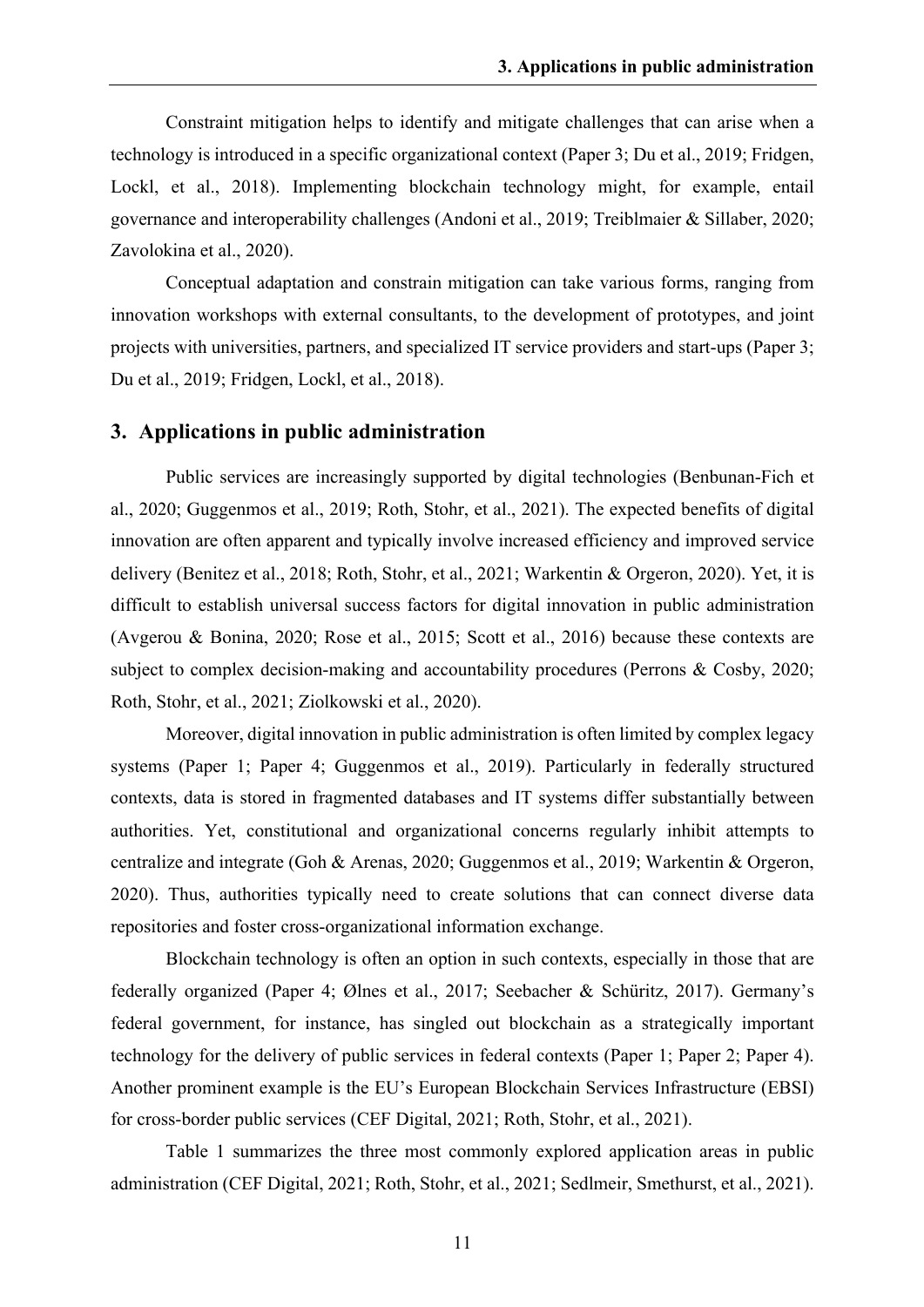These include *decentralized digital identities* where blockchain supports the digitalization and exchange of documents that confirm identity attributes, such as names, citizenship, or the permission to drive. *Coordination of cross-authority processes* applications use blockchain to exchange process information and provide workflow management functions. *Document traceability* applications rely on blockchain to store hash values and meta-data of important documents, such as contract documents, to later confirm origin, validity, and integrity.

This thesis will focus on the first two application areas as they often take centre stage in discussing blockchain applications in public administration (Paper 4; Rieger, Roth, et al., 2021; Sullivan & Burger, 2019).

| <b>Application</b>                           | <b>Definition</b>                                                                                                          |
|----------------------------------------------|----------------------------------------------------------------------------------------------------------------------------|
| Decentralized digital identities             | Digitalization and exchange of (official) documents<br>that confirm identity attributes.                                   |
| Coordination of cross-authority<br>processes | Exchanging of process information between<br>authorities and (partial) automation of process<br>monitoring and management. |
| Document traceability                        | Creating registries that confirm the origin, validity,<br>and integrity of digital (contract) documents.                   |

**Table 1:** Commonly discussed application areas of blockchain in public administration.

### **3.1. Decentralized digital identities**

*Decentralized digital identities* is an application explored both in private and public sector contexts (Rieger, Roth, et al., 2021; Sedlmeir, Smethurst, et al., 2021; Sullivan & Burger, 2019). Figuratively speaking, *decentralized digital identity* applications offer digitalized versions of physical identification systems that build on paper- or plastic based identity documents. They enable holders to manage digital identity documents in a digital wallet. Similar to physical identification systems, various issuers can provide such digital identity documents and confirm identity attributes (Chadwick et al., 2019; Stokkink & Pouwelse, 2018; van Bokkem et al., 2019). For instance, a competent authority can issue a digital ID card and confirm the related attributes, such as name, age, and citizenship. Upon request, holders can present identity attributes to third parties, so-called verifiers. In some *decentralized digital identity* systems, holders can limit the disclosure to certain parts of a digital document (Rieger, Roth, et al., 2021; Sedlmeir, Smethurst, et al., 2021; van Bokkem et al., 2019). For instance, they can choose to not disclose the age attribute on their digital ID card when a verifier only requires their name.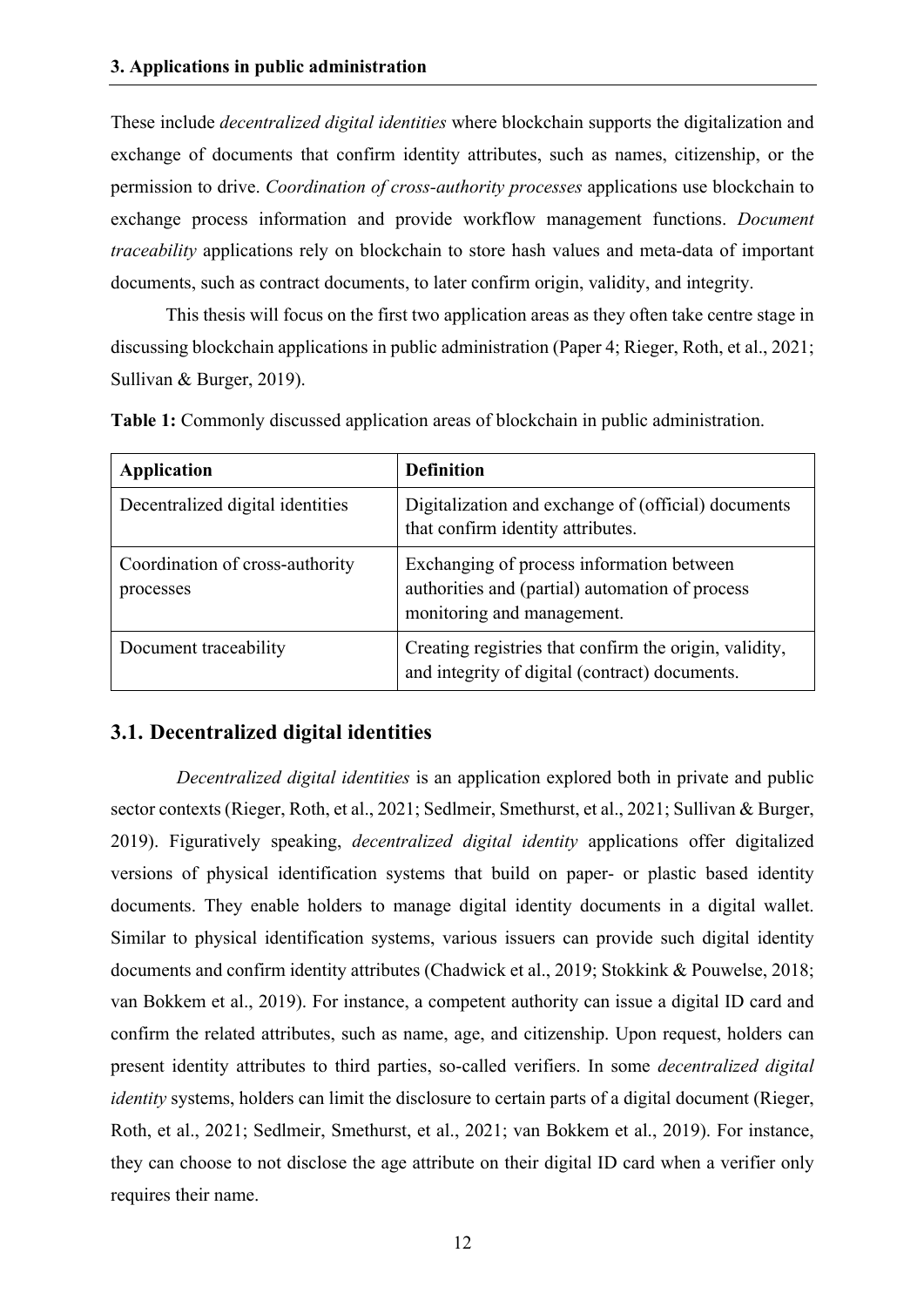*Decentralized digital identity* applications typically reference two World Wide Web Consortium standards: the Verifiable Credentials (VC) standard and the Decentralized Identifiers (DID) standard (Chadwick & Burnett, 2021; Rieger, Roth, et al., 2021; Sedlmeir, Smethurst, et al., 2021). The VC standard specifies basic syntactic requirements and mechanisms for cryptographically secure and machine-verifiable digital identity documents. The DID standard provides specifications for digital identifiers that enable authentication and encrypted peer-to-peer exchange of verifiable credentials (Chadwick & Burnett, 2021; Höß et al., 2022; Sedlmeir, Smethurst, et al., 2021).

The European Union as well as local and national governments in Canada, Germany, and Spain, proactively explore the use of VCs and DIDs. (Reed & Preuschkat, 2021; Rieger, Roth, et al., 2021; Sedlmeir, Smethurst, et al., 2021). The spectrum ranges from official identity documents to diplomas to vaccination certificates (CEF Digital, 2021; Rieger, Roth, et al., 2021; Sedlmeir, Smethurst, et al., 2021). These governments understand their role as providers and verifiers of basic VCs, such as digital ID cards. Moreover, they actively define data models and requirements for public sector VCs (CEF Digital, 2021; Preuschkat & Reed, 2021; Sedlmeir, Smethurst, et al., 2021).

While not strictly required, blockchains commonly provides three functions in *decentralized digital identity* applications (Hardman, 2021; Reed & Preuschkat, 2021; Sedlmeir, Smethurst, et al., 2021). Firstly, they serve as decentralized Public Key Infrastructures (dPKIs) that anchor issuer identifiers. This typically involves the storage of issuer DIDs. These DIDs resolve to so-called DID Documents that specify essential information about the DID, such as the issuer's name and public key material that authenticates the issuer, and methods to verify information provided by the issuer (Hardman, 2021; Moe et al., 2019; Rieger, Roth, et al., 2021; Windley, 2019). Secondly, blockchains store VC schemas and definitions. VC schemas standardize a particular type of VC, such as a diploma, and provide a data model for this VC type. In turn, VC definitions offer additional details on the characteristics of VCs from a particular issuer, such as the population of specific attributes of the VC type's data model and certain cryptographic material used to sign VCs (Chadwick & Burnett, 2021; Hardman, 2021; Stokkink & Pouwelse, 2018). Thirdly, blockchain solutions typically provide revocation registration features. That is, issuers can store information on the validity of VCs on the blockchain, enabling easy verification. Such information is typically accumulated through cryptographic mechanisms to preserve privacy (Grüner et al., 2019; Hardman, 2021; Rieger, Roth, et al., 2021).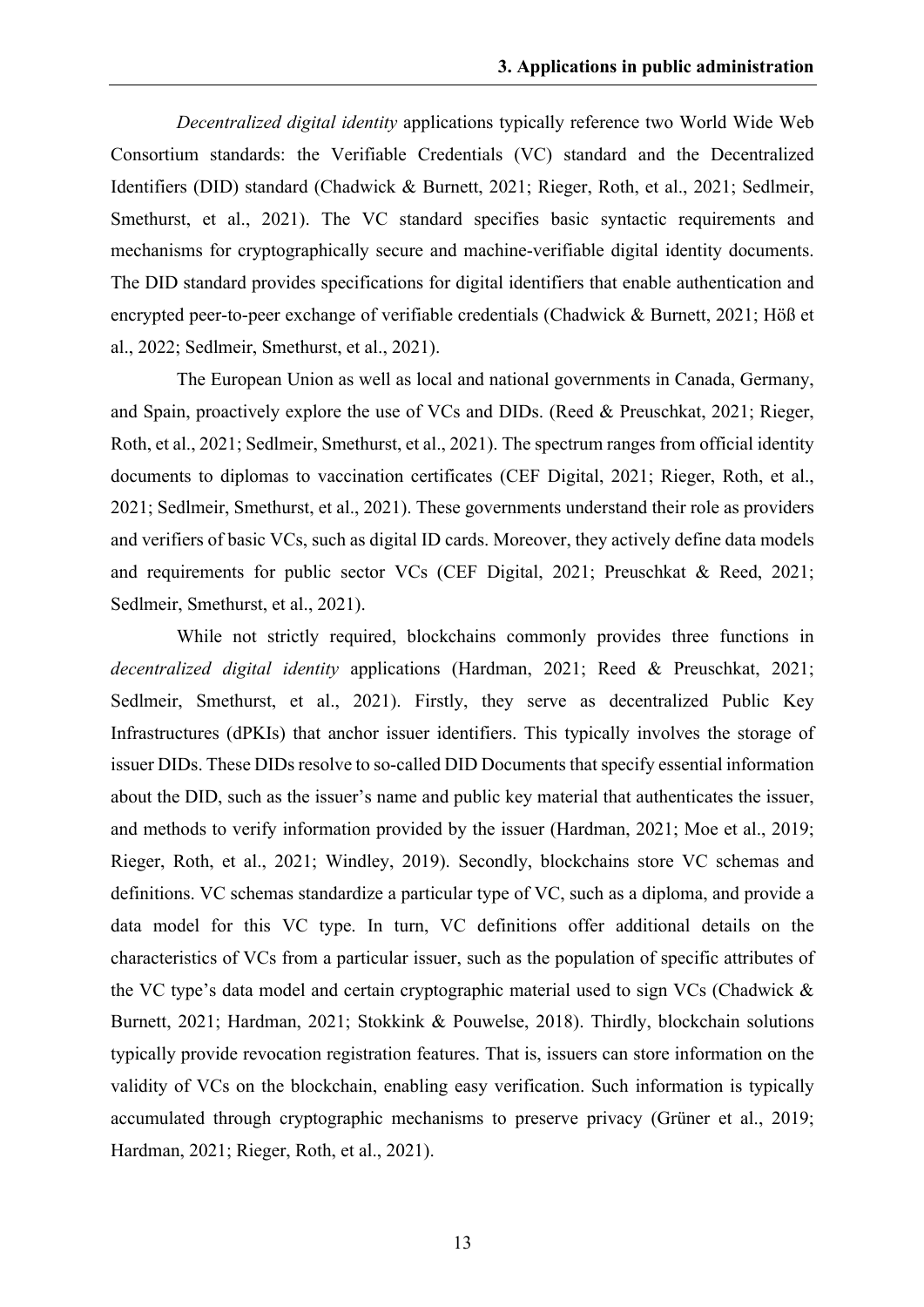*Decentralized digital identity* applications are commonly associated with benefits of all three types. They are expected to increase effectiveness by reducing dependency on federated identity providers, such as Alphabet, Apple, and Facebook (Preuschkat & Reed, 2021; Rieger, Roth, et al., 2021; Sedlmeir, Smethurst, et al., 2021). Moreover, they are believed to minimize identity-related costs, such as those for onboarding new users and for verifying the validity of identity documents (Lee et al., 2019; Stokkink & Pouwelse, 2018; van Bokkem et al., 2019). Furthermore, proponents argue that such applications can improve security by avoiding unsafe identity data silos, reducing the risk of identity theft, and preventing surveillance by governments and large companies (Chadwick et al., 2019; Rieger, Roth, et al., 2021; Sedlmeir, Smethurst, et al., 2021). However, these benefits are often difficult to quantify, and it remains to be seen whether they will materialize as expected.

At the same time, *decentralized digital identity* applications face many of the typical organizational, technical, and regulatory challenges of blockchain applications. These range from defining governance aspects to standardization and compliance with privacy requirements (Preuschkat & Reed, 2021; Rieger, Roth, et al., 2021; Sedlmeir, Smethurst, et al., 2021). Organizational challenges exist particularly in network governance, shared standards, and usability (Hardman, 2021; Sedlmeir, Smethurst, et al., 2021). Technical challenges result from limited scalability and delegation of credentials (Grüner et al., 2019; Hardman, 2021; Rieger, Roth, et al., 2021). The delegation of credentials is challenging because a holder will not necessarily want to be registered as an issuer to delegate a VC to another person or party (Hardman, 2021). Regulatory challenges are mainly related to privacy concerns, such as the inadvertent attribution of a VC to a natural person, resulting from the analysis of revocation registries on the blockchain (Grüner et al., 2019; Hardman, 2021; Rieger, Roth, et al., 2021).

However, various interdisciplinary groups and start-ups work on promising solutions to the most pressing organizational, technical, and regulatory challenges (Rieger, Roth, et al., 2021; Sedlmeir, Smethurst, et al., 2021; Weigl et al., 2022). Moreover, active governmental support, such as Germany's innovation competition 'Showcase Secure Digital Identities' and the proposed European Digital Identity, underlines the significant prospects of *decentralized digital identity* applications (Federal Ministry for Economic Affairs and Energy, 2020; Sedlmeir, Smethurst, et al., 2021; Weigl et al., 2022).

#### **3.2. Coordination of cross-authority processes**

Another commonly discussed application area of blockchain in public administration is the *coordination of cross-authority processes*. Such processes typically involve a large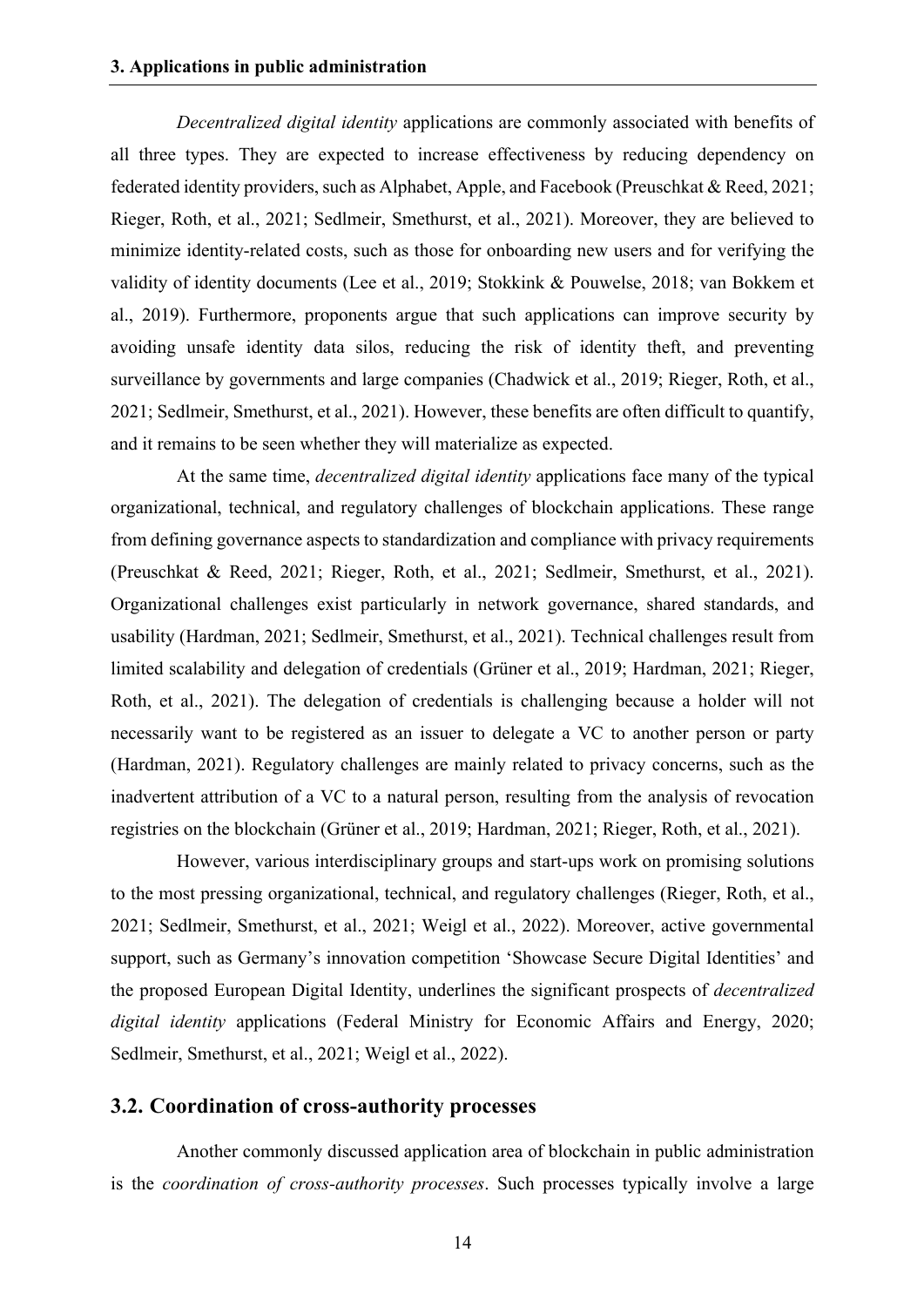number of authorities with different competencies where the delegation of process governance to a central authority is not possible or desirable (Benbunan-Fich et al., 2020; Rieger, Stohr, et al., 2021; Roth, Stohr, et al., 2021). These constellations are especially common in federal systems where power is equally distributed across various authorities (Fossum & Jachtenfuchs, 2017; Grant & Tan, 2013; Roth, Stohr, et al., 2021).

A prominent example of *coordination of cross-authority processes* is Germany's Federal Blockchain Infrastructure Asylum (FLORA) (Paper 1; Paper 2; Paper 4). The German asylum procedure involves close collaboration between various authorities at the municipal, state, and federal levels. The Federal Office for Migration and Refugees (BAMF) plays a pivotal role in handling and issuing decisions regarding asylum applications. However, federal separation of competencies prevents the delegation of process governance to a central authority in the procedure, such as the BAMF (Paper 4; Rieger, Stohr, et al., 2021; Roth, Stohr, et al., 2021). The BAMF has thus developed a decentralized, blockchain-based system for the coordination of asylum procedures (Paper 4; Rieger, Stohr, et al., 2021; Roth, Stohr, et al., 2021).

This blockchain system logs and propagates status messages and process data on certain sub-processes of the German asylum procedure. Each sub-process has a distinct set of status messages with related dependencies and rules, which are implemented as a status machine. The BAMF expects that its blockchain system will provide the competent authorities with an efficient, secure, and GDPR-compliant means to exchange process information, supporting cross-organizational process coordination (Paper 1; Paper 4; Rieger, Stohr, et al., 2021).

A closely related example is EBSI's Asylum Process Management Use Case, which focuses on Dublin transfers (CEF Digital, 2021; Roth, Stohr, et al., 2021). The Dublin regulation (Regulation (EU) No 604/2013, 2013) defines the member state of the European Union that is responsible for examining an asylum application submitted within the European Union. Moreover, it establishes the rules and processes for requesting another member state to take charge or take back an asylum application as well as transferring asylum applicants. EBIS's Asylum Process Management Use Case explores the use of EBSI to support these processes by persistently logging and securely propagating process updates and the required process data (CEF Digital, 2021; Roth, Stohr, et al., 2021).

Overall, blockchain systems for the *coordination of cross-authority processes* are expected to improve efficiency and security (Iansiti & Lakhani, 2017; Risius & Spohrer, 2017; Roth, Stohr, et al., 2021). Specifically, these blockchain systems can enable secure and timely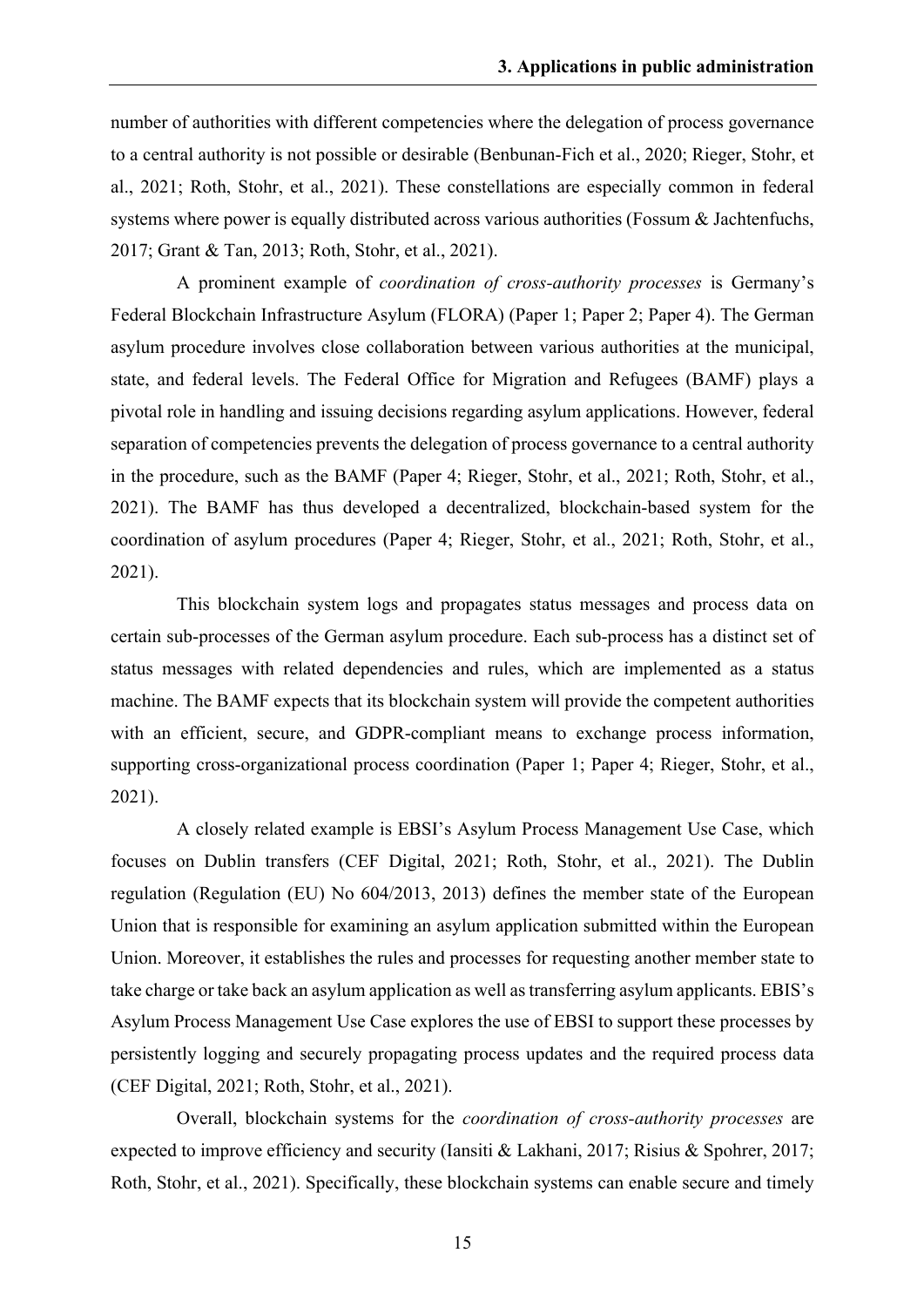distribution of new process information to all competent authorities. This distribution can minimize transmission errors and ensures that all competent authorities have the same level of information (Paper 1; Paper 4; Roth, Stohr, et al., 2021). Moreover, once process information has been written to the blockchain, it can trigger subsequent steps of the process at other authorities. Such triggers can reduce overall process times and, in particular, downtimes between steps(Paper 1; Paper 4; Roth, Stohr, et al., 2021). Smart contracts also allow automated process control and, prospectively, (partial) automation of selected process steps. They can help avoid errors and improve process quality (Paper 1; Paper 4; Rieger, Stohr, et al., 2021). At the same time, sensitive and personal data can remain in the competent authorities' legacy systems (Paper 1; Paper 4; Guggenmos et al., 2019). A blockchain system can, thus, increase information availability while preserving data sovereignty, the once-only principle, and data protection, as well as enabling the immediate exchange of information (Amend et al., 2021; Roth, Stohr, et al., 2021; Ziolkowski et al., 2020). Overall, the expected benefits are very specific. However, reference projects such as FLORA and EBSI have yet to quantify these benefits and broadly prepare blockchain for effective use (c.f. Chapter 2.4).

Challenges exist especially on the organizational and regulatory side (Amend et al., 2021; Rieger, Stohr, et al., 2021; Roth, Stohr, et al., 2021). Organizationally, the implementation of a blockchain system for the coordination of cross-authority processes requires integration of the competent authorities (Paper 4; Amend et al., 2021; Roth, Stohr, et al., 2021). To minimize the attendant complexity, these authorities need to agree on a technical and organizational governance framework that enables the joint development, deployment, and use of blockchain while safeguarding the technical and organizational separation of competencies (Paper 4; Rieger, Stohr, et al., 2021; Roth, Stohr, et al., 2021). However, the establishment of such governance frameworks may be considerably easier than in other contexts because authorities typically trust one another and are familiar with creating administrative agreements that govern their cooperation and coordination (Paper 2; Rieger, Stohr, et al., 2021; Ziolkowski et al., 2020)

On the regulatory side, compliance with data privacy requirements is an especially pertinent challenge because most data exchanged during cross-authority procedures is personal (Paper 1; Paper 2; Rieger, Stohr, et al., 2021). As discussed in Section 2.3, these challenges are not easy to address but manageable. For instance, the BAMF's blockchain system provides a readily available reference for meeting these requirements via organizational and technical means. In particular, the right to erasure can be addressed through a design that only stores pseudonymized process data on the blockchain and uses specialized software components – so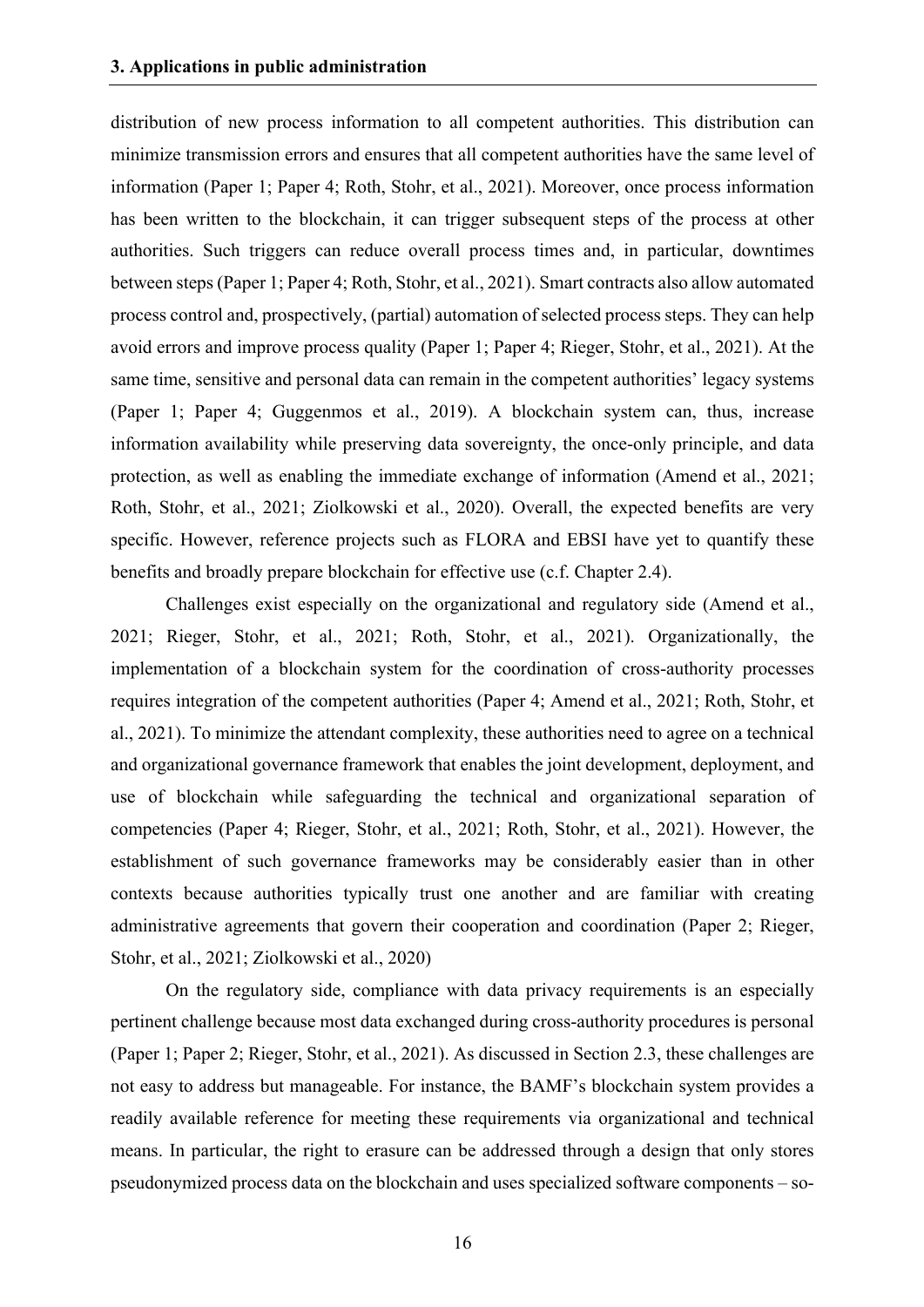called privacy services – to store and exchange ID mappings that allow the pseudonymized data on the blockchain to be attributed to asylum applications. Erasure of this mapping anonymizes the process data on the blockchain (compliance by anonymization) (Paper 1; Paper 2; Rieger, Stohr, et al., 2021). Responsibilities for GDPR compliance can be outlined in administrative agreements (Berberich & Steiner, 2016; Klar, 2020; Renwick & Gleasure, 2021).

On the technical side, challenges particularly include interoperability with legacy systems (Paper 4; Amend et al., 2021; Treiblmaier & Sillaber, 2020). Yet, blockchain is often more fit for purpose than centralized solutions such as conventional workflow management systems (Paper 1; Paper 2; Paper 4). Firstly, the use of centralized systems inherently contradicts decentral organizing principles and would require the redistribution of competencies and, therewith, associated legislative action. Secondly, it would lead to unbalanced data guardianship and, thus, unwanted responsibilities. Thirdly, centralization complicates the efficient mapping of local specifics and differences. Blockchain solutions can circumvent these challenges and act as cross-organizational enterprise service buses (Paper 1; Paper 4; Roth, Utz, et al., 2021).

Overall, blockchain solutions for the coordination of cross-authority procedures are among the most promising applications in public administration. The expected benefits are highly specific and the encountered challenges often appear manageable.

#### **4. Applications in electric power systems**

To date, electric power systems comprise numerous centrally organized actors that produce, transmit and distribute electrical energy across long distances from the place of production to the place of consumption (Dong et al., 2018; Lin et al., 2019; van Leeuwen et al., 2020). Much of the electricity produced still relies on non-renewable fossil fuels, which is no longer in line with global sustainability goals (Andoni et al., 2019; Mengelkamp et al., 2018; Perrons & Cosby, 2020). As a result, renewable energy sources (RES), albeit often volatile and intermittent, are increasingly introduced to electric power systems to drive sustainability (Andoni et al., 2019; Ante et al., 2021). In parallel, corresponding concepts that enable the integration of RES into the energy value chain are gaining traction (Paper 5; Noor et al., 2018; Sousa et al., 2019). These concepts include, for instance, reliable proofs of the origin of the consumed 'green' electricity (Bogensperger et al., 2018; Perrons & Cosby, 2020; Roth, Utz, et al., 2021). Since centralized concepts often cannot provide such proof in a cost-effective manner, innovative technologies are required to help develop such solutions (Andoni et al., 2019; Mengelkamp et al., 2018; Roth, Utz, et al., 2021).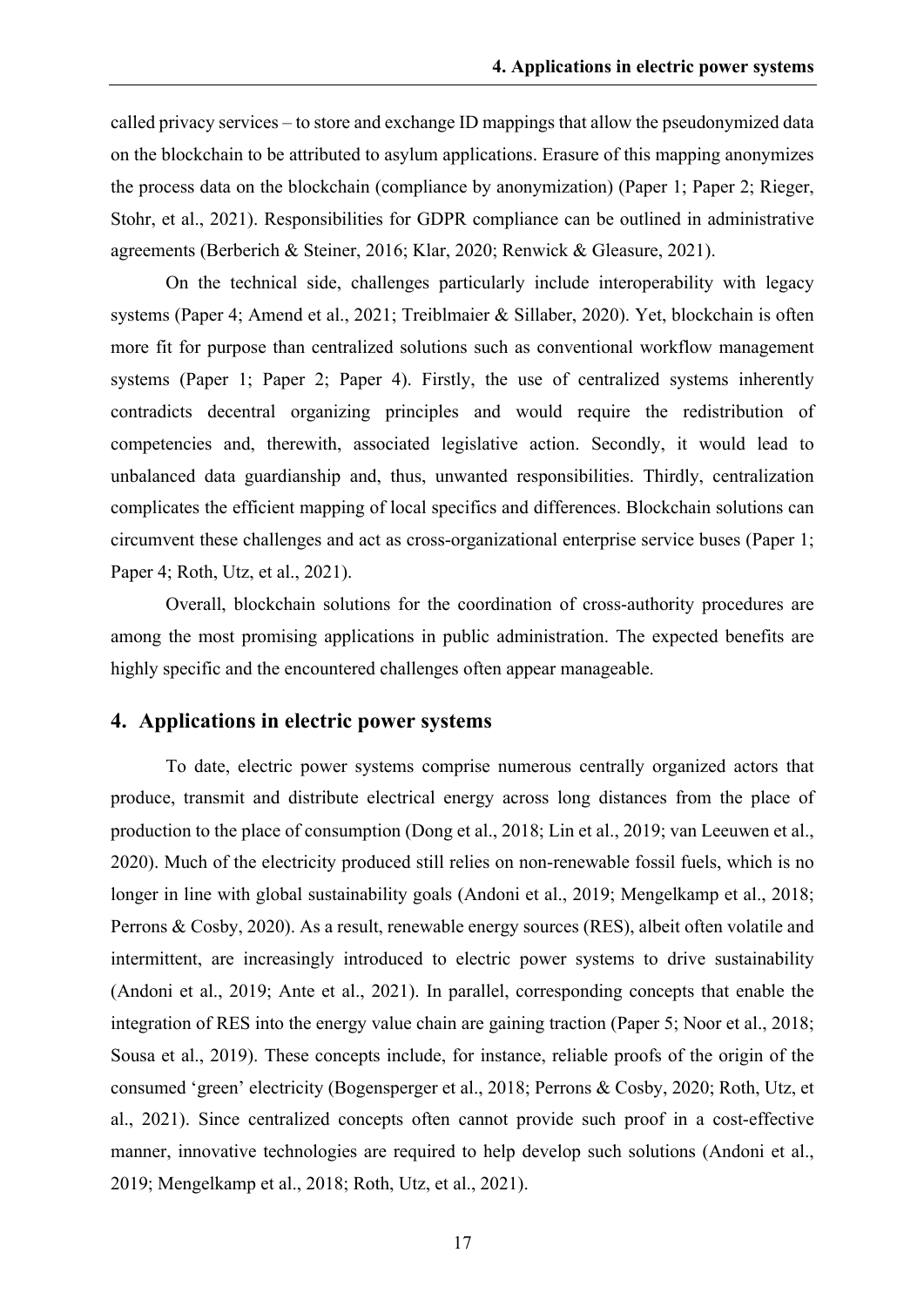Blockchain is one such technology. Due to its decentralized nature, it has quickly been identified as a potential agent of change in electric power systems (Ahl et al., 2020; Li et al., 2019; Roth, Utz, et al., 2021). As a result, numerous projects have been initiated that explored potential innovative additions to or replacements of existing processes (Andoni et al., 2019; Bogensperger et al., 2018; Roth, Utz, et al., 2021). Table 2 presents the seven most commonly explored applications (Roth, Utz, et al., 2021).

**Table 2:** Commonly explored applications of blockchain in electric power systems (Roth, Utz, et al., 2021).

| <b>Application</b>                        | <b>Definition</b>                                                                                                                                                                                                                    |
|-------------------------------------------|--------------------------------------------------------------------------------------------------------------------------------------------------------------------------------------------------------------------------------------|
| Peer-to-peer trading – retail             | Organization of local electricity markets for small<br>actors, such as residential pro- and consumers,<br>without the involvement of traditional retailers or<br>grid operators.                                                     |
| Peer-to-peer trading – wholesale          | Organization of large commercial markets for<br>electricity without the use of centralized trading<br>houses or electricity exchanges.                                                                                               |
| Peer-to-peer trading – system<br>services | Organization of peer-to-peer markets for system<br>services that are usually managed by grid operators.                                                                                                                              |
| Microgrid operation                       | Operation of a small network of (decentralized)<br>electricity users with local (renewable) sources of<br>supply, usually attached to a centralized public grid<br>but able to function independently.                               |
| E-Roaming                                 | Exchanging financial and non-financial data between<br>different charging infrastructure operators and e-<br>mobility service providers, giving users of electric<br>vehicles access to charging stations of different<br>providers. |
| Labeling of electricity                   | Providing electricity consumers with verifiable<br>information on shares of power sources, including<br>storage, in the grid at the time of consumption.                                                                             |
| Trading of certificates                   | Sale and exchange of certificates that provide proof of<br>origin or emission from specific generation and<br>storage facilities.                                                                                                    |

These seven applications include three varieties of *peer-to-peer trading* (retail, wholesale, and system services), wherein blockchain sustains trading systems without centralized market operators (Li et al., 2019; Morstyn et al., 2018; Roth, Stohr, et al., 2021; Roth, Utz, et al., 2021).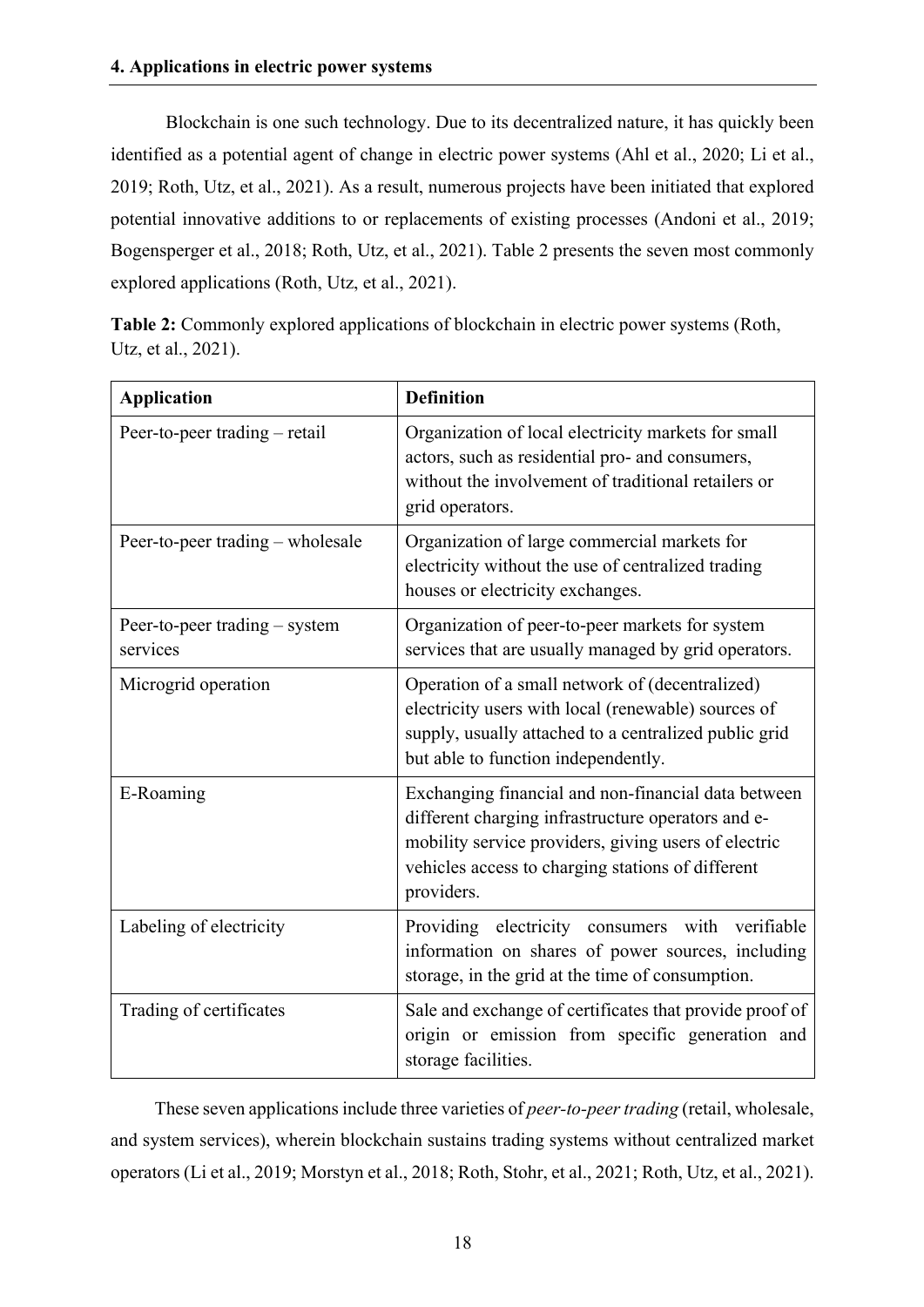*Microgrid operation* intends to use blockchain and smart contracts to schedule and manage production and consumption assets in microgrids (Mengelkamp et al., 2018; Noor et al., 2018; Roth, Utz, et al., 2021). *E-roaming* relies on blockchain to exchange electric vehicle charging data and settle transactions between charging point operators and mobility service providers (Höß et al., 2022; Roth, Utz, et al., 2021; Zhang et al., 2018). The application addresses limited access to charging points by enabling the free and secure exchange of data regardless of charging network membership. Smart contracts and crypto tokens may further automate and unify processes across national borders. These efficiency gains are expected to entail considerable cuts in transaction fees for mobility providers and costs for consumers (IRENA, 2019; Roth, Utz, et al., 2021; Zhang et al., 2018). Yet, none of the sources provide a precise estimate of these gains.

*Labeling of electricity* uses blockchain to track the share of power sources in the grid at the time of consumption. The application is expected to reduce the risk of 'greenwashing', accelerate data exchange about fed-in and consumed electricity, and reduce manual processes. While these benefits are expected to minimize costs, estimates remain vague (Andoni et al., 2019; Bogensperger et al., 2018; Roth, Utz, et al., 2021). The same is true for *trading of certificates.* In such applications, blockchain is used to create and exchange certificates that provide proofs of origin or emissions based on labeling data. Since every certificate is issued uniquely, its secure and redundant storage on the blockchain creates a transparent and unequivocal ownership history. Developing an industry-wide platform to trade these certificates may, however, turn out to be cumbersome without established technical standards (Luke et al., 2019; Peter et al., 2019; Roth, Utz, et al., 2021).

This thesis will focus on *peer-to-peer trading* as well as *labeling of electricity* and *trading of certificates* because these are the most commonly discussed respectively most promising applications of blockchain in electric power systems.

#### **4.1. Peer-to-peer trading**

The use of blockchain for *peer-to-peer trading* commonly has the following objectives: (1) to increase the involvement of small actors (*peer-to-peer trading - retail*), (2) to create more flexible energy markets (*peer-to-peer trading - wholesale*), and (3) to increase resilience of energy systems (*peer-to-peer trading - system services*). Proponents expect secure bilateral communication using blockchain to be essential for reaching these objectives. Moreover, proponents predict substantial cost savings and increased profits from transactions automated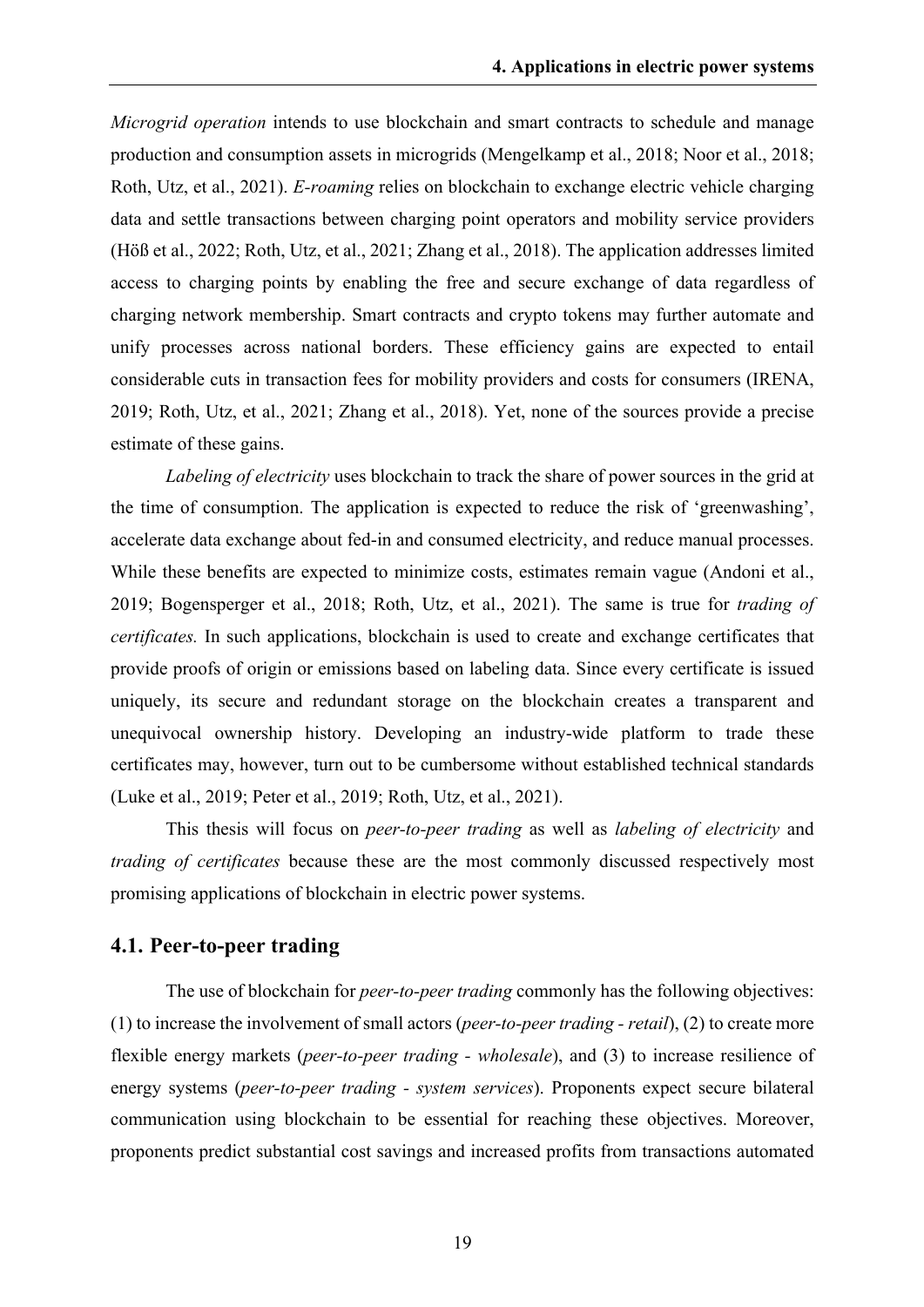through smart contracts. Additional replacement of expensive intermediaries may even further reduce costs and increase profits (Ahl et al., 2020; Andoni et al., 2019; Lüth et al., 2018).

*Peer-to-peer - retail trading* applications are considered a promising and disruptive approach towards more localized electrical power systems (Li et al., 2019; Lüth et al., 2018; Roth, Utz, et al., 2021). With these applications, proponents hope to empower prosumers who already contribute to environmentally friendly energy generation with, for instance, their rooftop solar panels (Paper 6; Paper 7; Roth, Utz, et al., 2021). In particular, proponents aim to use blockchain to reduce the costs of processing small transactions. Reduced processing costs, in turn, would enable small electricity producers to turn a profit from selling their surplus renewable energy to other prosumers or consumers in the network (Jiang et al., 2020; Noor et al., 2018; Roth, Utz, et al., 2021). Immutable and transparent storage of transactions may also reduce the need for intermediaries (Hua et al., 2020; Lüth et al., 2018; Roth, Utz, et al., 2021) and open the electricity market to smaller actors, which in turn may increase competition, enhance grid efficiency, and further decrease electricity prices (Ante et al., 2021). Consumers would benefit from green electricity at reasonable prices produced by their neighbors (Ableitner et al., 2020; Andoni et al., 2019). Whereas current energy markets would require timeconsuming manual paperwork for peer-to-peer transaction, blockchain-based smart contracts are expected to significantly limit the efforts involved. Smart contracts could also automate trading between various actors by using real-time data about energy fed into the grid and reacting to respective price signals (Ahl et al., 2020; Roth, Utz, et al., 2021; Thomas et al., 2019).

In *peer-to-peer - wholesale trading* applications, smart contracts are expected to further automate exchange trading. These automation opportunities include, for instance, certain escrow services such as liability fees, guarantees, and warranties (Bogensperger et al., 2018; Richard et al., 2019; Roth, Utz, et al., 2021). Smart contracts are also considered suitable for the efficient and automated execution of clearing processes after successful trading. Due to their tamper-resistant storage on the blockchain, both the number of warranties required and the general clearing costs could be reduced (Höß et al., 2022; Richard et al., 2019; Roth, Utz, et al., 2021). For some, this may reduce access barriers to exchange trading so that even small actors, such as microgrid operators, can trade self-generated electricity on electricity exchanges (Mengelkamp et al., 2018; Morstyn et al., 2018; Roth, Utz, et al., 2021).

In addition to exchange trading, over-the-counter (OTC) electricity trading is sometimes identified as a promising area of application for blockchain technology (Bogensperger et al., 2018; Bundesnetzagentur, 2019; Di Silvestre et al., 2019). In OTC trading, transactions are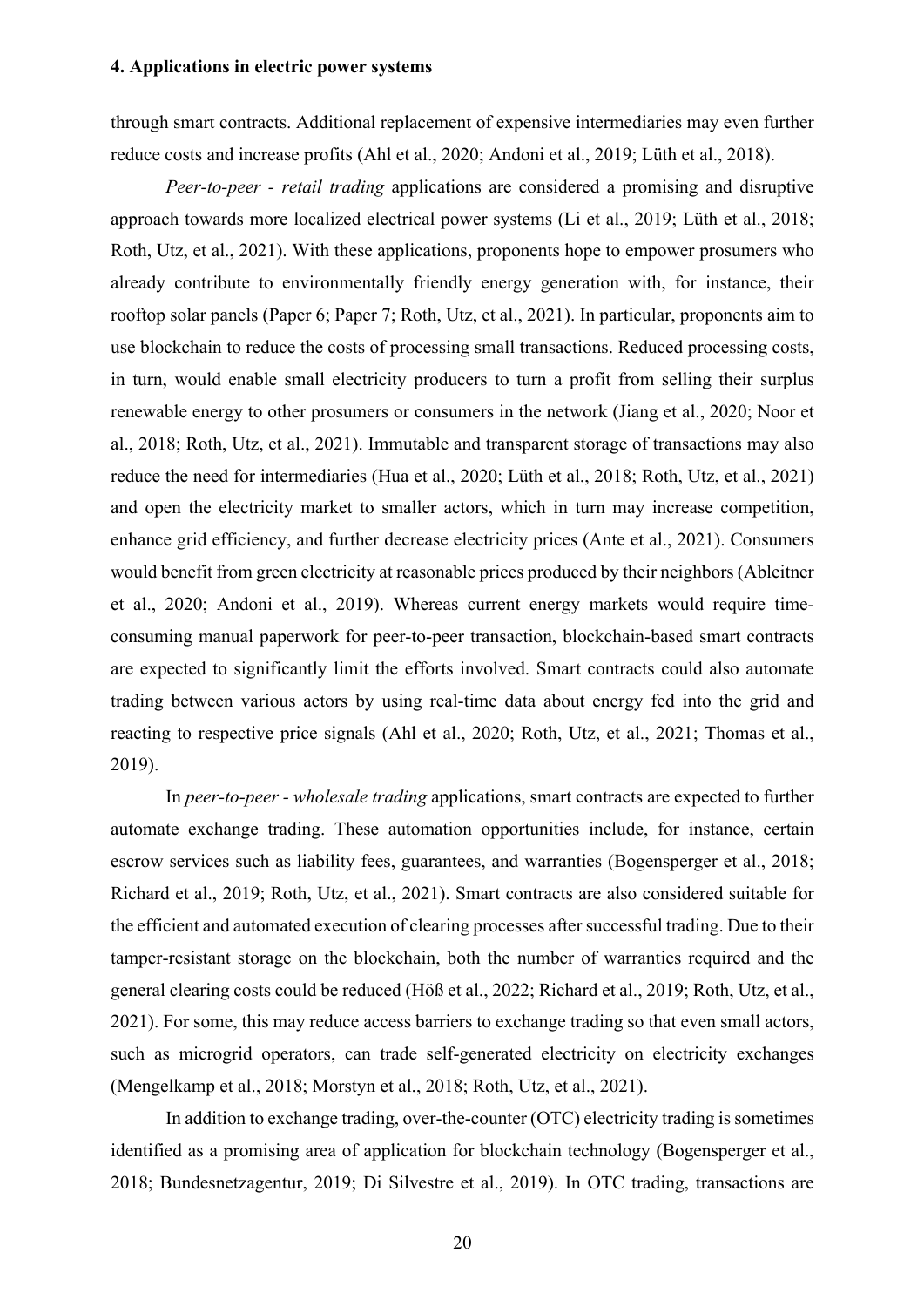usually settled using standard contracts, which can be individually adapted. Although OTC trading now often involves brokerage firms to save investment in in-house staff and IT infrastructure, there are still many instances where trading is done via email, instant messaging, or phone calls. This not only leads to many misunderstandings but also a lack of transparency and control. Blockchain could establish this transparency and improve the traceability of transactions in OTC trading. Since all communication can be stored securely on the blockchain, it is much easier to verify the transaction in case of misunderstandings or suspected fraud (Bogensperger et al., 2018; Di Silvestre et al., 2019; Richard et al., 2019).

To participate in system service markets, actors must meet specific requirements which are verified with time-consuming control services including registration, verification, and approval. Blockchain technology could automate many of these services, enabling the rapid integration of new actors into *peer-to-peer – system services* markets (Bogensperger et al., 2018; Bundesnetzagentur, 2019; Roth, Utz, et al., 2021). Smart contracts could further help automate system service activation and settlement in these markets (Bogensperger et al., 2018; Roth, Utz, et al., 2021; Thomas et al., 2019). Moreover, they may optimize billing processes within balancing groups. These are often characterized by cumbersome manual paperwork and require time. With blockchain technology, it would be possible to standardize the billing processes by transparently and immutably documenting group deviations, and consolidating, balancing, and offsetting these against the provided control power. Such tamper-resistant documentation speeds up the billing process and also simplifies tracking or intervening in transactions for distribution system operators (DSO) or transmission service operators (TSO), if necessary (Bogensperger et al., 2018; Bundesnetzagentur, 2019; Richard et al., 2019).

What all three peer-to-peer trading applications have in common is that they propose substantial re-organization of established structures and processes (Andoni et al., 2019; Perrons & Cosby, 2020; Roth, Utz, et al., 2021). These changes entail substantial challenges at the organizational and regulatory levels and are difficult to implement outside of research projects (Andoni et al., 2019; Bogensperger et al., 2018; Roth, Utz, et al., 2021). Decentralization and disintermediation of trading processes, for instance, conflict with established roles and regulations, which are often associated with critical and mediating functions, and their responsibilities are defined by law. This makes them hard to replace or even change (Andoni et al., 2019; Bogensperger et al., 2018; Roth, Utz, et al., 2021).

Moreover, *retail peer-to-peer trading* applications are often combined with *microgrid operation* applications, which adds to regulatory challenges (Ante et al., 2021; Roth, Utz, et al., 2021; Tsao & Thanh, 2021). Outside of Europe, where regulatory frameworks for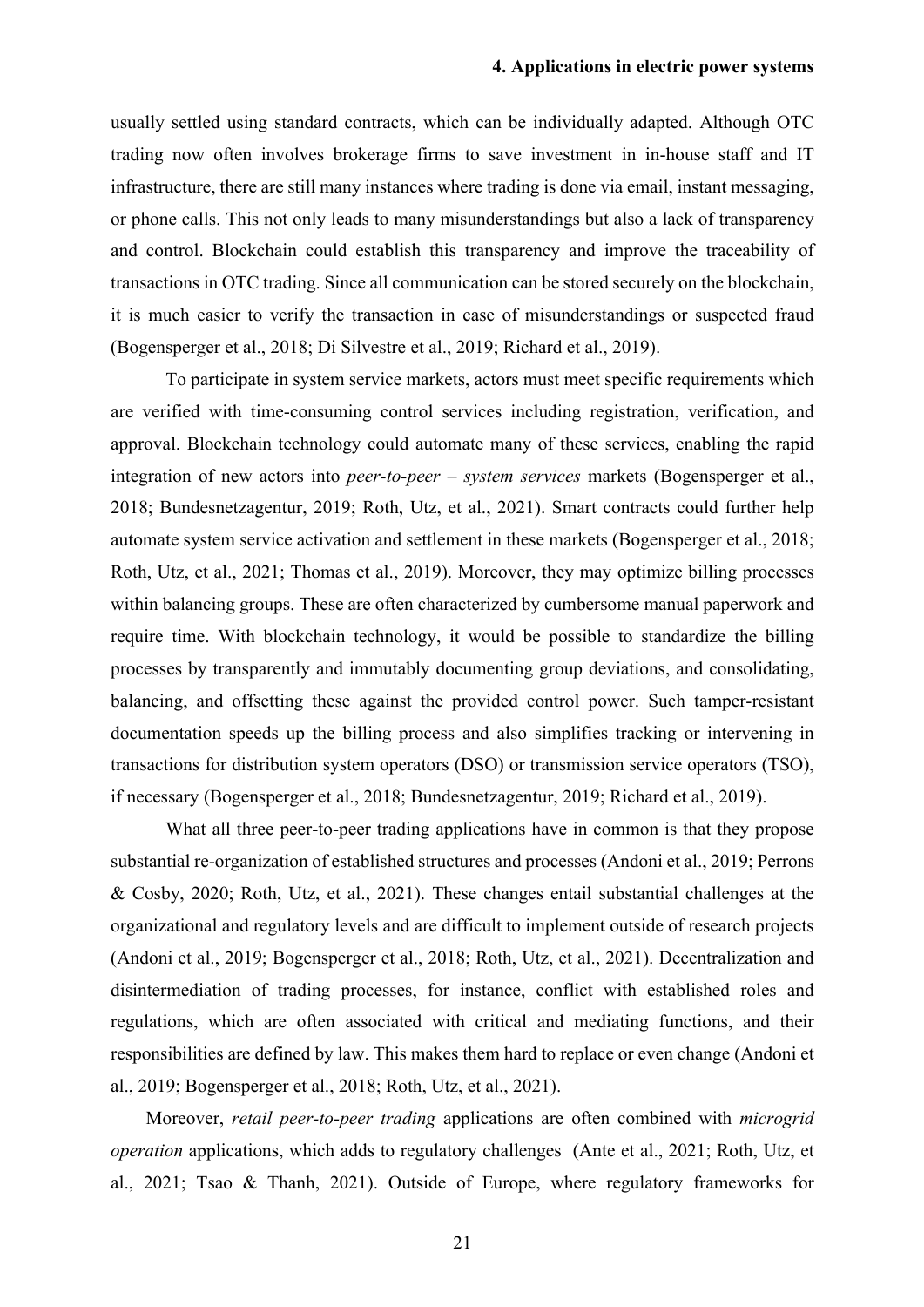microgrids are often less restrictive, such as in the US, Thailand, and various African countries, such challenges are less pronounced (Andoni et al., 2019; Noor et al., 2018; van Leeuwen et al., 2020).

Less restrictive regulatory frameworks, however, are only of use if microgrid transactions cannot already be processed efficiently and securely using conventional energy management software (Paper 6; García Vera et al., 2019; Zia et al., 2018). Such software typically involves predictable management effort and costs (Roth, Utz, et al., 2021). In contrast, blockchain systems are often difficult to implement and not profitable for small transactions. Besides, frequently required near-real-time transactions are currently hard to implement with blockchain technology. Hence, decentralized energy markets and microgrid management based on blockchain are difficult to establish (Bundesnetzagentur, 2019; IRENA, 2019; Richard et al., 2019).

Yet, various research groups and start-ups still work on solutions to the most pressing organizational, technical, and regulatory challenges (Bogensperger et al., 2018; IRENA, 2019; Roth, Utz, et al., 2021). Peer-to-peer approaches may, thus, be worthwhile in countries outside of Europe, where regulatory frameworks are sometimes less restrictive. There, blockchain may even provide a solution to the problem of supplying scattered communities with sufficient electricity (Andoni et al., 2019; Noor et al., 2018; van Leeuwen et al., 2020).

#### **4.2. Traceability of green electricity**

Using blockchain technology to label green electricity might be a tamper-resistant and transparent method for tracing the origin of consumed electricity (Bogensperger et al., 2018; Luke et al., 2019; Roth, Utz, et al., 2021). Once a RES generation facility is registered, energy purchase agreements can be negotiated with consumers. The details of these agreements can be transferred into a smart contract, while details of the quantities of generated and consumed electricity can be immutably and transparently stored on the blockchain (Richard et al., 2019; Roth, Utz, et al., 2021; SAP, 2018). The resulting proofs of origin indicate how much green electricity has been produced and fed into the grid at the time of consumption. Thus, blockchain-based labeling may mitigate concerns regarding the sources of consumed electricity. That is, a precise proof of fed-in and consumed electricity is expected to reduce the risk of 'greenwashing', accelerate data exchange, and reduce manual processes (Bogensperger et al., 2018; Roth, Utz, et al., 2021; Smart Service Welt II, 2020).

While these efficiency gains are expected to reduce costs substantially, there are no specific estimates as to this reduction. Specific challenges are, in turn, easier to identify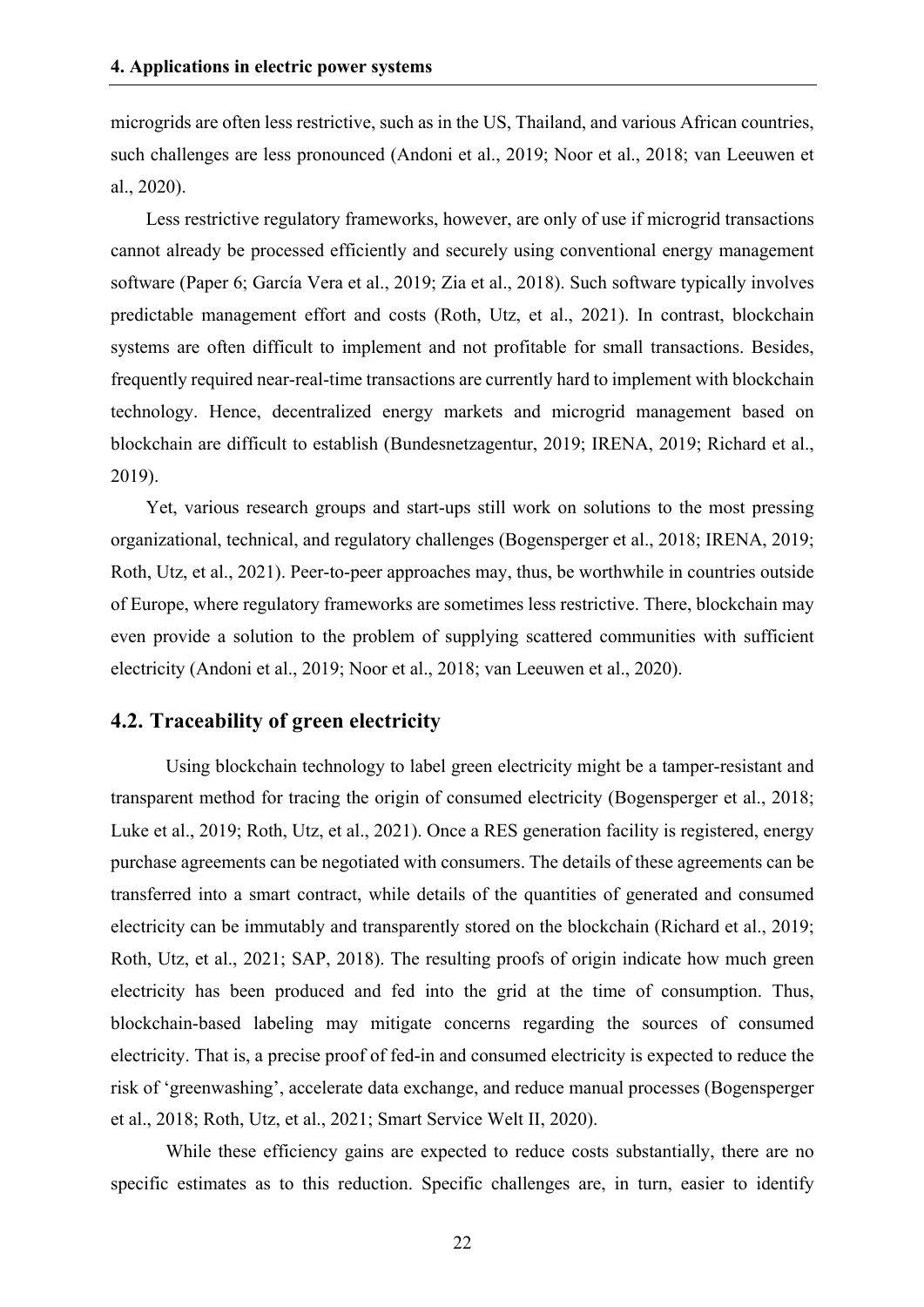(Bogensperger et al., 2018; Richard et al., 2019; Roth, Utz, et al., 2021). They include technical challenges, such as limited usability, and regulatory challenges, such as compliance with data privacy regulation. Few customers have the required digital literacy to access and interpret data on a blockchain. Instead, they must trust the data display provided by energy suppliers or other third parties. Another complex challenge is compliance with data privacy regulations, such as the GDPR. As discussed in Section 2.3, data privacy regulation requires that data can be erased if is either directly or indirectly attributable to a person, which is difficult to implement with blockchain. As such, labeling systems have to prevent the easy identification of a person from the data stored on the blockchain (Andoni et al., 2019; Richard et al., 2019; Roth, Utz, et al., 2021).

*Trading of certificates* applications use labeling data to establish on the blockchain certificates that provide an immutable record of origin or emission for specific generation and storage facilities (Bundesnetzagentur, 2019; Richard et al., 2019; Roth, Utz, et al., 2021). This enables operators of solar and wind facilities to provide certified proof of how much green electricity they produce and feed into the grid. As a result, green and regional power concepts become more credible and markets for the trading of these certificates more viable (Bogensperger et al., 2018; Richard et al., 2019; Roth, Utz, et al., 2021). Smart contracts may be used for the tokenization of green electricity certificates and could also enable the exchange of certificates at a peer-to-peer level. Such green electricity certificates represent the net surplus of green electricity generated by the producer (Ernst & Young, 2019; Luke et al., 2019). Since every certificate is issued uniquely, its secure and redundant storage on the blockchain creates a transparent and unequivocal ownership history (Bogensperger et al., 2018; Bundesnetzagentur, 2019; Richard et al., 2019).

However, quantifying these expected benefits is difficult. Moreover, developing a blockchain platform for certificate trading is highly complex, especially without established technical standards (Andoni et al., 2019; Richard et al., 2019; Roth, Utz, et al., 2021). In addition, it must be ensured that the data on the blockchain is authentic. That is, generation facilities must be authenticated and all involved metering devices calibrated (Peter et al., 2019; Roth, Utz, et al., 2021; Smart Service Welt II, 2020).

Many of these challenges may, however, become manageable with increasing digitalization. Since neither application affects established market roles, regulatory hurdles also appear to be manageable. Although GDPR compliance remains a fundamental challenge, it may be addressable using innovative solutions that combine blockchain technology with zero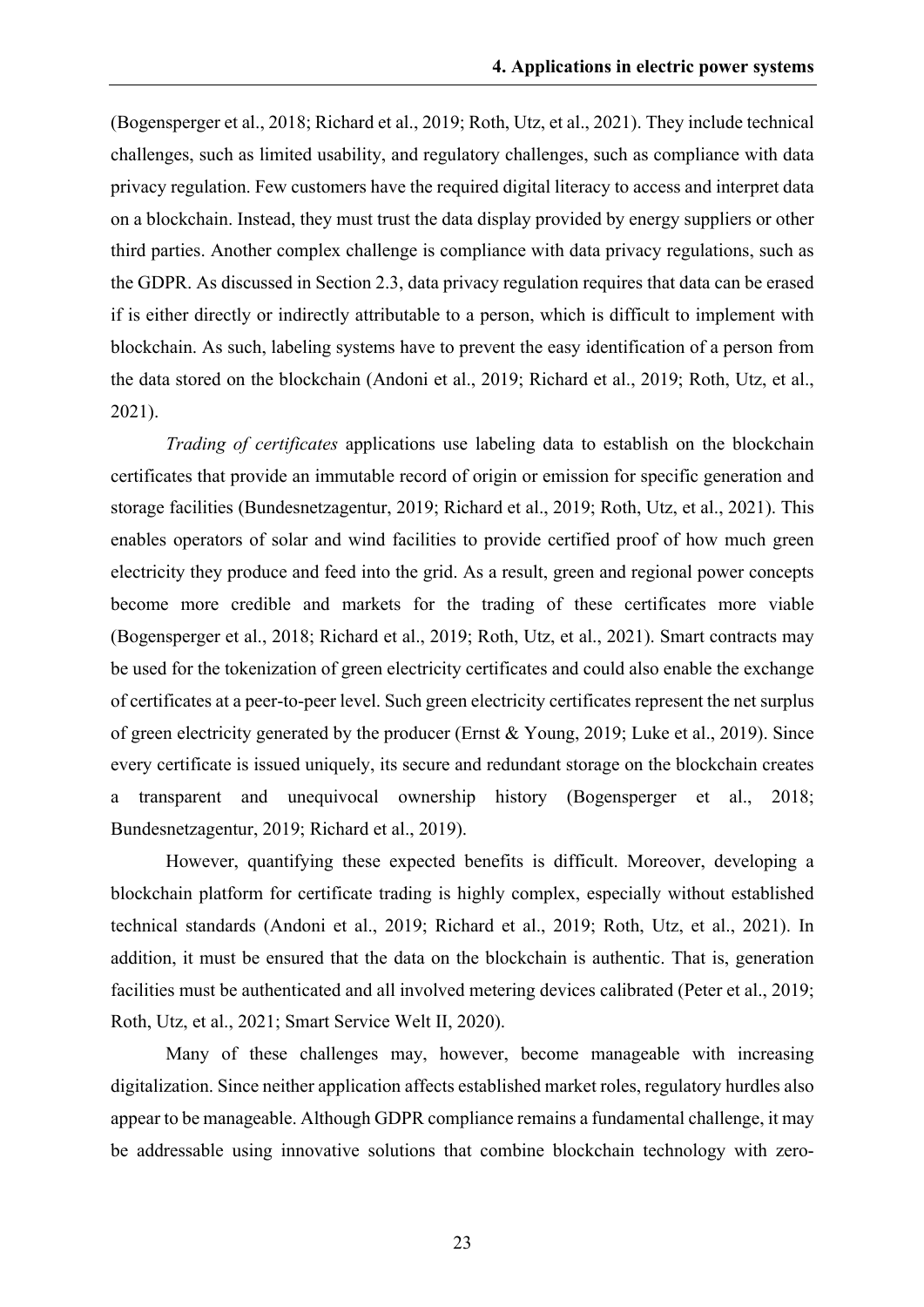knowledge proofs and/or verifiable credentials (Höß et al., 2021; Roth, Utz, et al., 2021; Sedlmeir, Smethurst, et al., 2021).

#### **5. Decentralized organizing structures**

An interesting insight from the investigated applications in federally organized public administration and electric power systems is that decentralized organizing structures seem to be an essential factor in successful adoption of blockchain (Goh & Arenas, 2020; Leidner & Kayworth, 2006; Roth, Stohr, et al., 2021). That is, many applications of blockchain appear to be successful not because they replace intermediaries but because these are not intended (Rieger, Stohr, et al., 2021; Roth, Stohr, et al., 2021).

In particular, many fundamental organizing principles of federally organized contexts, such as the *empowerment* of individual actors (Egeberg, 2001; Grant & Tan, 2013; Roth, Stohr, et al., 2021), *separation of competencies* (Borriello & Crespy, 2015; Mckay, 2005; Roth, Stohr, et al., 2021), *cooperation and coordination* (Paper 4; Ebinger & Richter, 2016; Roth, Stohr, et al., 2021), and *organizational flexibility* (Erk & Koning, 2010; Fossum & Jachtenfuchs, 2017; Roth, Stohr, et al., 2021), are also reflected in the basic technological properties of blockchain.

This is evident both in the BAMF's FLORA project and EBSI (CEF Digital, 2021; Rieger, Stohr, et al., 2021; Roth, Stohr, et al., 2021). FLORA and EBSI seem to be successful not despite the complexities that beset federal organizing structures but because blockchain supports organizing principles of federalism such as *separation of competencies* and *organizational flexibility* (Roth, Stohr, et al., 2021). In effect, *redundant and secure data storage* (Jensen et al., 2019; Roth, Stohr, et al., 2021; Sedlmeir et al., 2020), *selective transparency* (Paper 4; Perrons & Cosby, 2020; Roth, Stohr, et al., 2021), *reliable information sharing and process automation* (Roth, Stohr, et al., 2021; Sedlmeir et al., 2020; Sousa et al., 2019), and *adaptability* to different procedures and cooperation settings (Paper 4; Roth, Stohr, et al., 2021; Ziolkowski et al., 2020) make blockchain a promising technology to address the fundamental organizational requirements of federally structured environments. Similar observations can also be made for *decentralized digital identity* applications, such as those being explored in Canada, Germany, and Spain, all countries with a (quasi-)federal mode of government (Sedlmeir, Smethurst, et al., 2021; Weigl et al., 2022).

The importance of a fit between organizing principles and technological properties is also demonstrated by applications in electric power systems. Electric power systems are often centrally organized and security of supply considerations have led to strict technical standards, clear responsibilities, hierarchical structures, and narrowly defined roles (Andoni et al., 2019;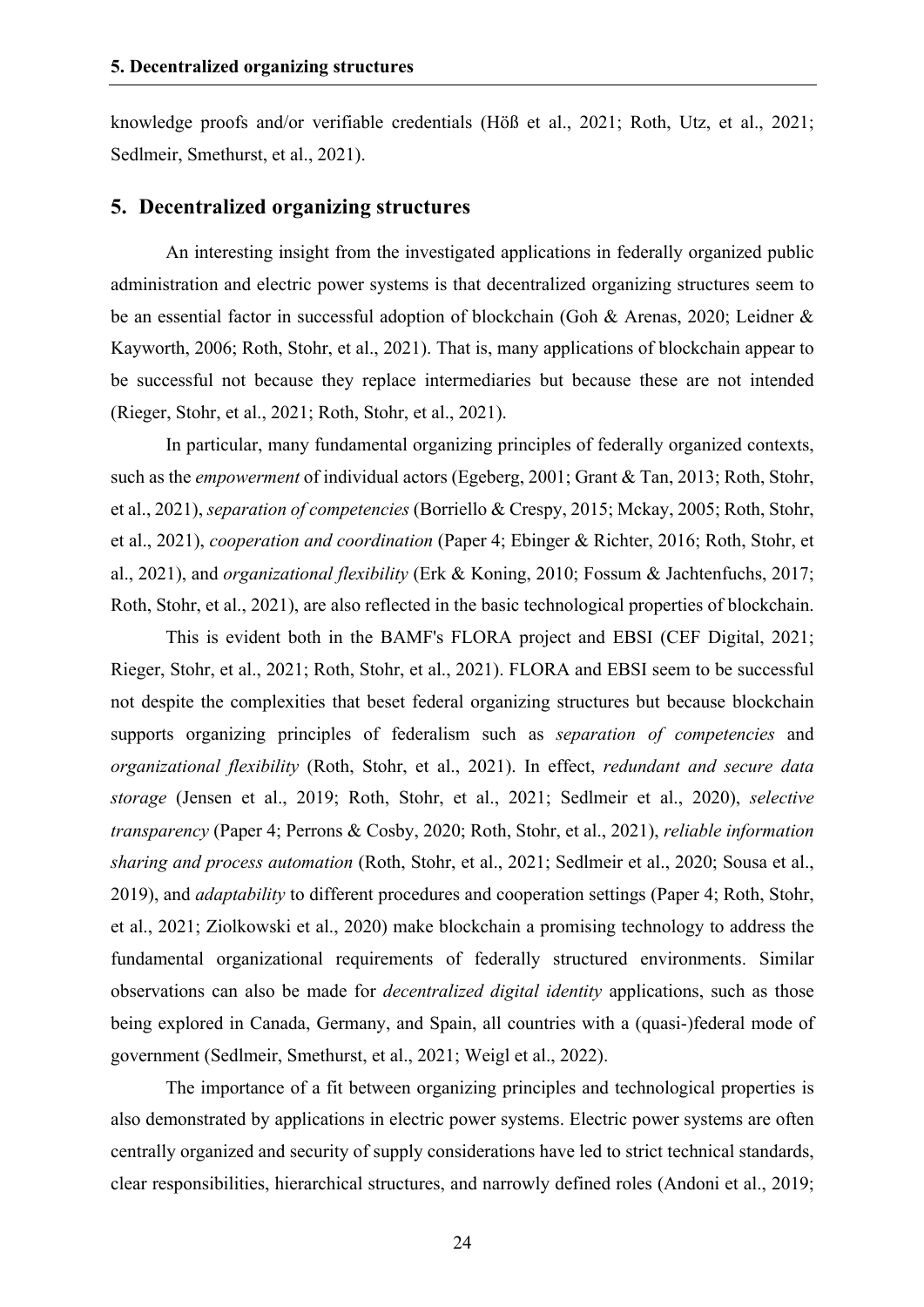Bogensperger et al., 2018; Roth, Utz, et al., 2021). However, such standards, structures and roles leave little room for flexibility, changing cooperation and coordination settings, or empowerment (Andoni et al., 2019; Bogensperger et al., 2018; Roth, Utz, et al., 2021). Thus, it is not surprising that blockchain as a technology, which emphasizes decentralization, flexibility, and the empowerment of market actors gains little traction in electric power systems. This applies in particular to applications that aim to change the core structure of electric power systems, such as peer-to-peer trading (Andoni et al., 2019; Bogensperger et al., 2018; Richard et al., 2019). Other applications, such as the labeling of green energy (Richard et al., 2019; Roth, Utz, et al., 2021; SAP, 2018), which address innovative additions to the existing system, are much more likely to succeed, even if their implementation with blockchain is not always necessary.

#### **6. Conclusion**

Blockchain proves to be a versatile and powerful technology for public sector applications. It can be a part of a larger system – as is the case for *decentralized digital identities* – or its foundation – as is the case for the *coordination of cross-authority processes*. It appears to be successful in public sector contexts where benefits can be clearly identified and where organizational, technical, and regulatory challenges are manageable. Moreover, blockchain's success appears to depend on how well its technical properties match the organizing principles of the application context (Leidner & Kayworth, 2006; Roth, Stohr, et al., 2021). Thus, blockchain technology is prominent in federally structured governments but less successful in contexts without decentralized organizing structures, such as electric power systems.

#### **6.1. Contributions, limitations, and outlook**

Paper 1 applies a technical perspective to reconcile blockchain with the requirements of the GDPR. Specifically, it investigates how blockchain systems can be designed to meet the requirements of the rights to erasure and rectification. Based on insights from the BAMF's FLORA project, the paper offers two design principles. Firstly, it recommends avoiding storing personal data on a blockchain. Secondly, it emphasizes the importance of using pseudonymization when a use case requires that the data on the blockchain can be attributed to a natural person. While these two design principles may be less pertinent in contexts other than cross-authority processes, they present an important reference point for the design of blockchain systems that are GDPR-compliant.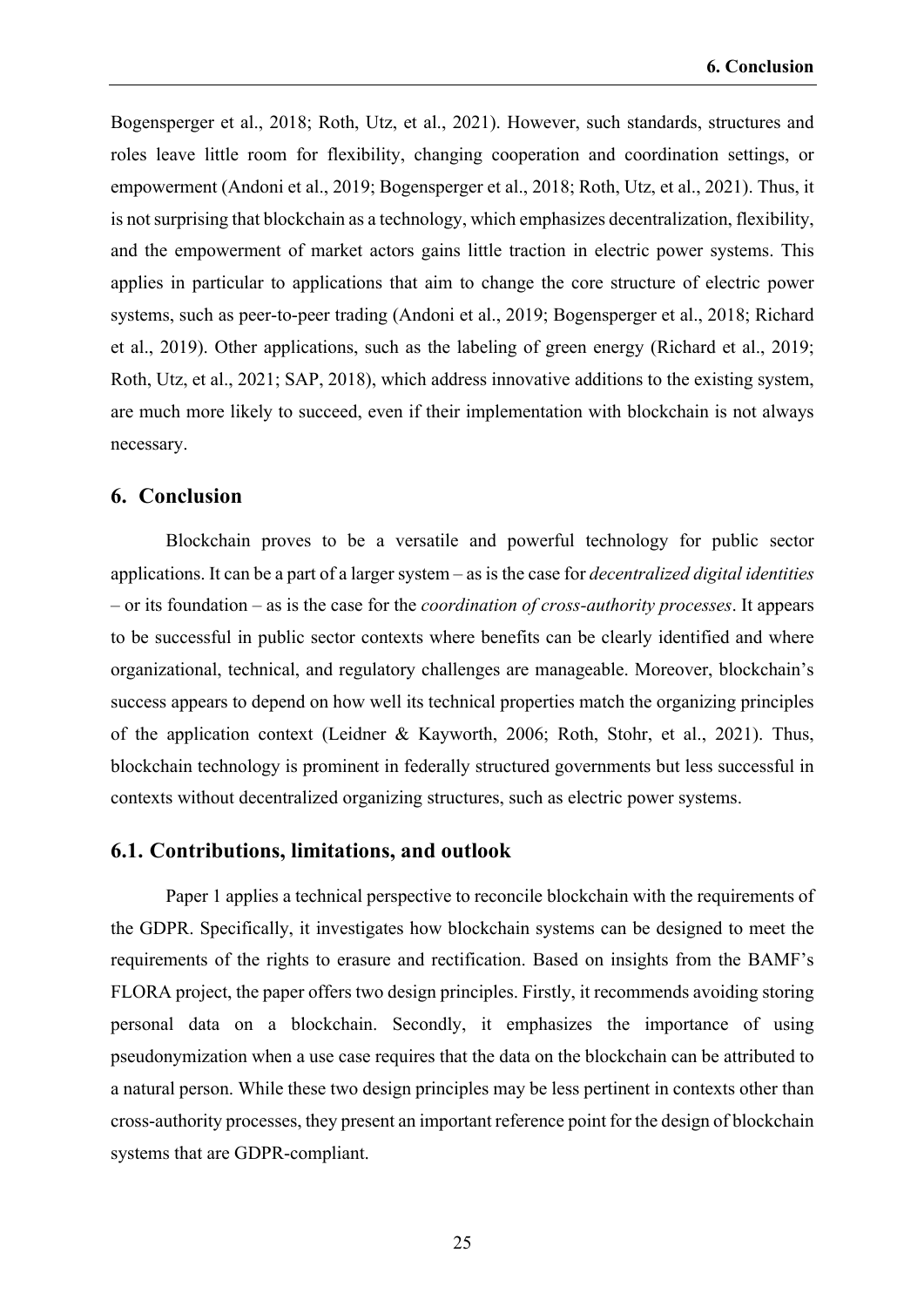Paper 2 extends Paper 1 and takes a broader, management perspective to reconciling blockchain with the requirements of GDPR. It identifies the three most demanding of these requirements and discusses three conceivable combinations of technical and organizational means by which the three requirements may be addressed. It then describes and discusses the BAMF's use of one of these three combinations, namely a pseudonymization approach. Paper 2 then concludes with a refinement of the two design principles of Paper 1. Specifically, it emphasizes the importance of choosing designs with access control. Moreover, it provides specific recommendations for creating pseudonymization solutions for the coordination of cross-organizational processes. Naturally, the discussed combinations of technical and organizational means are examples only, and each blockchain project needs to identify a combination that best fits its particular context. However, the examples are good reference points for understanding the basic challenges and alternative means by which they might be addressed.

Paper 3 investigates the importance of experimenting with innovative technologies, such as blockchain or artificial intelligence, that lack established use cases. It contributes to A-E-A theory by finding corroborative evidence for the existence of Du et al.'s (2019) experimentation phase of which it also provides further detail. Specifically, it adds a third element to the experimentation phase: conceptual adaption. While this element may not be relevant for all innovative digital technologies and projects, it offers an important option for organizations particularly unfamiliar with a technology.

Paper 4 explores the functional requirements of process coordination in federally structured governments. It discusses the importance of digital solutions with decentralized designs to reflect the separation of competencies and local procedural differences. It then investigates blockchain's prospects in such contexts, based on insights from the BAMF's FLORA project. The paper finds that the BAMF's blockchain system represents a crossorganizational extension of an established architectural paradigm, the Enterprise Service Bus. Naturally, some of these insights may not be fully generalizable or transferable to other contexts. Still, the paper is an important initial step toward actionable design principles for blockchain solutions that support cross-organizational process coordination.

Paper 5 explores the range and profitability of business models for energy storage. It presents a framework to characterize such business models of which it identifies 28. Moreover, it matches these 28 identified business models with a set of commercially available technologies to demonstrate that all business models are technically feasible. It then reviews the results of previous studies to establish that many business models are still unprofitable but near a tipping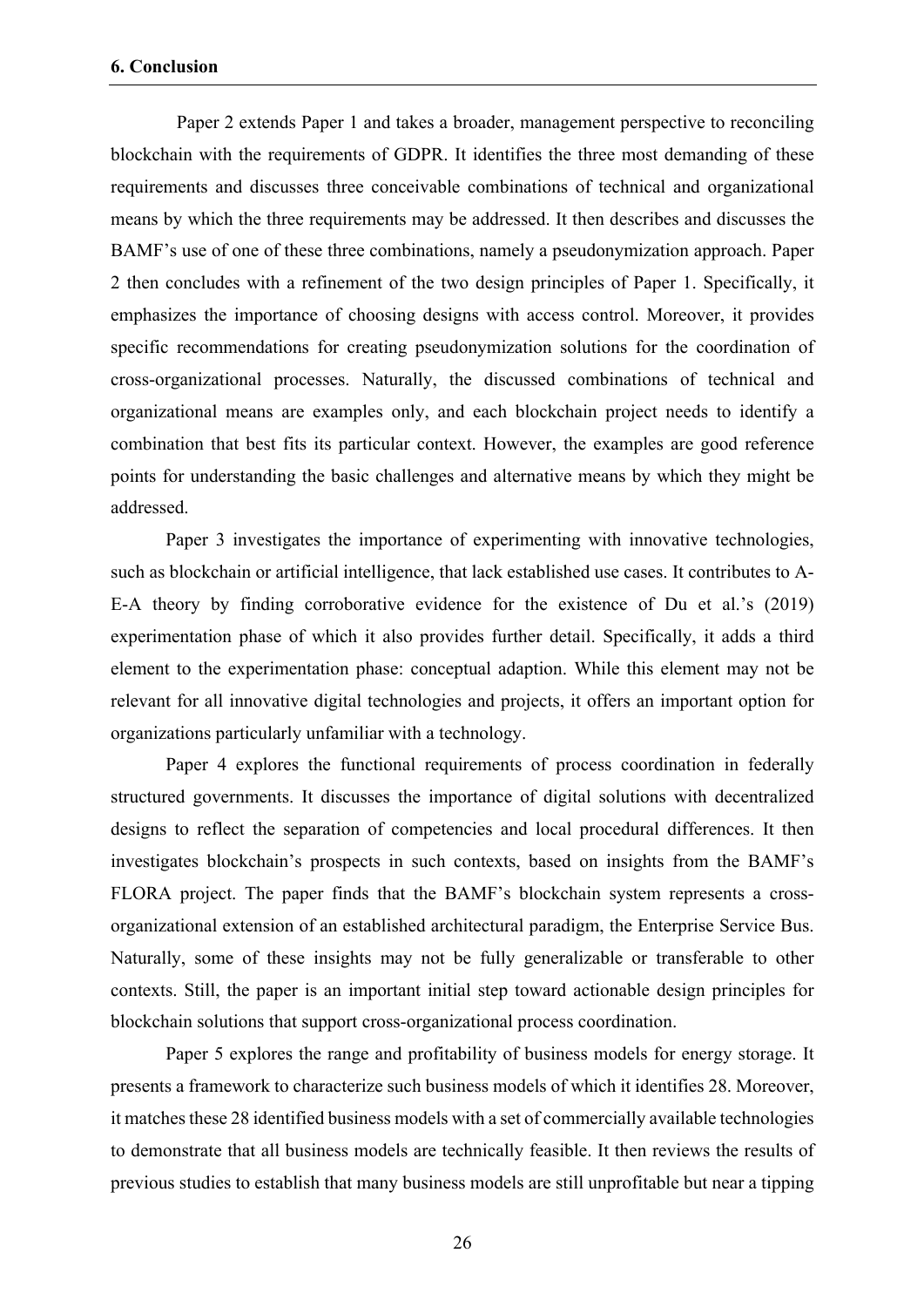point. It concludes with a recommendation of research directions to foster widespread profitability of energy storage. Naturally, the identified business models and presented profitability estimates are only a snapshot of the status quo and may change over the coming years. Nevertheless, the models and estimates provide a valuable reference for future economic analyses of energy storage.

Paper 6 investigates demand response in residential microgrids. Specifically, it uses a simulation framework to compare a cooperative approach – wherein a microgrid controller manages demand response centrally – to an approach where each residential unit in the microgrid manages demand response independently. The paper finds that cooperative actions result in substantially higher cost savings. Moreover, it highlights the importance of including a two-way, power-based component (capacity charge) in the design of microgrid tariffs to encourage the flattening of demand and supply peaks. Effective flattening is only possible in a cooperative setting. Naturally, the chosen simulation framework simplifies certain challenges involved in operating real-world demand response schemes. As a result, the identified cost savings and load curve effects may not be as pronounced in live operation. Nevertheless, the paper provides a strong case for choosing cooperative over individual approaches.

Paper 7 builds on paper 6 and examines requirements for effective microgrid tariffs. It extends the simulation framework and finds that volumetric and time-varying rates risk shortsighted load management and high peak loads. Moreover, it calculates that a combination of capacity charges and fixed monthly payments would encourage stable load and generation profiles and the equitable allocation of system costs. While these effects may, again, be less pronounced in a real-world setting, the study can serve as a practical and broad reference point for future residential microgrid tariff design.

#### **6.2. Acknowledgment of previous and related work**

I co-authored the papers in this thesis, among others, with colleagues at the Universities of Augsburg and Bayreuth, the Project Group Business and Information Systems Engineering of the Fraunhofer Institute for Applied Information Technology (FIT), and the Research Center Finance and Information Management (FIM). The papers built on several of their previous and related works.

Paper 1, Paper 2, and Paper 4 are part of a successful stream of blockchain research at the FIT's Fraunhofer Blockchain Lab. For instance, they build on (Schweizer et al., 2017), (Fridgen, Radszuwill, et al., 2018) and (Lockl et al., 2020) and complement (Guggenberger et al., 2020), (Sedlmeir et al., 2020), (Sedlmeir, Ross, et al., 2021), and (Drasch et al., 2020). Paper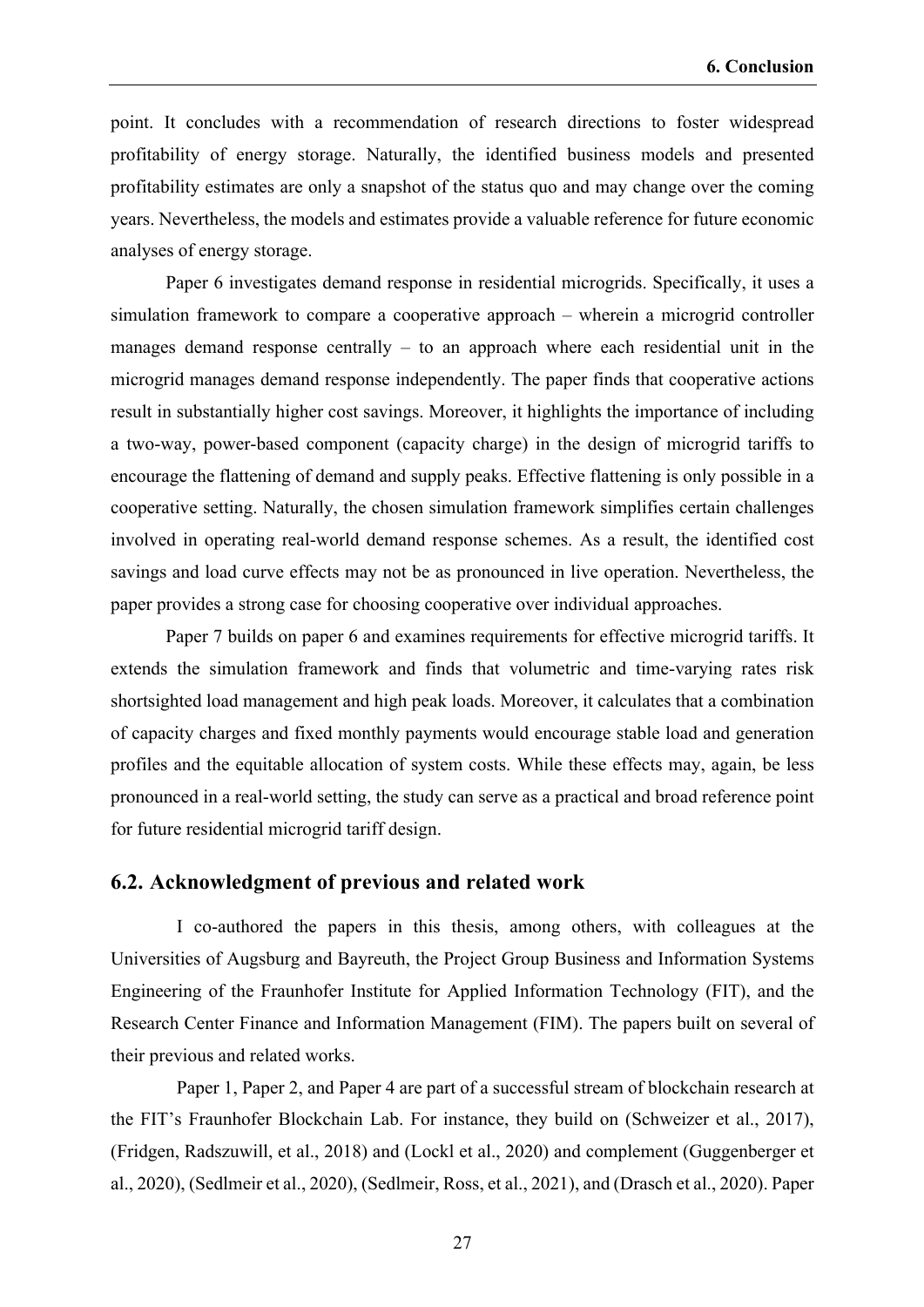3 is part of a lively stream on managing innovative digital technologies such as artificial intelligence, and innovative digital concepts such as the Internet of Things. For instance, it complements (Oberländer et al., 2018) and (Jöhnk et al., 2021). Paper 5, Paper 6, and Paper 7 contribute to a strong research stream on digital solutions for the energy industry. For instance, they continue the work in (Fridgen et al., 2014), (Fridgen et al., 2015), and (Fridgen et al., 2016), and complement (Sachs et al., 2019), (Heffron et al., 2020), and (Keller et al., 2020).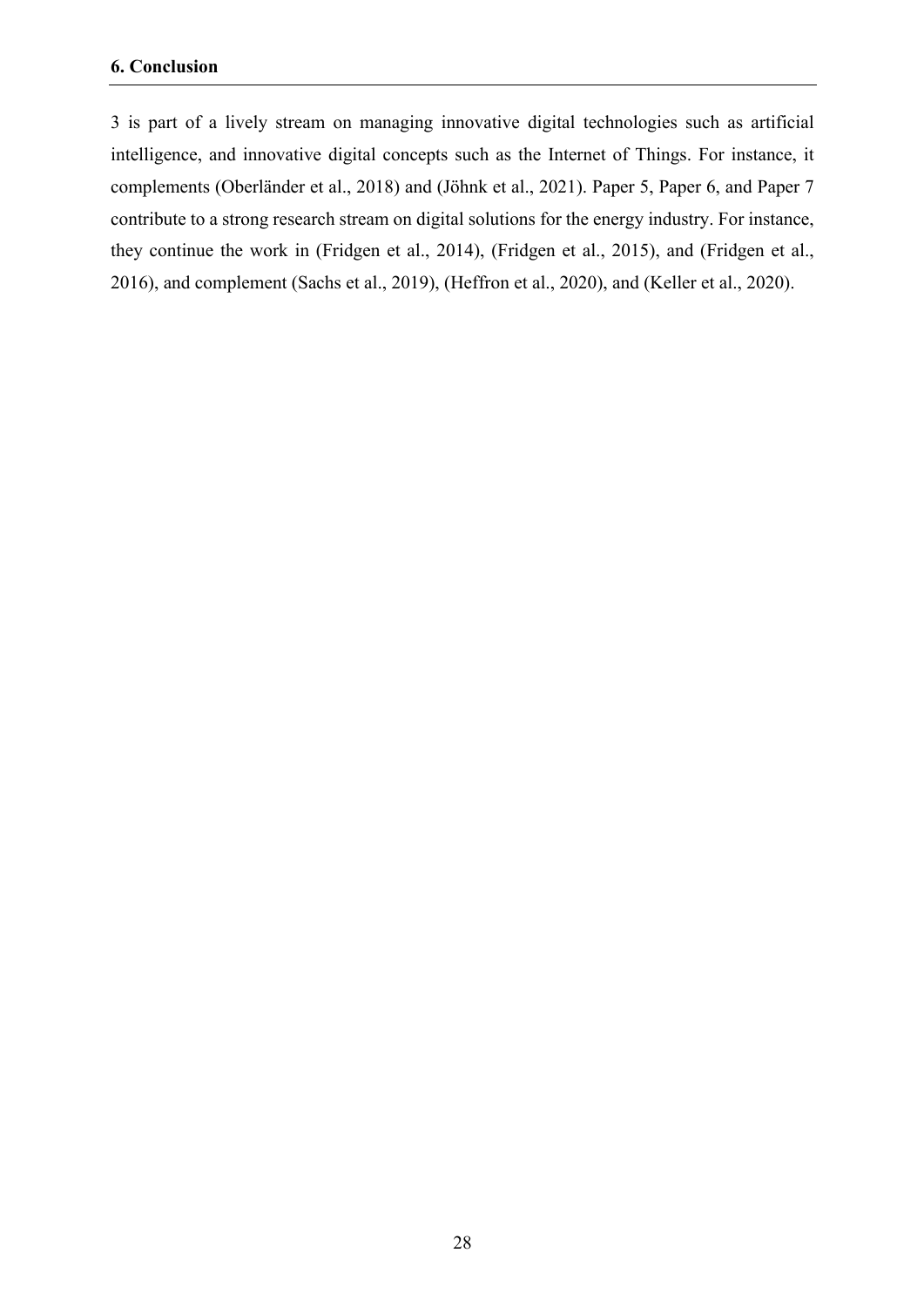#### **References**

- Ableitner, L., Tiefenbeck, V., Meeuw, A., Wörner, A., Fleisch, E., & Wortmann, F. (2020). User behavior in a real-world peer-to-peer electricity market. *Applied Energy*, *270*, 115061. https://doi.org/10.1016/j.apenergy.2020.115061
- Ahl, A., Yarime, M., Goto, M., Chopra, S. S., Kumar, N. M., Tanaka, K., & Sagawa, D. (2020). Exploring blockchain for the energy transition: Opportunities and challenges based on a case study in Japan. *Renewable and Sustainable Energy Reviews*, *117*, 109488. https://doi.org/10.1016/j.rser.2019.109488
- Amend, J., van Dun, C., Fridgen, G., Köhler, F., Rieger, A., Stohr, A., & Wenninger, A. (2021). Using blockchain to coordinate federal processes: The case of Germany's federal office for migration and refugees. In M. Röglinger, N. Urbach, R. A. Alias, K. Kautz, C. Saunders, & M. Wiener (Eds.), *Digitalization cases* (2nd ed.). Springer.
- Andersen, J. V., & Bogusz, C. I. (2019). Self-organizing in blockchain infrastructures: Generativity through shifting objectives and forking. *Journal of the Association for Information Systems*, *20*(9), Article 11. https://doi.org/10.17705/1jais.00566
- Andoni, M., Robu, V., Flynn, D., Abram, S., Geach, D., Jenkins, D., McCallum, P., & Peacock, A. (2019). Blockchain technology in the energy sector: A systematic review of challenges and opportunities. *Renewable and Sustainable Energy Reviews*, *100*, 143–174. https://doi.org/10.1016/j.rser.2018.10.014
- Ante, L., Steinmetz, F., & Fiedler, I. (2021). Blockchain and energy: A bibliometric analysis and review. *Renewable and Sustainable Energy Reviews*, *137*, 110597. https://doi.org/10.1016/j.rser.2020.110597
- Arnold, L., Brennecke, Martin, Camus, P., Fridgen, G., Guggenberger, T., Radszuwill, S., Rieger, A., Schweizer, A., & Urbach, N. (2019). Blockchain and initial coin offerings: Blockchain's implications for crowdfunding. In H. Treiblmaier & R. Beck (Eds.), *Business transformation through blockchain.* Palgrave Macmillan, Cham.
- Atlam, H. F., Alenezi, A., Alassafi, M. O., & Wills, G. B. (2018). Blockchain with internet of things: Benefits, challenges, and future directions. *International Journal of Intelligent Systems and Applications*, *10*(6), 40–48. https://doi.org/10.5815/ijisa.2018.06.05
- Auer, A. (2005). The constitutional scheme of federalism. *Journal of European Public Policy*, *12*(3), 419–431. https://doi.org/10.1080/13501760500091166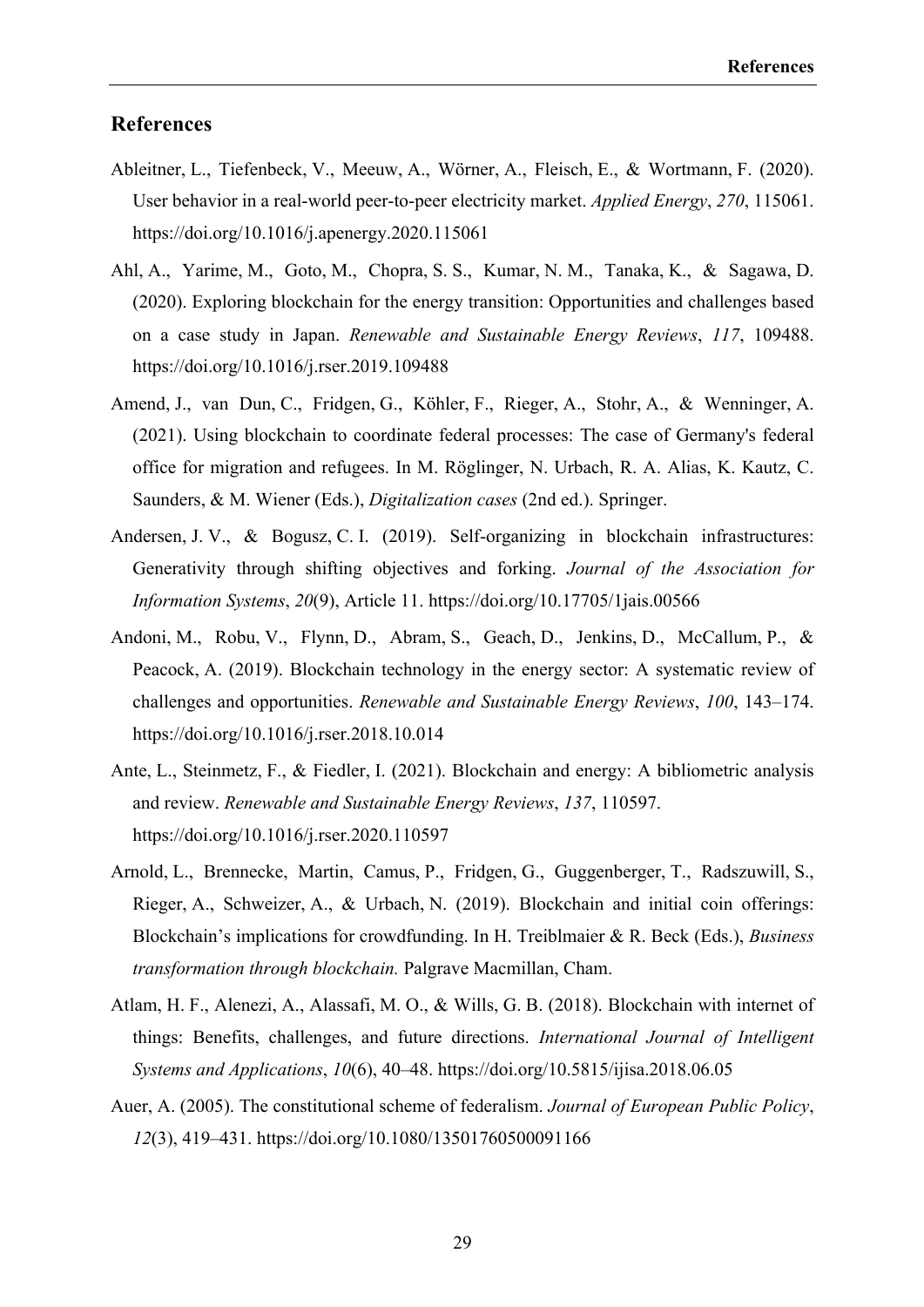- Avgerou, C., & Bonina, C. (2020). Ideologies implicated in it innovation in government: A critical discourse analysis of mexico's international trade administration. *Information Systems Journal*, *30*(1), 70–95. https://doi.org/10.1111/isj.12245
- Barbereau, T., Smethurst, R., Papageorgiou, O., Rieger, A., & Fridgen, G. (2022). Defi, not so decentralized: The measured distribution of voting rights. In *Proceedings of the 55th Hawaii International Conference on System Sciences (HICSS),* Hawaii, USA.
- Beck, R., Müller-Bloch, C., & King, J. L. (2018). Governance in the blockchain economy: A framework and research agenda. *Journal of the Association for Information Systems*, 1020– 1034. https://doi.org/10.17705/1jais.00518
- Benbunan-Fich, R., Desouza, K. C., & Andersen, K. N. (2020). It-enabled innovation in the public sector: Introduction to the special issue. *European Journal of Information Systems*, *29*(4), 323–328. https://doi.org/10.1080/0960085x.2020.1814989
- Benitez, J., Ray, G., & Henseler, J. (2018). Impact of information technology infrastructure flexibility on mergers and acquisitions. *MIS Quarterly*, *42*(1), 25–43. https://doi.org/10.25300/misq/2018/13245
- Berberich, M., & Steiner, M. (2016). Blockchain technology and the gdpr-how to reconcile privacy and distributed ledgers. *Euopean Data Protection Law Review*, *2, 422*. https://heinonline.org/hol-cgi-bin/get\_pdf.cgi?handle=hein.journals/edpl2§ion=71
- Biela, J., Hennl, A., & Kaiser, A. (2012). Combining federalism and decentralization. *Comparative Political Studies*, *45*(4), 447–476. https://doi.org/10.1177/0010414011421767
- Bogensperger, A., Zeiselmair, A., Hinterstocker, M., & Dufter, C. (2018). *Die Blockchain-Technologie: Chance zur Transformation der Energiewirtschaft?* https://www.ffe.de/themen-und-methoden/digitalisierung/750-blockchain-chance-zurtransformation-der-energieversorgung
- Borriello, A., & Crespy, A. (2015). How to not speak the 'f-word': Federalism between mirage and imperative in the euro crisis. *European Journal of Political Research*, *54*(3), 502–524. https://doi.org/10.1111/1475-6765.12093
- Bundesnetzagentur. (2019). *Die Blockchain-Technologie: Potenziale und Herausforderungen in den Netzsektoren Energie und Telekommunikation*. https://www.bundesnetzagentur.de/SharedDocs/Downloads/DE/Allgemeines/Bundesnetza gentur/Publikationen/Berichte/2019/DiskussionspapierBlockchain.pdf;jsessionid=D8D858 E766B8EE68206070A3382F1B60? blob=publicationFile&v=2.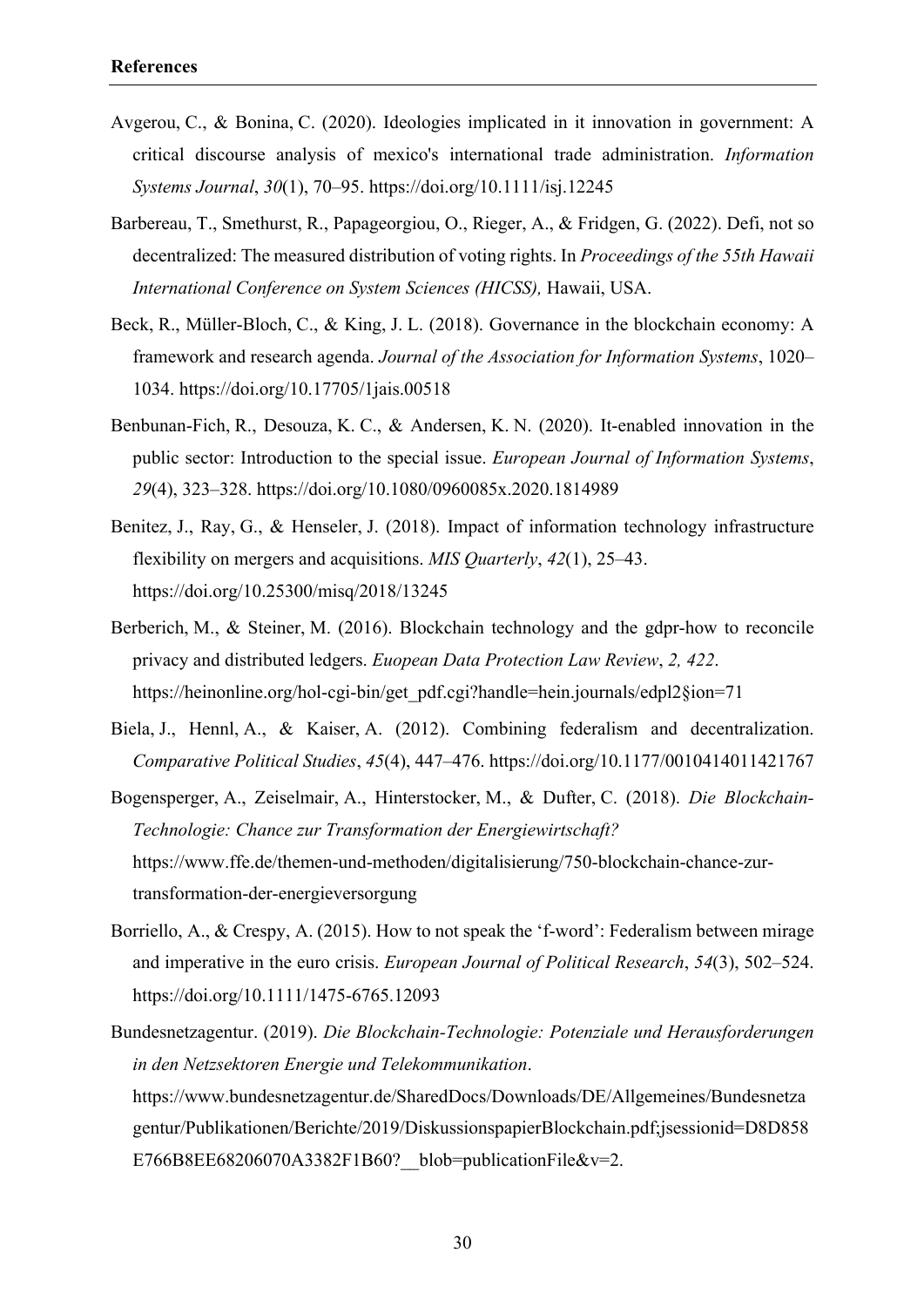- Carvalho, A., Merhout, J. W., Kadiyala, Y., & Bentley II, J. (2021). When good blocks go bad: Managing unwanted blockchain data. *International Journal of Information Management*, *57*, 102263. https://doi.org/10.1016/j.ijinfomgt.2020.102263
- CEF Digital. (2021). *European blockchain services infrastructure (EBSI)*. https://ec.europa.eu/cefdigital/wiki/display/CEFDIGITAL/EBSI
- Chadwick, D. W., & Burnett, D. C. (2021). Verifiable credentials. In A. Preuschkat & D. Reed (Eds.), *Self-sovereign identity: Decentralized digital identity and verifiable credentials.* Manning Publications.
- Chadwick, D. W., Laborde, R., Oglaza, A., Venant, R., Wazan, S., & Nijjar, M. (2019). Improved identity management with verifiable credentials and fido. *IEEE Communications Standards Magazine*, *3*(4), 14–20. https://doi.org/10.1109/mcomstd.001.1900020
- Chapron, G. (2017). The environment needs cryptogovernance. *Nature*, *545*(7655), 403–405. https://doi.org/10.1038/545403a
- Di Silvestre, M. L., Gallo, P., Ippolito, M. G., Musca, R., Riva Sanseverino, E., Tran, Q. T. T., & Zizzo, G. (2019). Ancillary services in the energy blockchain for microgrids. *IEEE Transactions on Industry Applications*, *55*(6), 7310–7319. https://doi.org/10.1109/tia.2019.2909496
- Dong, Z., Luo, F., & Liang, G. (2018). Blockchain: A secure, decentralized, trusted cyber infrastructure solution for future energy systems, *6*(5), 958–967.
- Drasch, B. J., Fridgen, G., Manner-Romberg, T., Nolting, F. M., & Radszuwill, S. (2020). The token's secret: The two-faced financial incentive of the token economy. *Electronic Markets*, *30*(3), 557–567. https://doi.org/10.1007/s12525-020-00412-9
- Drummer, D., & Neumann, D. (2020). Is code law? Current legal and technical adoption issues and remedies for blockchain-enabled smart contracts. *Journal of Information Technology*, *35*(4), 337–360. https://doi.org/10.1177/0268396220924669
- Du, W., Pan, S. L., Leidner, D. E., & Ying, W. (2019). Affordances, experimentation and actualization of fintech: A blockchain implementation study. *The Journal of Strategic Information Systems*, *28*(1), 50–65. https://doi.org/10.1016/j.jsis.2018.10.002
- Ebinger, F., & Richter, P. (2016). Decentralizing for performance? A quantitative assessment of functional reforms in the german länder. *International Review of Administrative Sciences*, *82*(2), 291–314. https://doi.org/10.1177/0020852315586916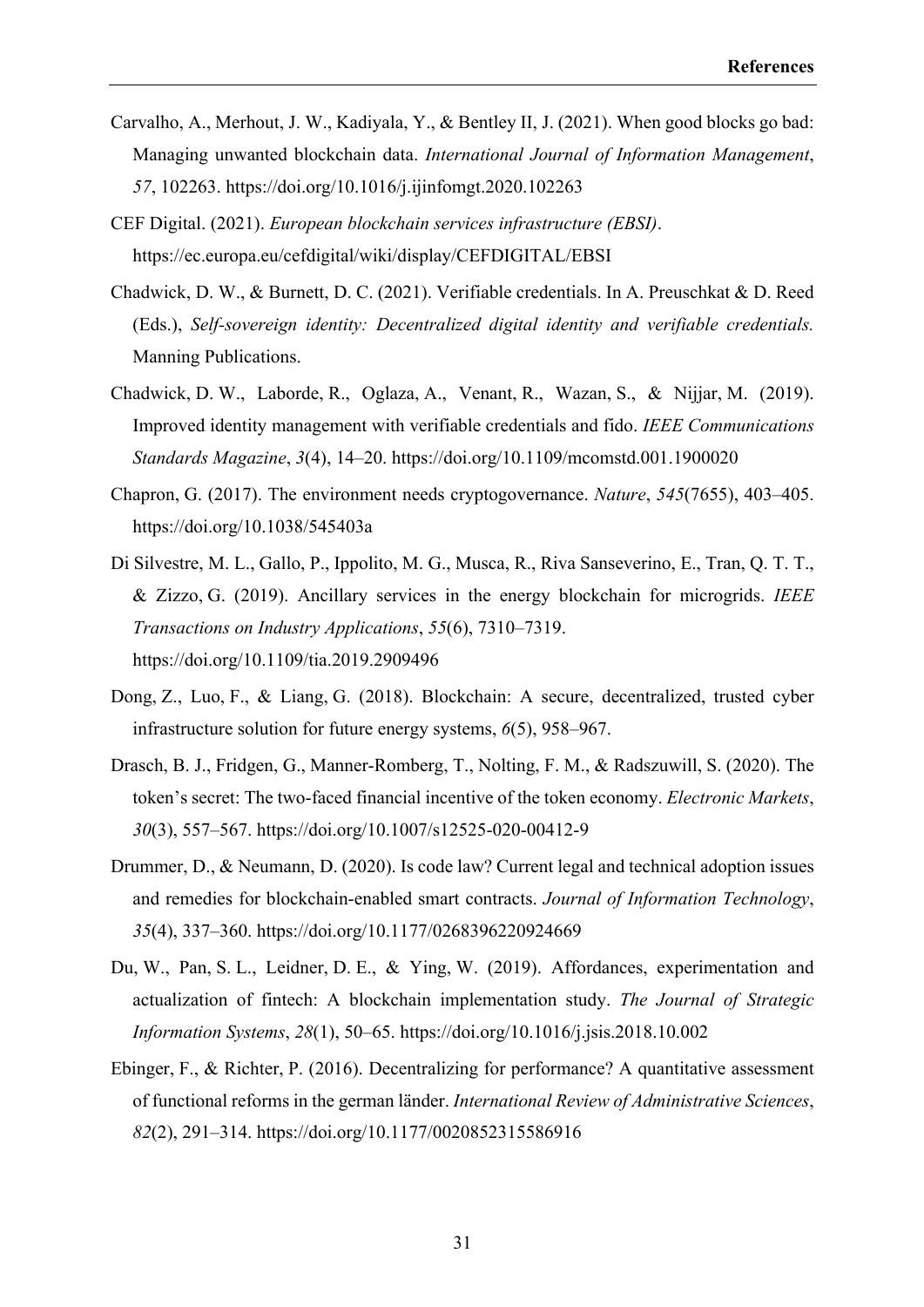- Egeberg, M. (2001). How federal? The organizational dimension of integration in the eu (and elsewhere). *Journal of European Public Policy*, *8*(5), 728–746. https://doi.org/10.1080/13501760110083482
- Erk, J., & Koning, E. (2010). New structuralism and institutional change: Federalism between centralization and decentralization. *Comparative Political Studies*, *43*(3), 353–378. https://doi.org/10.1177/0010414009332143
- Ernst & Young. (2019). *Blockchain-basierte Erfassung und Steuerung von Energieanlagen mithilfe des Smart-Meter-Gateways: Machbarkeitsstudie und Pilotkonzept*. https://www.bmwi.de/Redaktion/DE/Publikationen/Studien/blockchain-smart-metergateway.pdf? blob=publicationFile&v=10
- Regulation (EU) No 604/2013 of the European Parliament and of the Council of 26 June 2013 establishing the criteria and mechanisms for determining the Member State responsible for examining an application for international protection lodged in one of the Member States by a third-country national or a stateless person, 2013. https://eur-lex.europa.eu/legalcontent/EN/ALL/?uri=celex:32013R0604
- Federal Ministry for Economic Affairs and Energy. (2020). *Showcase programme "secure digital identities"*. https://www.digitale-technologien.de/DT/Redaktion/EN/Downloads/ Publikation/sdi\_showcase-programme.pdf? blob=publicationFile&v=2
- Filippi, P. de (2016). The interplay between decentralization and privacy: The case of blockchain technologies. *Journal of Peer Production*, *7*. https://papers.ssrn.com/sol3/papers.cfm?abstract\_id=2852689
- Fossum, J. E., & Jachtenfuchs, M. (2017). Federal challenges and challenges to federalism. Insights from the eu and federal states. *Journal of European Public Policy*, *24*(4), 467–485. https://doi.org/10.1080/13501763.2016.1273965
- Fridgen, G., Gründler, A., & Rusic, M. (2015). Energy cooperatives as an application of microgrids: Multi-criteria investment decision support. In *Proceedings of the 36th International Conference on Information Systems (ICIS),* Fort Worth, Texas, USA. https://aisel.aisnet.org/icis2015/proceedings/Sustainability/5/
- Fridgen, G., Häfner, L., König, C., & Sachs, T. (2016). Providing utility to utilities: The value of information systems enabled flexibility in electricity consumption. *Journal of the Association for Information Systems*, *17*(8), 537–563. https://doi.org/10.17705/1jais.00434
- Fridgen, G., Lockl, J., Radszuwill, S., Rieger, A., Schweizer, A., & Urbach, N. (2018). A solution in search of a problem: A method for the development of blockchain use cases. In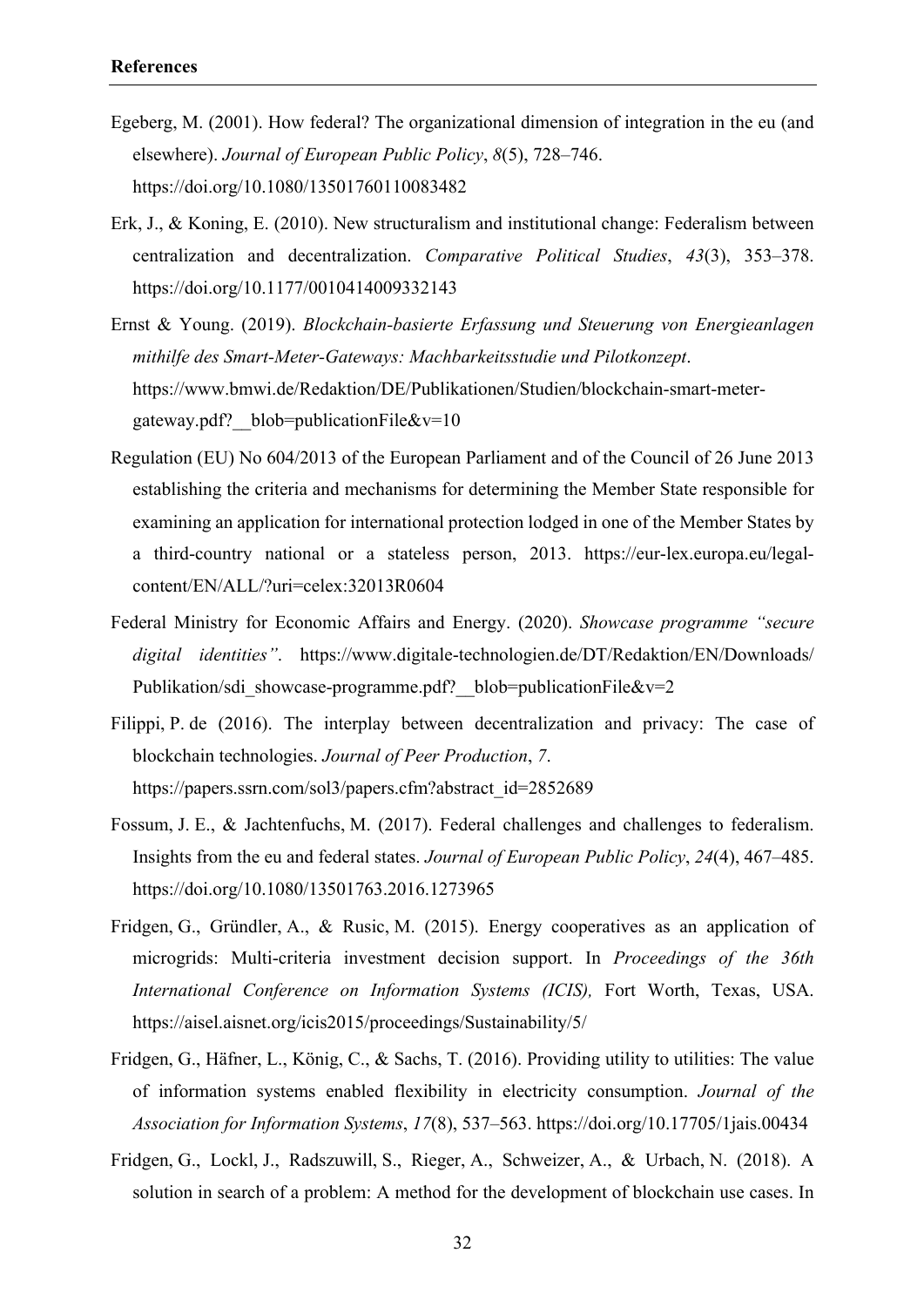*Proceedings of the 24th Americas Conference on Information Systems (AMCIS),* New Orleans, USA.

Fridgen, G., Mette, P., & Thimmel, M. (2014). The value of information exchange in electric vehicle charging. In *Proceedings of the 35th International Conference on Information Systems (ICIS),* Auckland, New Zealand.

https://aisel.aisnet.org/icis2014/proceedings/ConferenceTheme/4/

- Fridgen, G., Radszuwill, S., Urbach, N., & Utz, L. (2018). Cross-organizational workflow management using blockchain technology-towards applicability, auditability, and automation. In *Proceedings of the 51st Hawaii International Conference on System Sciences (HICSS),* Hawaii, USA. https://doi.org/10.24251/HICSS.2018.444
- García Vera, Y. E., Dufo-López, R., & Bernal-Agustín, J. L. (2019). Energy management in microgrids with renewable energy sources: A literature review. *Applied Sciences*, *9*(18), 3854. https://doi.org/10.3390/app9183854
- Gibson, J. J. (1977). The theory of affordances. *Hilldale, USA*, *1*(2), 67–82.
- Goh, J. M., & Arenas, A. E. (2020). It value creation in public sector: How it-enabled capabilities mitigate tradeoffs in public organisations. *European Journal of Information Systems*, *29*(1), 25–43. https://doi.org/10.1080/0960085X.2019.1708821
- Grant, G., & Tan, F. B. (2013). Governing it in inter-organizational relationships: Issues and future research. *European Journal of Information Systems*, *22*(5), 493–497. https://doi.org/10.1057/ejis.2013.21
- Grüner, A., Mühle, A., & Meinel, C. (2019). An integration architecture to enable service providers for self-sovereign identity. In A. Gkoulalas-Divanis & D. R. Avresky (Eds.). IEEE. https://doi.org/10.1109/nca.2019.8935015
- Guggenberger, T., Schweizer, A., & Urbach, N. (2020). Improving interorganizational information sharing for vendor managed inventory: Toward a decentralized information hub using blockchain technology. *IEEE Transactions on Engineering Management*, *67*(4), 1074–1085. https://doi.org/10.1109/TEM.2020.2978628
- Guggenmos, F., Lockl, J., Rieger, A., & Fridgen, G. (2019). Blockchain in der öffentlichen Verwaltung. *Informatik Spektrum*, *42*(3), 174–181. https://link.springer.com/article/10.1007/s00287-019-01177-y
- Hardman, D. (2021). Ssi architecture: The big picture. In A. Preuschkat & D. Reed (Eds.), *Selfsovereign identity: Decentralized digital identity and verifiable credentials.* Manning Publications.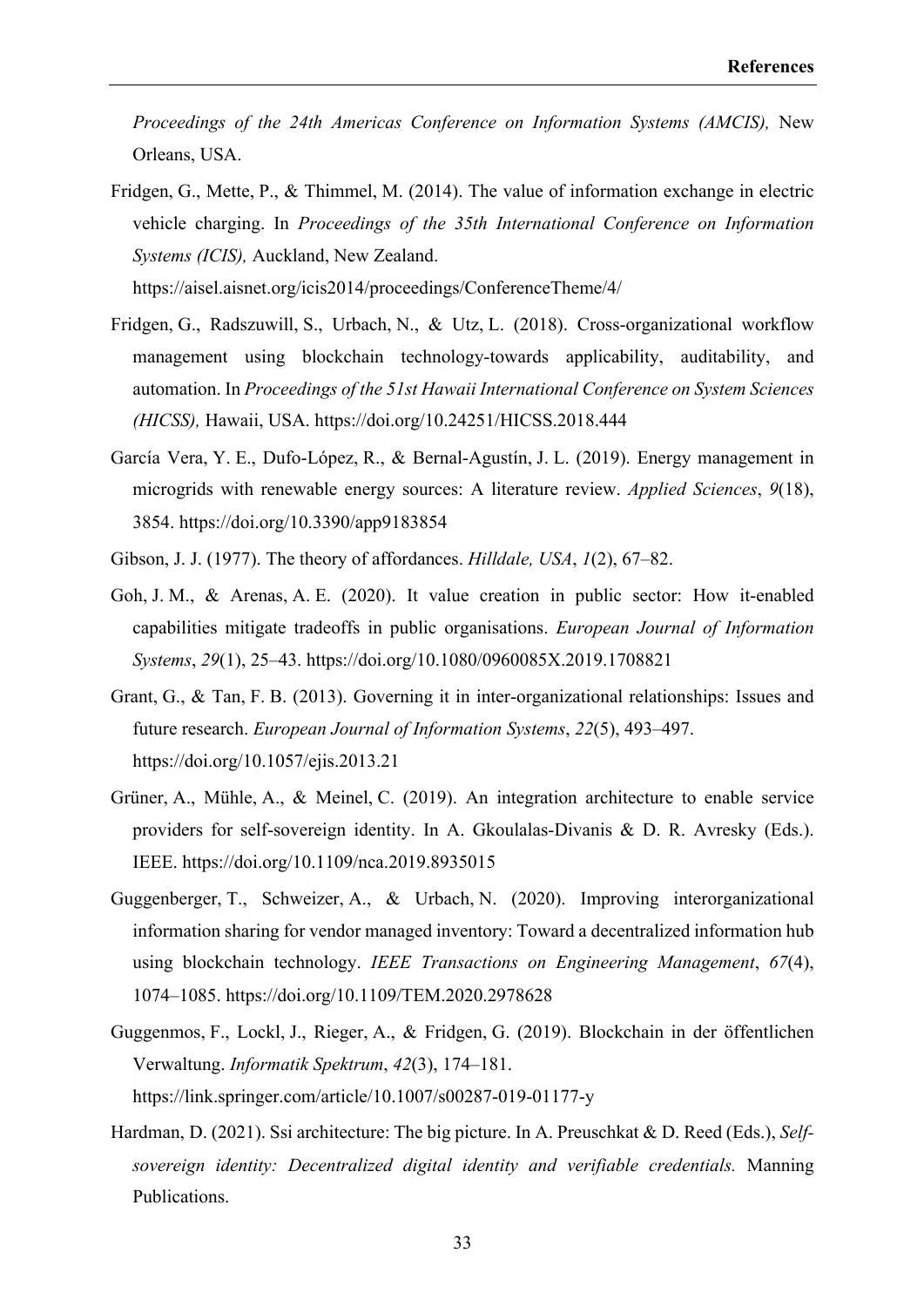- Hawlitschek, F., Notheisen, B., & Teubner, T. (2018). The limits of trust-free systems: A literature review on blockchain technology and trust in the sharing economy. *Electronic Commerce Research and Applications*, *29*, 50–63. https://doi.org/10.1016/j.elerap.2018.03.005
- Heffron, R., Körner, M.‑F., Wagner, J., Weibelzahl, M., & Fridgen, G. (2020). Industrial demand-side flexibility: A key element of a just energy transition and industrial development. *Applied Energy*, *269*, 115026. https://doi.org/10.1016/j.apenergy.2020.115026
- Hoofnagle, C. J., van der Sloot, B., & Borgesius, F. Z. (2019). The European Union general data protection regulation: What it is and what it means. *Information & Communications Technology Law*, *28*(1), 65–98. https://doi.org/10.1080/13600834.2019.1573501
- Höß, A., Roth, T., Sedlmeir, J., Fridgen, G., & Rieger, A. (2022). With or without blockchain? Towards a decentralized, ssi-based eroaming architecture. In *Proceedings of the 55th Hawaii International Conference on System Sciences (HICSS),* Hawaii, USA.
- Höß, A., Schlatt, V., Rieger, A., & Fridgen, G. (2021). The blockchain effect: From interecosystem to intra-ecosystem competition. In *Proceedings of the 29th European Conference on Information Systems (ECIS),* Marrakesh, Marocco. https://aisel.aisnet.org/ecis2021\_rp/36/
- Hua, W., Jiang, J., Sun, H., & Wu, J. (2020). A blockchain based peer-to-peer trading framework integrating energy and carbon markets. *Applied Energy*, *279*, 115539.
- Hughes, L., Dwivedi, Y. K., Misra, S. K., Rana, N. P., Raghavan, V., & Akella, V. (2019). Blockchain research, practice and policy: Applications, benefits, limitations, emerging research themes and research agenda. *International Journal of Information Management*, *49*, 114–129. https://doi.org/10.1016/j.ijinfomgt.2019.02.005
- Iansiti, M., & Lakhani, K. R. (2017). The truth about blockchain. *Harvard Business Review*, *95*(1), 118–127.
- IRENA. (2019). *Innovation landscape brief: Blockchain*. Abu Dhabi. https://www.irena.org/- /media/Files/IRENA/Agency/Publication/2019/Feb/IRENA\_Landscape\_Blockchain\_2019. pdf?la=en%26hash=1BBD2B93837B2B7BF0BAF7A14213B110D457B392
- Jensen, T., Hedman, J., & Henningsson, S. (2019). How tradelens delivers business value with blockchain technology. *MIS Quarterly Executive*, *18*(4), 221–243. https://doi.org/10.17705/2msqe.00018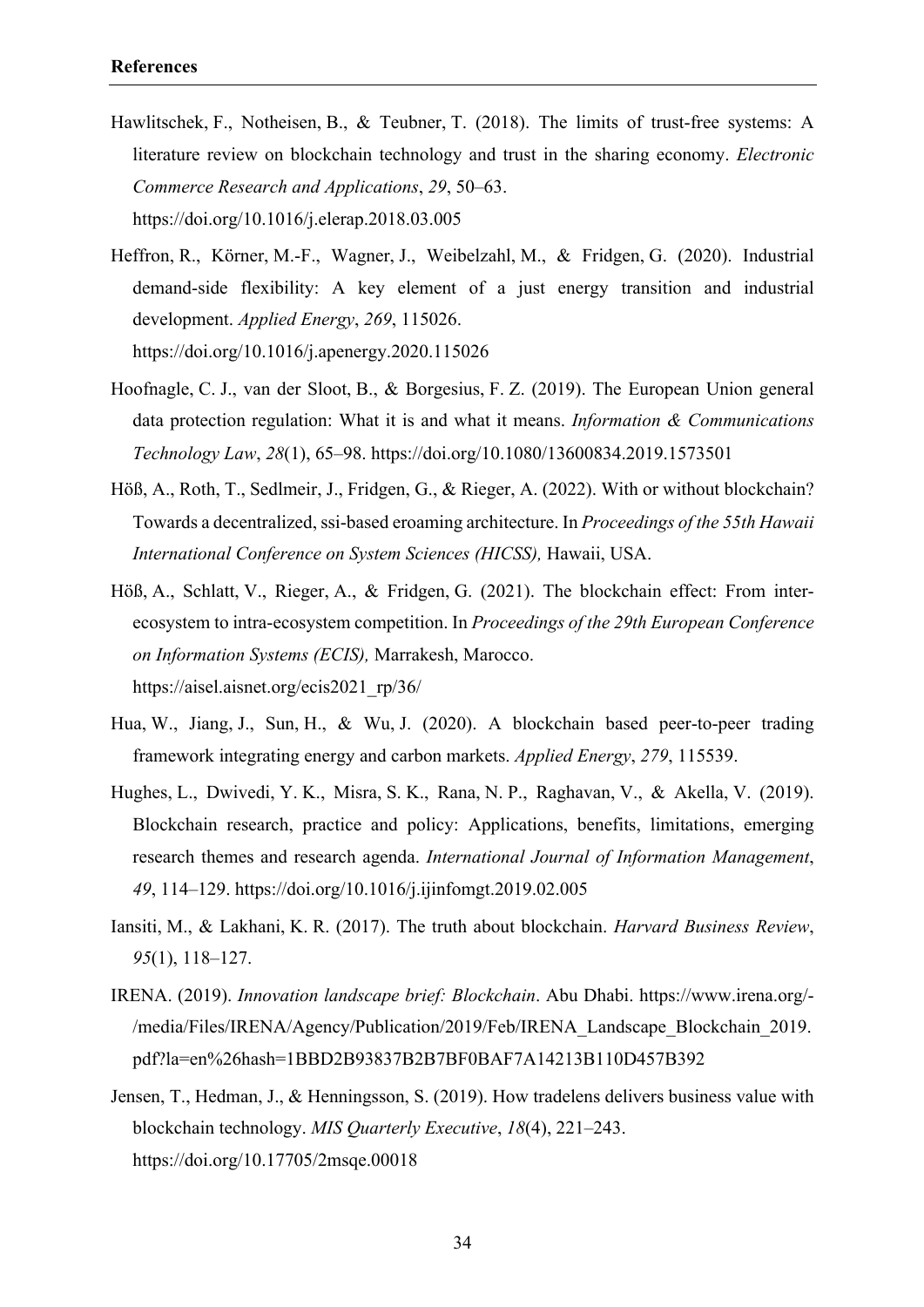- Jiang, Y., Zhou, K., Lu, X., & Yang, S. (2020). Electricity trading pricing among prosumers with game theory-based model in energy blockchain environment. *Applied Energy*, *271*, 115239. https://doi.org/10.1016/j.apenergy.2020.115239
- Jöhnk, J., Weißert, M., & Wyrtki, K. (2021). Ready or not, ai comes— an interview study of organizational ai readiness factors. *Business & Information Systems Engineering*, *63*(1), 5– 20. https://doi.org/10.1007/s12599-020-00676-7
- Keating, M. (2017). Europe as a multilevel federation. *Journal of European Public Policy*, *24*(4), 615–632. https://doi.org/10.1080/13501763.2016.1273374
- Keller, R., Häfner, L., Sachs, T., & Fridgen, G. (2020). Scheduling flexible demand in cloud computing spot markets. *Business & Information Systems Engineering*, *62*(1), 25–39. https://doi.org/10.1007/s12599-019-00592-5
- Klar, M. (2020). Binding effects of the European general data protection regulation (gdpr) on US companies. *Hastings Science and Technology Law Journal*, *11*(2), 102–154. https://heinonline.org/hol-cgi-bin/get\_pdf.cgi?handle=hein.journals/hascietlj11§ion=9
- Krancher, O., Luther, P., & Jost, M. (2018). Key affordances of platform-as-a-service: Selforganization and continuous feedback. *Journal of Management Information Systems*, *35*(3), 776–812. https://doi.org/10.1080/07421222.2018.1481636
- Kranz, J., Nagel, E., & Yoo, Y. (2019). Blockchain token sale. *Business & Information Systems Engineering*, *61*(6), 745–753. https://doi.org/10.1007/s12599-019-00598-z
- Kshetri, N. (2018). 1 blockchain's roles in meeting key supply chain management objectives. *International Journal of Information Management*, *39*, 80–89. https://doi.org/10.1016/j.ijinfomgt.2017.12.005
- Lee, J., Hwang, J., Choi, J., Oh, H., & Kim, J. (2019). Sims: Self sovereign identity management system with preserving privacy in blockchain. *IACR Cryptology EPrint Archive*, *1241*.
- Leidner, D. E., & Kayworth, T. (2006). A review of culture in information systems research: Toward a theory of information technology culture conflict. *MIS Quarterly*, 357–399. https://doi.org/10.2307/25148735
- Li, Z., Bahramirad, S., Paaso, A., Yan, M., & Shahidehpour, M. (2019). Blockchain for decentralized transactive energy management system in networked microgrids. *The Electricity Journal*, *32*(4), 58–72. https://doi.org/10.1016/j.tej.2019.03.008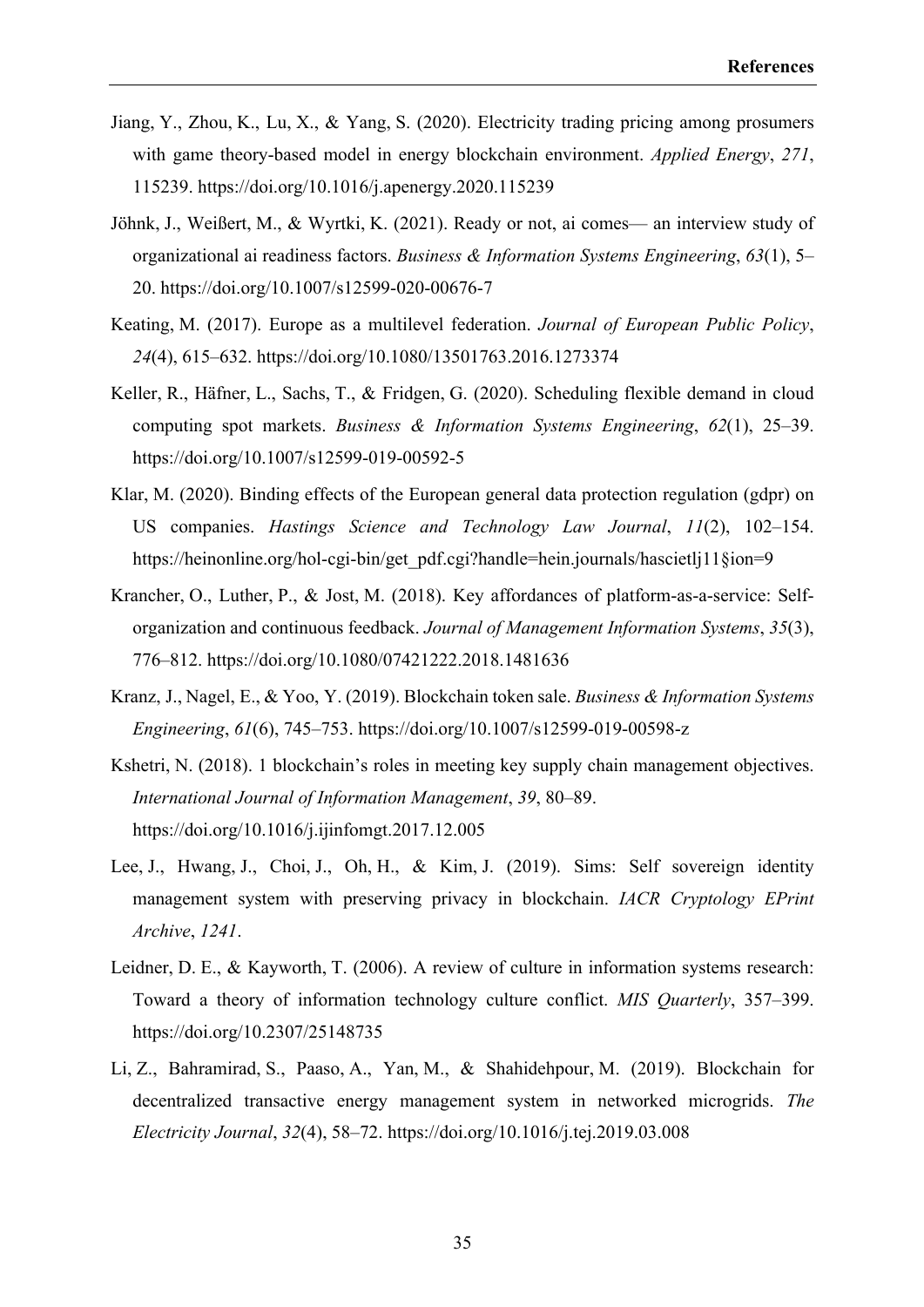- Lin, J., Pipattanasomporn, M., & Rahman, S. (2019). Comparative analysis of auction mechanisms and bidding strategies for p2p solar transactive energy markets. *Applied Energy*, *255*, 113687. https://doi.org/10.1016/j.apenergy.2019.113687
- Lockl, J., Schlatt, V., Schweizer, A., Urbach, N., & Harth, N. (2020). Toward trust in internet of things ecosystems: Design principles for blockchain-based iot applications. *IEEE Transactions on Engineering Management*, *67*(4), 1256–1270. https://doi.org/10.1109/tem.2020.2978014
- Lowitzsch, J., Hoicka, C. E., & van Tulder, F. J. (2020). Renewable energy communities under the 2019 European clean energy package – governance model for the energy clusters of the future? *Renewable and Sustainable Energy Reviews*, *122*, 109489. https://doi.org/10.1016/j.rser.2019.109489
- Luke, M., Anstey, G., Taylor, W., & Sirak, A. (2019). *Blockchains in power markets: Decentralized disruption or incremental innovation*. https://www.nera.com/content/dam/nera/publications/2019/PUB\_Blockchains\_and\_Power Markets 0219 A4.pdf
- Lüth, A., Zepter, J. M., Del Crespo Granado, P., & Egging, R. (2018). Local electricity market designs for peer-to-peer trading: The role of battery flexibility. *Applied Energy*, *229*, 1233– 1243. https://doi.org/10.1016/j.apenergy.2018.08.004
- Markus, M. L., & Silver, M. (2008). A foundation for the study of it effects: A new look at desanctis and poole's concepts of structural features and spirit. *Journal of the Association for Information Systems*, *9*(10), 609–632. https://doi.org/10.17705/1jais.00176
- Mattke, J., Maier, C., Hund, A., & Weitzel, T. (2019). How an enterprise blockchain application in the U.S. Pharmaceuticals supply chain is saving lives. *MIS Quarterly Executive*, *18*(4), 245–261. https://doi.org/10.17705/2msqe.00019
- Mckay, D. (2005). Economic logic or political logic? Economic theory, federal theory and emu. *Journal of European Public Policy*, *12*(3), 528–544. https://doi.org/10.1080/13501760500091810
- Mendling, J., Weber, I., van der Aalst, W., vom Brocke, J., Cabanillas, C., Daniel, F., Debois, S., Di Ciccio, C., Dumas, M., Dustdar, S., Gal, A., García-Bañuelos, L., Governatori, G., Hull, R., La Rosa, M., Leopold, H., Leymann, F., Recker, J., Reichert, M., . . . Zhu, L. (2018). Blockchains for business process management - challenges and opportunities. *ACM Transactions on Management Information Systems*, *9*(1), 1–16. https://doi.org/10.1145/3183367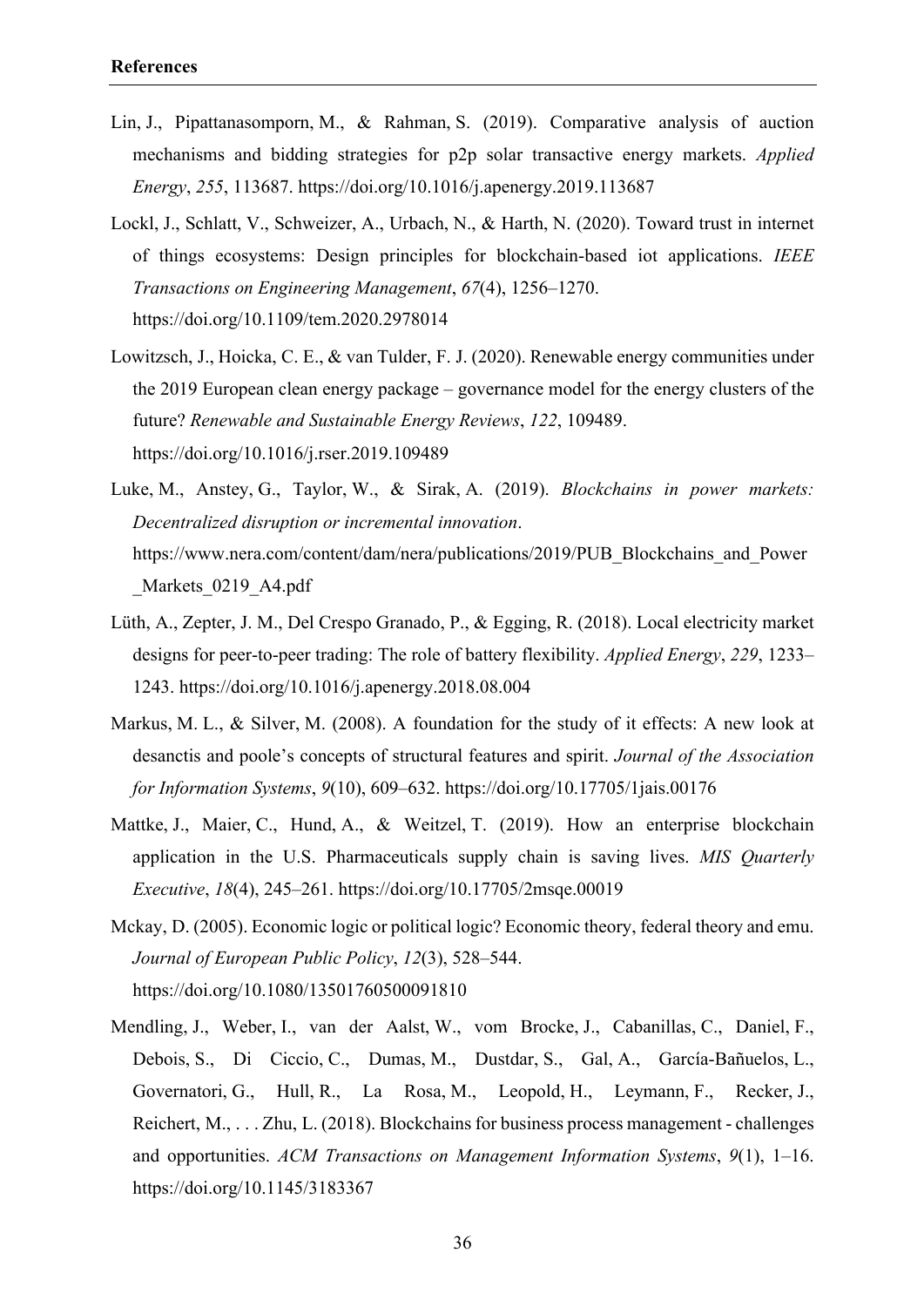- Mengelkamp, E., Gärttner, J., Rock, K., Kessler, S., Orsini, L., & Weinhardt, C. (2018). Designing microgrid energy markets. *Applied Energy*, *210*, 870–880. https://doi.org/10.1016/j.apenergy.2017.06.054
- Moe, K. S., Thwe, & Mya Mya (2019). Investigation of blockchain based identity system for privacy preserving university identity management system. *International Journal of Trend in Scientific Research and Development*, *3*(6).
- Mora, C., Rollins, R. L., Taladay, K., Kantar, M. B., Chock, M. K., Shimada, M., & Franklin, E. C. (2018). Bitcoin emissions alone could push global warming above 2°c. *Nature Climate Change*, *8*(11), 931–933. https://doi.org/10.1038/s41558-018-0321-8
- Morstyn, T., Farrell, N., Darby, S. J., & McCulloch, M. D. (2018). Using peer-to-peer energytrading platforms to incentivize prosumers to form federated power plants. *Nature Energy*, *3*(2), 94–101. https://doi.org/10.1038/s41560-017-0075-y
- Noor, S., Yang, W., Guo, M., van Dam, K. H., & Wang, X. (2018). Energy demand side management within micro-grid networks enhanced by blockchain. *Applied Energy*, *228*, 1385–1398. https://doi.org/10.1016/j.apenergy.2018.07.012
- Oberländer, A. M., Röglinger, M., Rosemann, M., & Kees, A. (2018). Conceptualizing business-to-thing interactions – a sociomaterial perspective on the internet of things. *European Journal of Information Systems*, *27*(4), 486–502. https://doi.org/10.1080/0960085X.2017.1387714
- Oliveira, L., Zavolokina, L., Bauer, I., & Schwabe, G. (2018). To token or not to token: Tools for understanding blockchain tokens. In *Proceedings of the 39th International Conference of Information Systems (ICIS),* San Francisco, USA. https://aisel.aisnet.org/icis2018/crypto/Presentations/5/
- Ølnes, S., Ubacht, J., & Janssen, M. (2017). Blockchain in government: Benefits and implications of distributed ledger technology for information sharing. *Government Information Quarterly*, *34*(3), 355–364. https://doi.org/10.1016/j.giq.2017.09.007
- Ostern, N., Rosemann, M., & Moormann, J. (2020). Determining the idiosyncrasy of blockchain: An affordances perspective. In *Proceedings of the 41st International Conference on Information Systems (ICIS),* Virtual Conference.
- Pedersen, A. B., Risius, M., & Beck, R. (2019). A ten-step decision path to determine when to use blockchain technologies. *MIS Quarterly Executive*, *18*(2), 99–115. https://doi.org/10.17705/2msqe.00010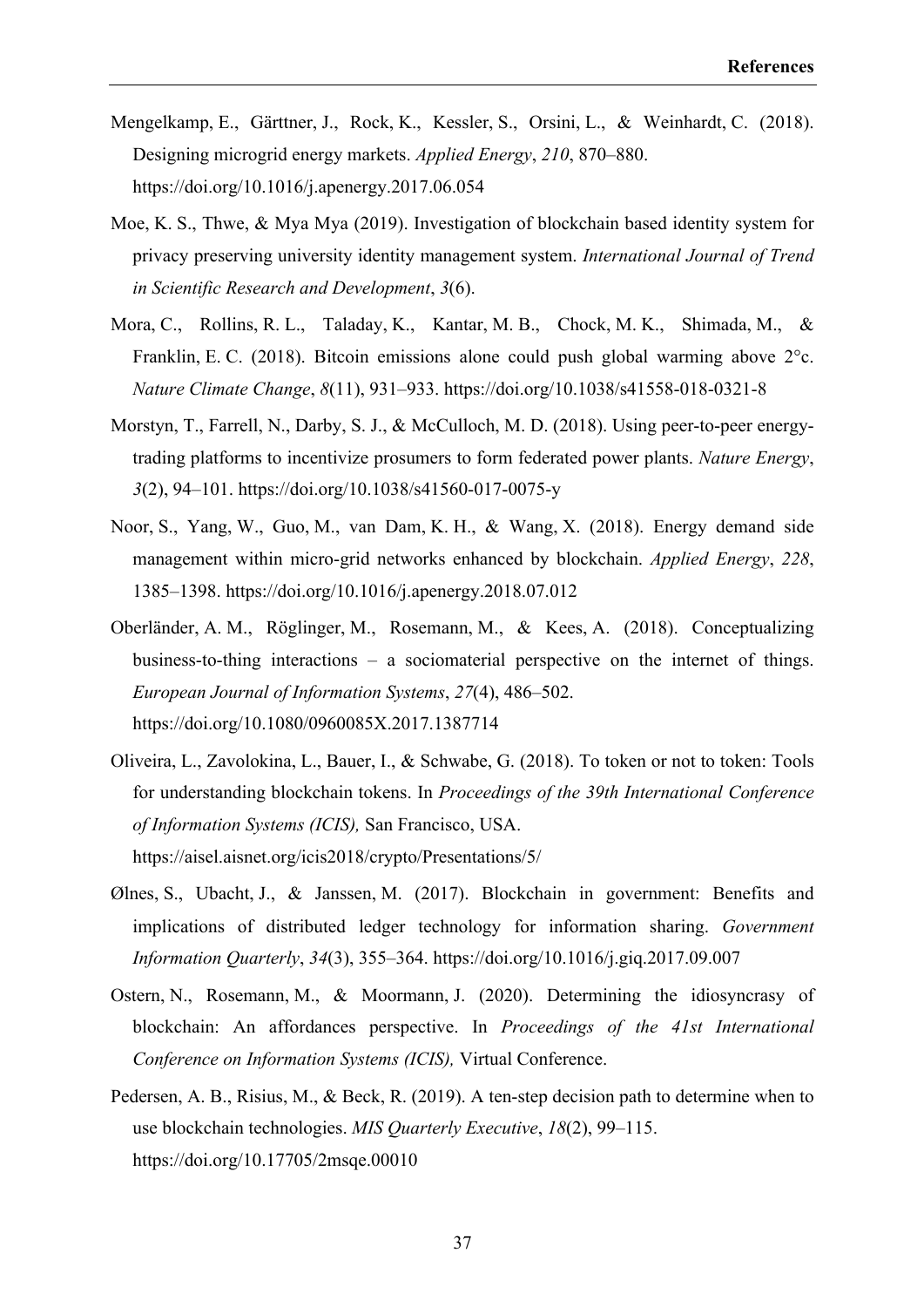- Perrons, R. K., & Cosby, T. (2020). Applying blockchain in the geoenergy domain: The road to interoperability and standards. *Applied Energy*, *262*, 114545. https://doi.org/10.1016/j.apenergy.2020.114545
- Peter, V., Paredes, J., Rosado Rivial, M., Soto Sepúlveda, E., & Hermosilla Astorga, D.A. (2019). *Blockchain meets energy: Digital solutions for a decentralized and decarbonized sector*. German-Mexican Energy Partnership (EP) and Florence School of Regulation (FSR). http://diana-n.iue.it:8080/handle/1814/63369
- Preuschkat, A., & Reed, D. (2021). Why the internet is missing an identity layer and why ssi can finally provide one. In A. Preuschkat & D. Reed (Eds.), *Self-sovereign identity: Decentralized digital identity and verifiable credentials.* Manning Publications.
- Reed, D., & Preuschkat, A. (2021). Ssi scorecard: major features and benefits of ssi. In A. Preuschkat & D. Reed (Eds.), *Self-sovereign identity: Decentralized digital identity and verifiable credentials.* Manning Publications.
- Renwick, R., & Gleasure, R. (2021). Those who control the code control the rules: How different perspectives of privacy are being written into the code of blockchain systems. *Journal of Information Technology*, *36*(1), 16–38. https://doi.org/10.1177/0268396220944406
- Richard, P., Mamel, S., & Vogel, L. (2019). *Blockchain in der integrierten Energiewende*. https://www.dena.de/fileadmin/dena/Publikationen/PDFs/2019/dena-Studie Blockchain Integrierte Energiewende DE4.pdf
- Rieger, A., Roth, T., Sedlmeir, J., & Fridgen, G. (2021). The privacy challenge in the race for digital vaccination certificate. *Med*. https://doi.org/10.1016/j.medj.2021.04.018
- Rieger, A., Stohr, A., Wenninger, A., & Fridgen, G. (2021). Reconciling blockchain with the gdpr: Insights from the german asylum procedure. In C. G. Reddick, M. P. Rodríguez-Bolívar, & H. J. Scholl (Eds.), *Public Administration and Information Technology: Vol. 36. Blockchain and the Public Sector.* Springer.
- Risius, M., & Spohrer, K. (2017). A blockchain research framework. *Business & Information Systems Engineering*, *59*(6), 385–409. https://doi.org/10.1007/s12599-017-0506-0
- Rose, J., Persson, J. S., Heeager, L. T., & Irani, Z. (2015). Managing e‐government: Value positions and relationships. *Information Systems Journal*, *25*(5), 531–571. https://doi.org/10.1111/isj.12052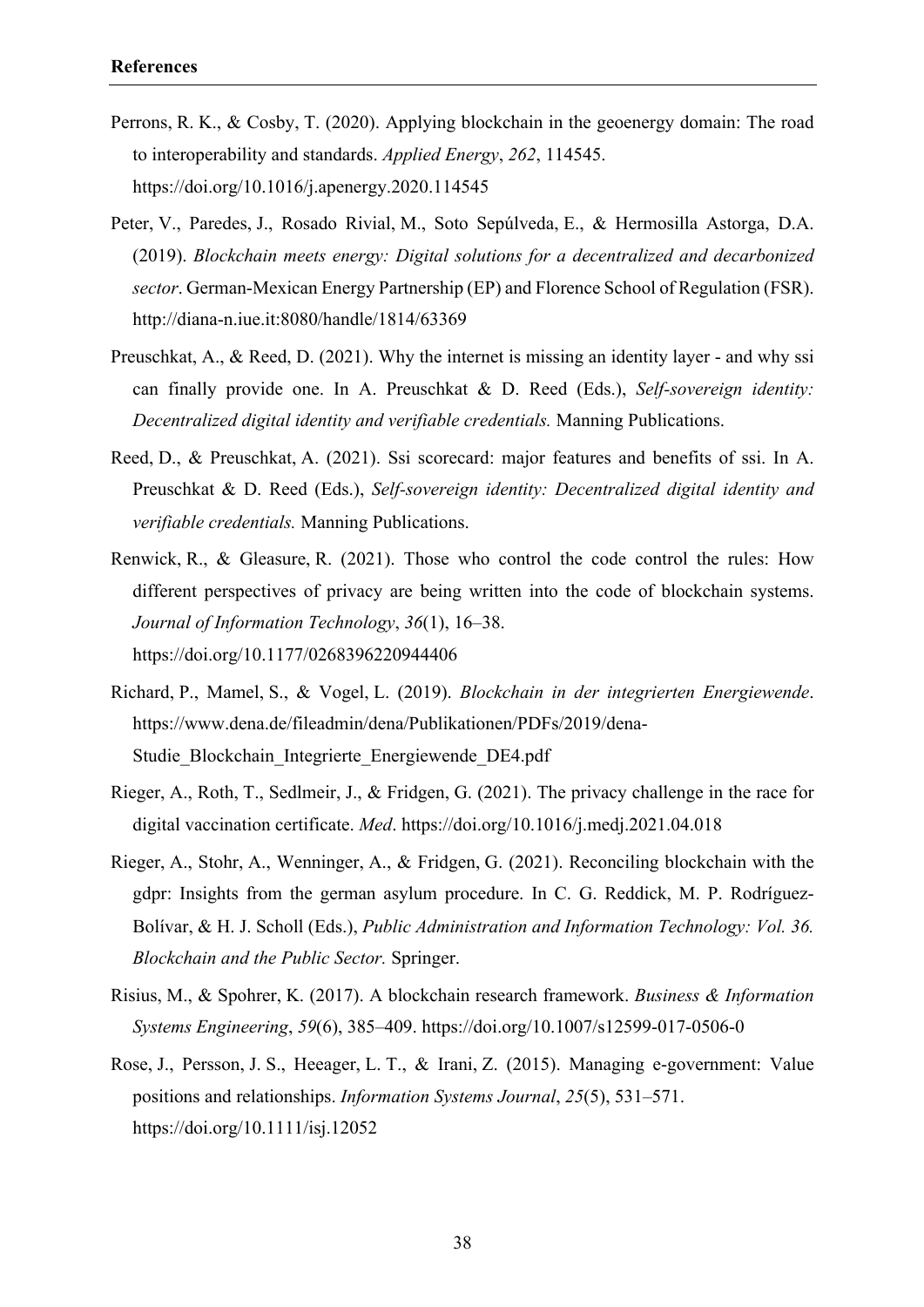- Rossi, M., Mueller-Bloch, C., Thatcher, J. B., & Beck, R. (2019). Blockchain research in information systems: Current trends and an inclusive future research agenda. *Journal of the Association for Information Systems*, 1388–1403. https://doi.org/10.17705/1jais.00571
- Roth, T., Stohr, A., Amend, J., Fridgen, G., & Rieger, A. (2021). Blockchain as a driving force for federalism: A theory of cross-organizational task-technology fit. *International Journal of Information Management*, *(under review)*.
- Roth, T., Utz, M., Baumgarte, F., Sedlmeir, J., & Rieger, A. (2021). Electricity powered by blockchain: Broken dreams and a new hope. *SnT Working Paper*.
- Sachs, T., Gründler, A., Rusic, M., & Fridgen, G. (2019). Framing microgrid design from a business and information systems engineering perspective. *Business & Information Systems Engineering*, *61*(6), 729–744. https://doi.org/10.1007/s12599-018-00573-0
- Sandner, P. (2020, September 21). Crypto-europe: Comprehensive European regulation for crypto assets has been presented. *Forbes*. https://www.forbes.com/sites/philippsandner/2020/09/21/crypto-europe-comprehensiveeuropean-regulation-for-crypto-assets-has-been-presented/?sh=5f19c0253862
- SAP. (2018). *Blockchain in the energy sector: The Potential for Energy Providers*. https://www.sap.com/documents/2018/11/c0ef1cf7-277d-0010-87a3-c30de2ffd8ff.html
- Schweizer, A., Schlatt, V., Urbach, N., & Fridgen, G. (2017). Unchaining social businesses– blockchain as the basic technology of a crowdlending platform. In *Proceedings of the 38th International Conference on Information Systems (ICIS),* Seoul, Korea. https://www.researchgate.net/profile/nils\_urbach/publication/319987338\_unchaining\_soci al businesses-blockchain as the basic technology of a crowdlending platform
- Scott, M., DeLone, W., & Golden, W. (2016). Measuring egovernment success: A public value approach. *European Journal of Information Systems*, *25*(3), 187–208. https://doi.org/10.1057/ejis.2015.11
- Sedlmeir, J., Buhl, H. U., Fridgen, G., & Keller, R. (2020). The energy consumption of blockchain technology: Beyond myth. *Business & Information Systems Engineering*, *62*(6), 599–608. https://doi.org/10.1007/s12599-020-00656-x
- Sedlmeir, J., Ross, P., Luckow, A., Lockl, J., Miehle, D., & Fridgen, G. (2021). The dlps: A new framework for benchmarking blockchains. In *Proceedings of the 54th Hawaii International Conference on System Sciences (HICSS),* Kauai, Hawaii. https://doi.org/10.24251/HICSS.2021.822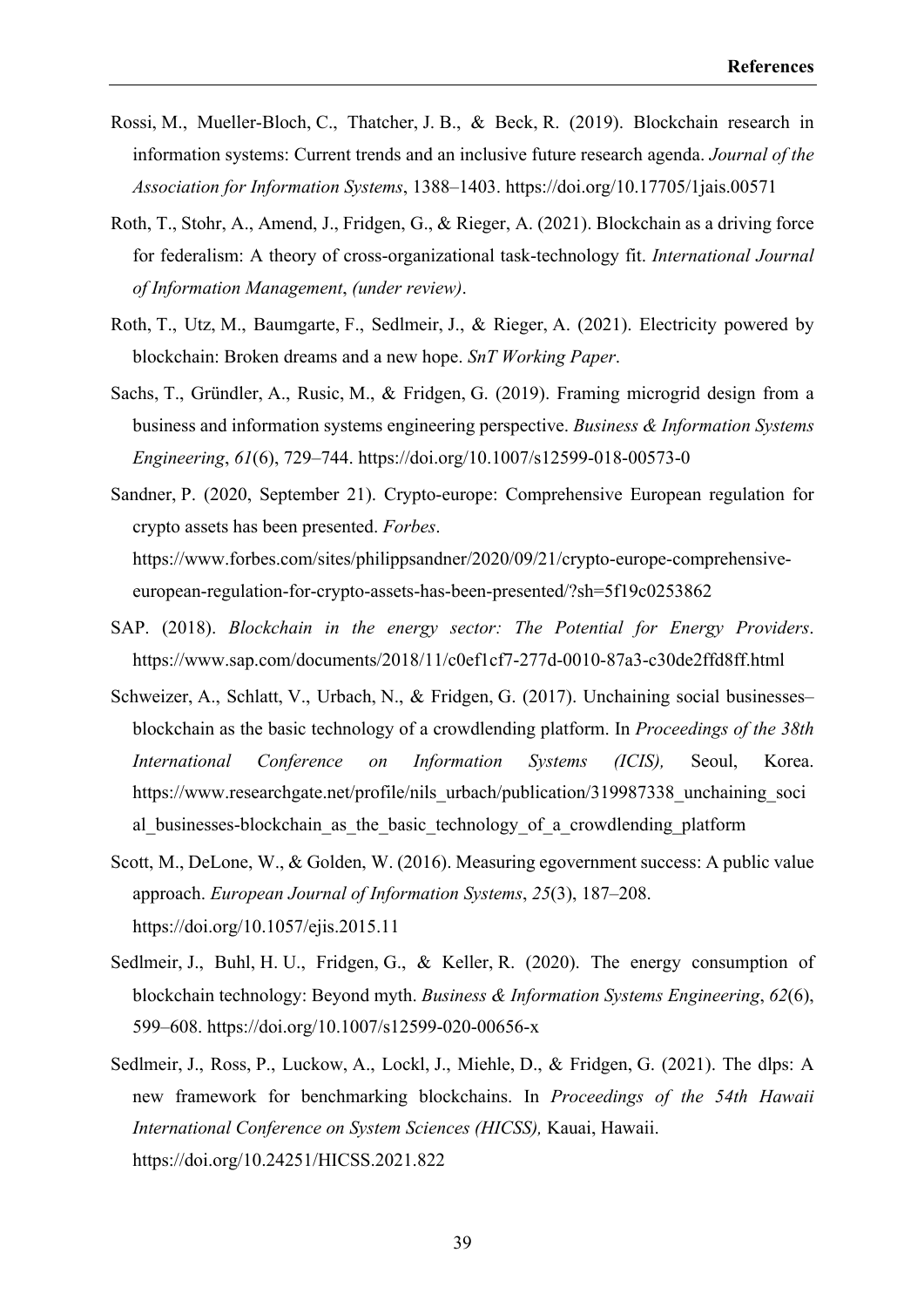- Sedlmeir, J., Smethurst, R., Rieger, A., & Fridgen, G. (2021). Digital identities and verifiable credentials. *Business & Information Systems Engineering*, *(under review)*.
- Seebacher, S., & Schüritz, R. (2017). Blockchain technology as an enabler of service systems: A structured literature review. In (pp. 12–23). Springer, Cham. https://doi.org/10.1007/978- 3-319-56925-3\_2
- Siegfried, N., Rosenthal, T., & Benlian, A. (2020). Blockchain and the industrial internet of things: A requirement taxonomy and systematic fit analysis. *Journal of Enterprise Information Management.* Advance online publication. https://doi.org/10.1108/JEIM-06- 2018-0140
- Smart Service Welt II. (2020). *Energierevolution getrieben durch Blockchain: Dezentrale Systeme für lokalen Energiehandel und Stromspeicherbewirtschaftung in der Community*. https://www.digitale-technologien.de/DT/Redaktion/DE/Downloads/Publikation/ SSW Energierevolution getrieben durch Blockchain.pdf? blob=publicationFile&v=28
- Sousa, T., Soares, T., Pinson, P., Moret, F., Baroche, T., & Sorin, E. (2019). Peer-to-peer and community-based markets: A comprehensive review. *Renewable and Sustainable Energy Reviews*, *104*, 367–378. https://doi.org/10.1016/j.rser.2019.01.036
- Stokkink, Q., & Pouwelse, J. (2018). Deployment of a blockchain-based self-sovereign identity. In IEEE. https://doi.org/10.1109/cybermatics\_2018.2018.00230
- Stoll, C., Klaaßen, L., & Gallersdörfer, U. (2019). The carbon footprint of bitcoin. *Joule*, *3*(7), 1647–1661. https://doi.org/10.1016/j.joule.2019.05.012
- Strong, D., Volkoff, O., Johnson, S., Pelletier, L., Tulu, B., Bar-On, I., Trudel, J., & Garber, L. (2014). A theory of organization-ehr affordance actualization. *Journal of the Association for Information Systems*, *15*(2), 53–85. https://doi.org/10.17705/1jais.00353
- Sullivan, C., & Burger, E. (2019). Blockchain, digital identity, e-government. In H. Treiblmaier & R. Beck (Eds.), *Business transformation through blockchain* (II, pp. 233–258). Palgrave Macmillan, Cham. https://doi.org/10.1007/978-3-319-99058-3\_9
- Thomas, L., Zhou, Y., Long, C., Wu, J., & Jenkins, N. (2019). A general form of smart contract for decentralized energy systems management. *Nature Energy*, *4*(2), 140–149. https://doi.org/10.1038/s41560-018-0317-7
- Treiblmaier, H., & Sillaber, C. (2020). A case study of blockchain-induced digital transformation in the public sector. In H. Treiblmaier & T. Clohessy (Eds.), *Blockchain and distributed ledger technology use cases* (pp. 227–244). Springer, Cham. https://doi.org/10.1007/978-3-030-44337-5\_11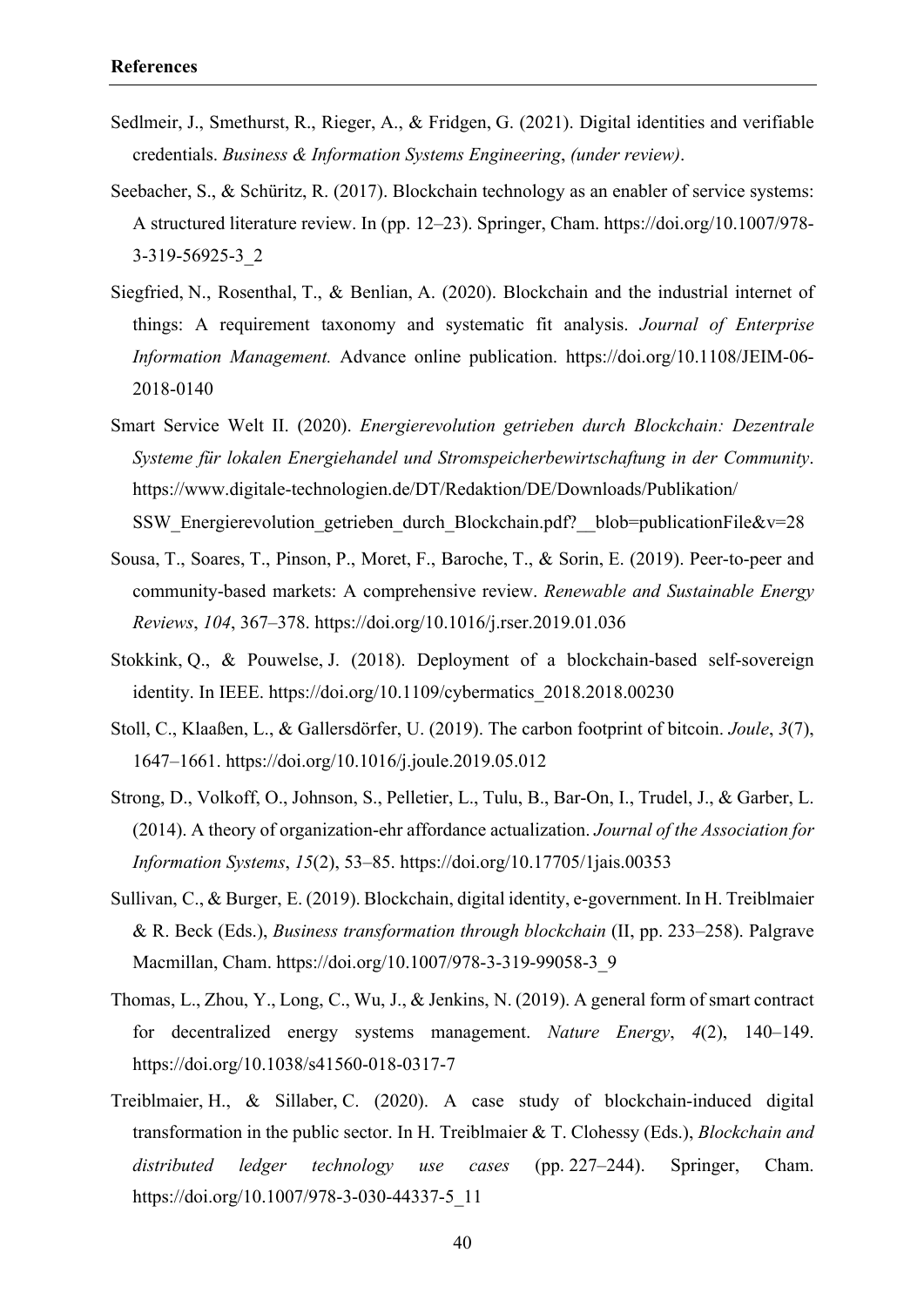- Treiblmaier, H., Swan, M., Filippi, P. de, Lacity, M., Hardjono, T., & Kim, H. (2021). What's next in blockchain research? *ACM SIGMIS Database: The DATABASE for Advances in Information Systems*, *52*(1), 27–52. https://doi.org/10.1145/3447934.3447938
- Tsao, Y.‑C., & Thanh, V.‑V. (2021). Toward sustainable microgrids with blockchain technology-based peer-to-peer energy trading mechanism: A fuzzy meta-heuristic approach. *Renewable and Sustainable Energy Reviews*, *136*, 110452. https://doi.org/10.1016/j.rser.2020.110452
- Upadhyay, N. (2020). Demystifying blockchain: A critical analysis of challenges, applications and opportunities. *International Journal of Information Management*, *54*, 102120. https://doi.org/10.1016/j.ijinfomgt.2020.102120
- van Bokkem, D., Hageman, R., Koning, G., Nguyen, L., & Zarin, N. (2019). Self-sovereign identity solutions: The necessity of blockchain technology. https://arxiv.org/abs/1904.12816
- van Leeuwen, G., AlSkaif, T., Gibescu, M., & van Sark, W. (2020). An integrated blockchainbased energy management platform with bilateral trading for microgrid communities. *Applied Energy*, *263*, 114613. https://doi.org/10.1016/j.apenergy.2020.114613
- Volkoff, O., & Strong, D. M. (2013). Critical realism and affordances: Theorizing it-associated organizational change processes. *MIS Quarterly*, *37*(3), 819–834. https://doi.org/10.25300/misq/2013/37.3.07
- Warkentin, M., & Orgeron, C. (2020). Using the security triad to assess blockchain technology in public sector applications. *International Journal of Information Management*, *52*, 102090. https://doi.org/10.1016/j.ijinfomgt.2020.102090
- Weigl, L., Barbereau, T., Rieger, A., & Fridgen, G. (2022). The social construction of selfsovereign identity: An extended model of interpretive flexibility. In *Proceedings of the 55th Hawaii International Conference on System Sciences (HICSS),* Hawaii, USA.
- Windley, P. J. (2019). Multisource digital identity. *IEEE Internet Computing*, *23*(5), 8–17. https://doi.org/10.1109/mic.2019.2940222
- Zavolokina, L., Ziolkowski, R., & Bauer, I. (2020). Management, governance, and value creation in a blockchain consortium. *MIS Quarterly Executive*, *19*(1), 1–17. https://doi.org/10.17705/2msqe.00022
- Zhang, T., Pota, H., Chu, C.-C., & Gadh, R. (2018). Real-time renewable energy incentive system for electric vehicles using prioritization and cryptocurrency. *Applied Energy*, *226*, 582–594. https://doi.org/10.1016/j.apenergy.2018.06.025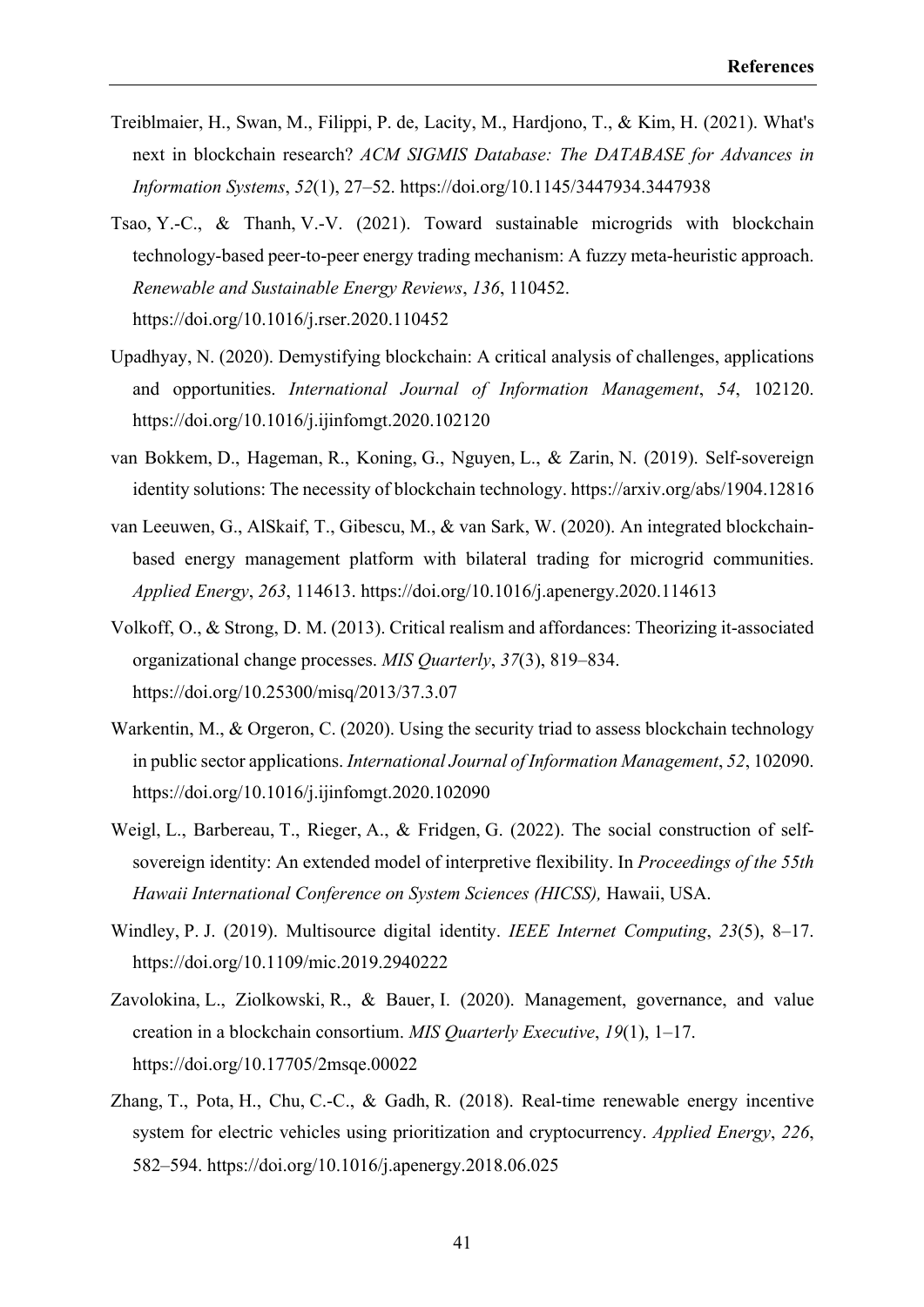- Zia, M. F., Elbouchikhi, E., & Benbouzid, M. (2018). Microgrids energy management systems: A critical review on methods, solutions, and prospects. *Applied Energy*, *222*, 1033–1055. https://doi.org/10.1016/j.apenergy.2018.04.103
- Ziolkowski, R., Miscione, G., & Schwabe, G. (2020). Decision problems in blockchain governance: Old wine in new bottles or walking in someone else's shoes? *Journal of Management Information Systems*, *37*(2), 316–348. https://doi.org/10.1080/07421222.2020.1759974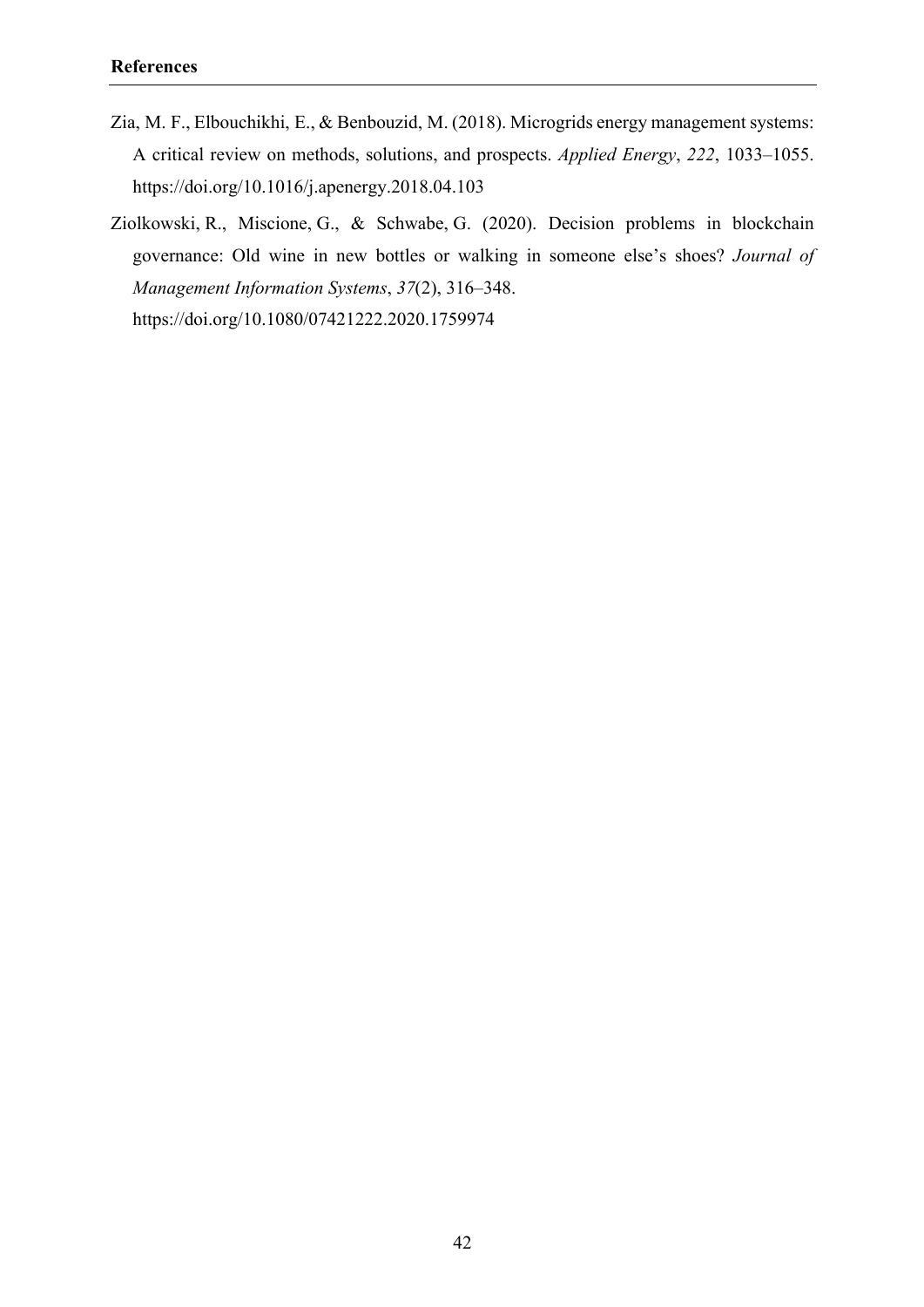# **Appendices**

# **Appendix A: Research papers included in this thesis**

Papers 1–7 are available in the supplement. Kindly note that their formatting may differ from the published papers to allow for a consistent layout. Each paper has a separate reference section, as well as a separate numbering of figures, tables, and footnotes, if applicable.

#### **Paper 1**

Guggenmos, F., Lockl, J., Rieger, A., Wenninger, A., & Fridgen, G. (2020). How to Develop a GDPR-Compliant Blockchain Solution for Cross-Organizational Workflow Management: Evidence from the German Asylum Procedure. In *Proceedings of the 53rd Hawaii International Conference on System Sciences (HICSS),* Hawaii, USA.

DOI: 10.24251/HICSS.2020.492

VHB Jourqual 3: C, GII-GRIN-SCIE Journal Rating 2018: A+

#### **Paper 2**

Rieger, A., Lockl, J., Urbach, N., Guggenmos, F., & Fridgen, G. (2019). Building a Blockchain Application that Complies with the EU General Data Protection Regulation. *MIS Quarterly Executive*, *18*(4).

DOI: 10.17705/2msqe.00020 VHB Jourqual 3: B, SNIP 2020: 3.411, SJR 2020: 2.729, CiteScore 2020: 11.6 / 98 percentile

#### **Paper 3**

Keller, R., Stohr, A., Fridgen, G., Lockl, J., & Rieger, A. (2019). Affordance-Experimentation-Actualization Theory in Artificial Intelligence Research – A Predictive Maintenance Story. In *Proceedings of the 2019 International Conference on Information Systems (ICIS)*, München, Germany.

Handle: https://aisel.aisnet.org/icis2019/is\_development/is\_development/1/ VHB Jourqual 3: A, GII-GRIN-SCIE Journal Rating 2018: A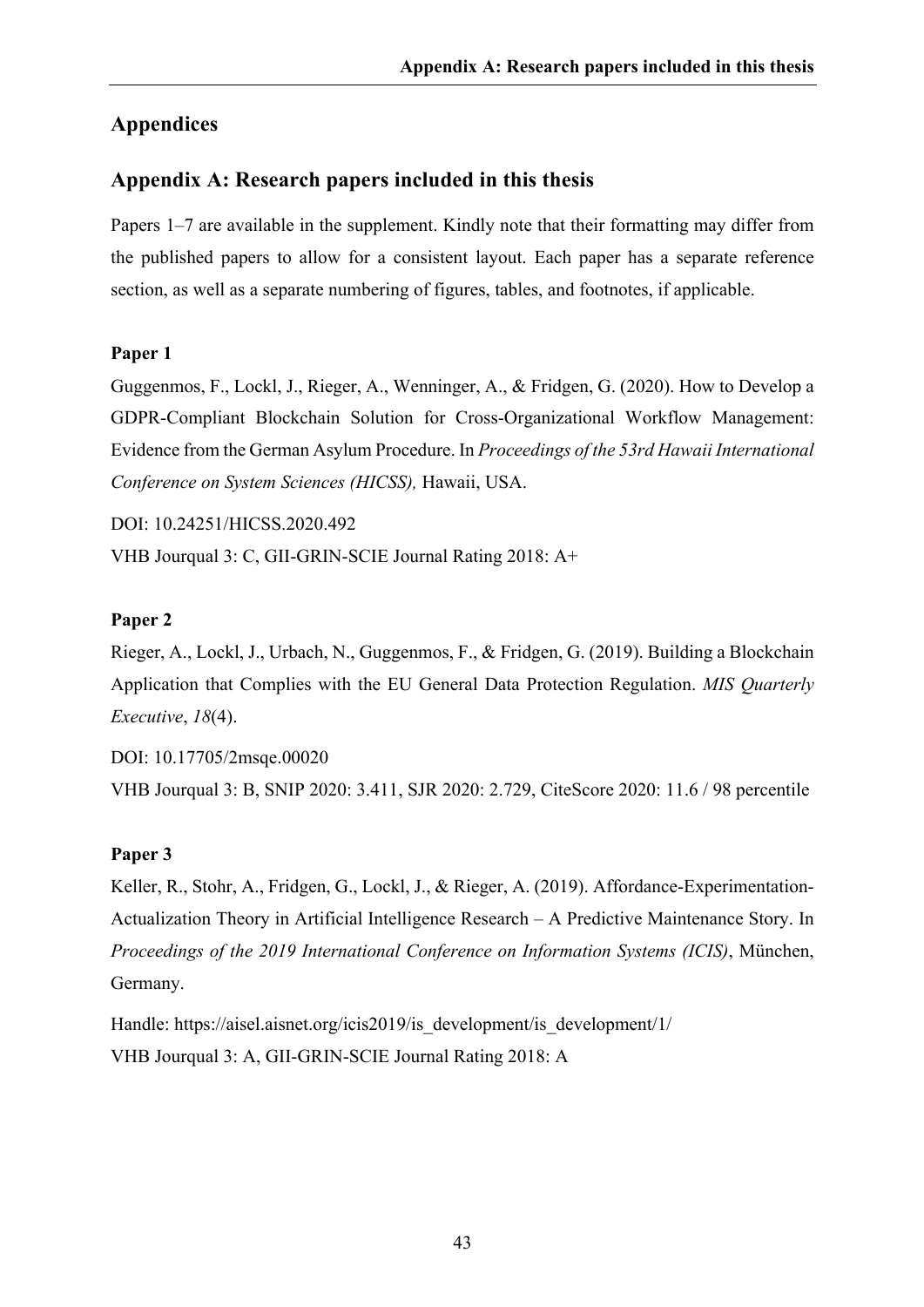Amend, J., Fridgen, G., Rieger, A., Roth, T., & Stohr, A. (2021). The Evolution of an Architectural Paradigm: Using Blockchain to Build a Cross-Organizational Enterprise Service Bus. In *Proceedings of the 54th Hawaii International Conference on System Sciences (HICSS)*, Hawaii, USA.

DOI: 10.24251/HICSS.2021.522 VHB Jourqual 3: C, GII-GRIN-SCIE Journal Rating 2018: A+

# **Paper 5**

Baumgarte, F., Glenk, G., & Rieger, A. (2020). Business Models and Profitability of Energy Storage. *iScience*, 101554.

DOI: 10.1016/j.isci.2020.101554 VHB Jourqual 3: NA, SNIP 2020: 1.156, SJR 2020: 1.805, CiteScore 2020: 3.4 / 83 percentile

# **Paper 6**

Rieger, A., Thummert, R. Fridgen, G., Kahlen, M., & Ketter, W. (2016). Estimating the benefits of cooperation in a residential microgrid: A data-driven approach. *Applied Energy*, *180*, 130- 141.

DOI: 10.1016/j.apenergy.2016.07.105 VHB Jourqual 3: NA, SNIP 2020: 2.696, SJR 2020: 3.035, CiteScore 2020: 17.6 / 99 percentile

# **Paper 7**

Fridgen, G., Kahlen, M., Ketter, W., Rieger, A., & Thimmel, M. (2018). One rate does not fit all: An empirical analysis of electricity tariffs for residential microgrids. *Applied Energy*, 210, 800-814.

DOI: 10.1016/j.apenergy.2017.08.138 VHB Jourqual 3: NA, SNIP 2020: 2.696, SJR 2020: 3.035, CiteScore 2020: 17.6 / 99 percentile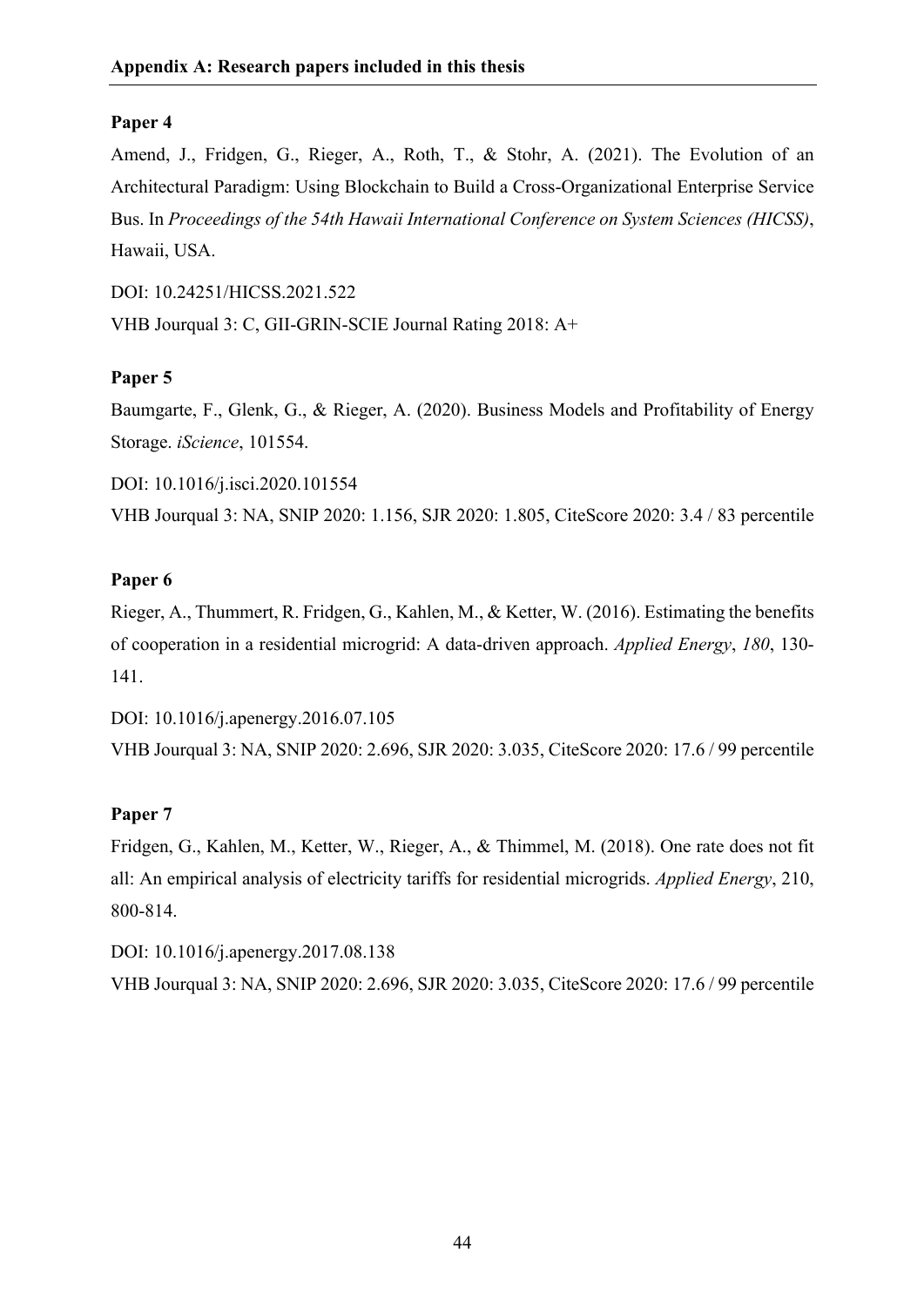# **Appendix B: Research papers and book chapters not included in this thesis**

Over the course of my dissertation, I also co-authored the following research papers and peerreviewed book chapters. These works are not part of this thesis.

### **Research papers**

- Fridgen, G., Lockl, J., Radszuwill, S., Rieger, A., Schweizer, A., & Urbach, N. (2018). A Solution in Search of a Problem: A Method for the Development of Blockchain Use Cases. In *Proceedings of the 24th Americas Conference on Information Systems (AMCIS),* New Orleans, USA. https://www.fim-rc.de/paperbibliothek/veroeffentlicht/751/wi-751.pdf
- Guggenmos, F., Lockl, J., Rieger, A., & Fridgen, G. (2019). Blockchain in der öffentlichen Verwaltung. *Informatik Spektrum*, 42, 174–181. https://doi.org/10.1007/s00287-019-01177-y
- Höß, A., Schlatt, V., Rieger, A. & Fridgen, G. (2021). The Blockchain Effect: From Inter-Ecosystem to Intra-Ecosystem Competition. *29th European Conference on Information Systems (ECIS),* Marrakesh, Marocco. https://aisel.aisnet.org/ecis2021\_rp/36/
- Rieger, A., Roth, T., Sedlmeir, J., & Fridgen, G. (2021). The privacy challenge in the race for digital vaccination certificates. *Med*. https://doi.org/10.1016/j.medj.2021.04.018
- Sedlmeir, J, Smethurst, R., Rieger, A, Fridgen G. (2021). Digital Identities and Verifiable Credentials. *Business & Information Systems Engineering,* (forthcoming).
- Barbereau, T., Smethurst, R., Papageorgiou, O., Rieger, Alexander & Fridgen, G. (2022). DeFi, Not So Decentralized: The Measured Distribution of Voting Rights. In *Proceedings of the 55th Hawaii International Conference on System Sciences (HICSS)*, Hawaii, USA (forthcoming)*.*
- Höß, A., Roth, T, Sedlmeir, J., Fridgen, G. & Rieger, A. (2022). With or Without Blockchain? Towards a Decentralized, SSI-based eRoaming Architecture. In *Proceedings of the 55th Hawaii International Conference on System Sciences (HICSS)*, Hawaii, USA (forthcoming)*.*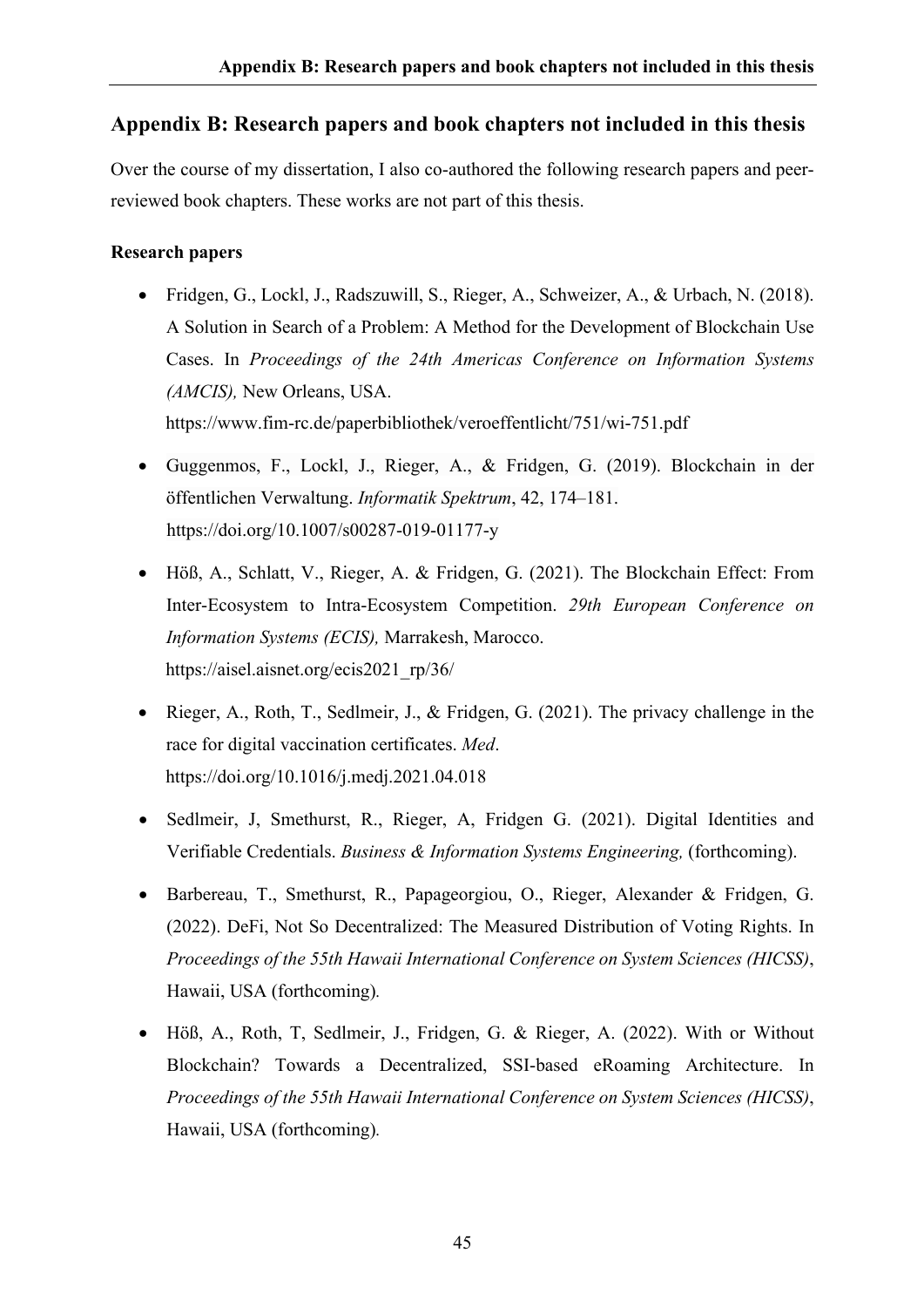- Weigl, L., Barbereau, T., Rieger, A., & Fridgen, G. (2022). The Social Construction of Self-Sovereign Identity: An Extended Model of Interpretive Flexibility*.* In *Proceedings of the 55th Hawaii International Conference on System Sciences (HICSS)*, Hawaii, USA (forthcoming)*.*
- Roth, T., Stohr, A., Amend, J., Fridgen, G., & Rieger, A. (2021). Blockchain as a driving force for federalism: A theory of cross-organizational task-technology fit. *International Journal of Information Management, (under review).*
- Roth, T., Utz, M., Baumgarte, F. Sedlmeir, J. & Rieger, A. (2021). Electricity Powered by Blockchain: Broken Dreams and a New Hope. *SnT Working Paper.*
- Stohr, A., Ollig, P., Keller, R., & Rieger, A. (2021). Generative mechanisms of AI adoption: A critical realist perspective on predictive maintenance. *SnT Working Paper.*

#### **Peer-reviewed book chapters**

- Arnold, L., Brennecke, M., Camus, P., Fridgen, G., Guggenberger, T., Radszuwill, S., Rieger, A., Schweizer, A., & Urbach, N. (2019). Blockchain and Initial Coin Offerings: Blockchain's Implications for Crowdfunding. In H. Treiblmaier & R. Beck (Eds.), *Business Transformation through Blockchain*. Palgrave Macmillan, Cham. https://doi.org/10.1007/978-3-319-98911-2\_8
- Rieger, A., Stohr, A., Wenninger, A., & Fridgen, G. (2021). Reconciling Blockchain with the GDPR: Insights from the German Asylum Procedure. In C.G. Reddick, M.P. Rodríguez-Bolívar, & H.J. Scholl (Eds.), *Blockchain and the Public Sector*. Public Administration and Information Technology, vol 36. Springer, Cham. https://doi.org/10.1007/978-3-030-55746-1\_4
- Amend, J., van Dun, C., Fridgen, G., Köhler, F., Rieger, A., Stohr, A., & Wenninger, A. (2021). Using Blockchain to Coordinate Federal Processes: The Case of Germany's Federal Office for Migration and Refugees. In M. Röglinger, N. Urbach, R.A. Alias, K. Kautz, C. Saunders, & M. Wiener (Eds), *Digitalization Cases (2nd ed.)*. Springer International Publishing. https://doi.org/10.1007/978-3-030-80003-1
- Barbereau, T., Sedlmeir, J., Smethurst, R., Fridgen, G., & Rieger, A. (2021). Tokenization and Regulatory Complianc for Art and Collectibles Markets: From Regulators' demands for transparence to investors' demands for privacy. In M. Lacity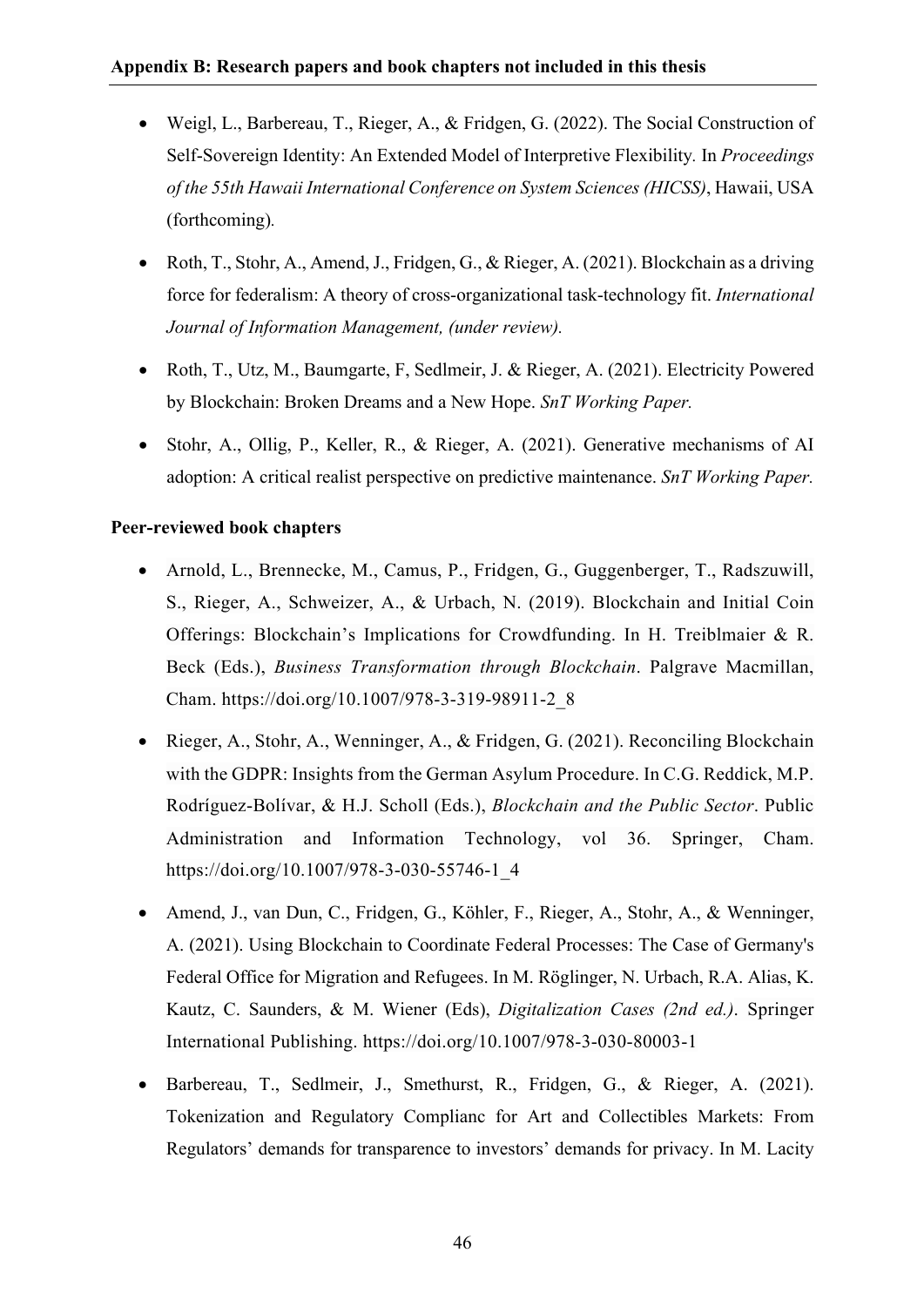& H. Treiblmaier (Eds), *Blockchains and the Token Economy: Theory and Practice*. Palgrave Macmillan (forthcoming).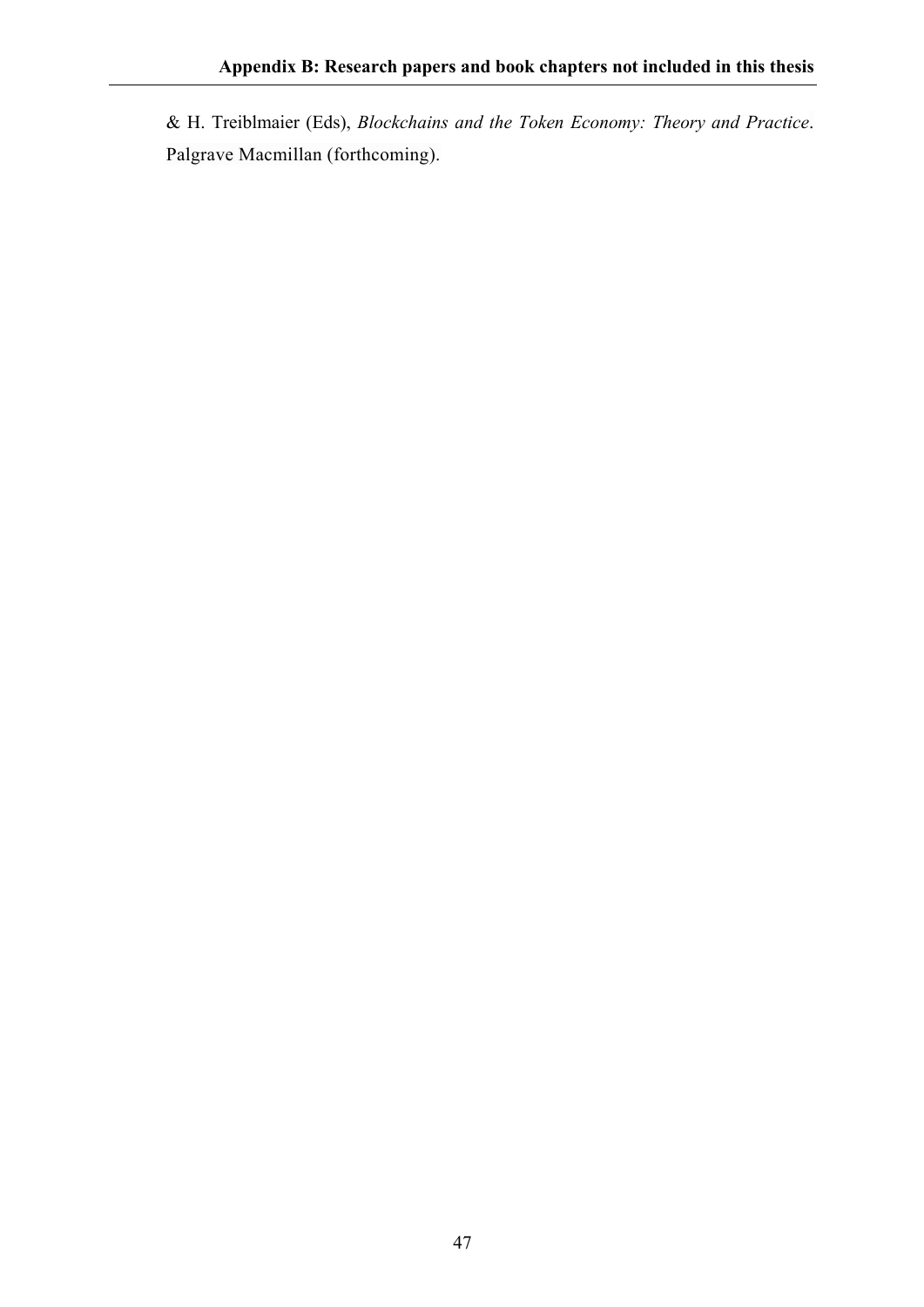# **Appendix C: Author contribution statements**

The following pages outline the individual contribution of all co-authors to the research papers included in this thesis. My contributions are detailed in a complementary paragraph. Signed copies declaring the authors' contributions to each paper have been submitted with this thesis.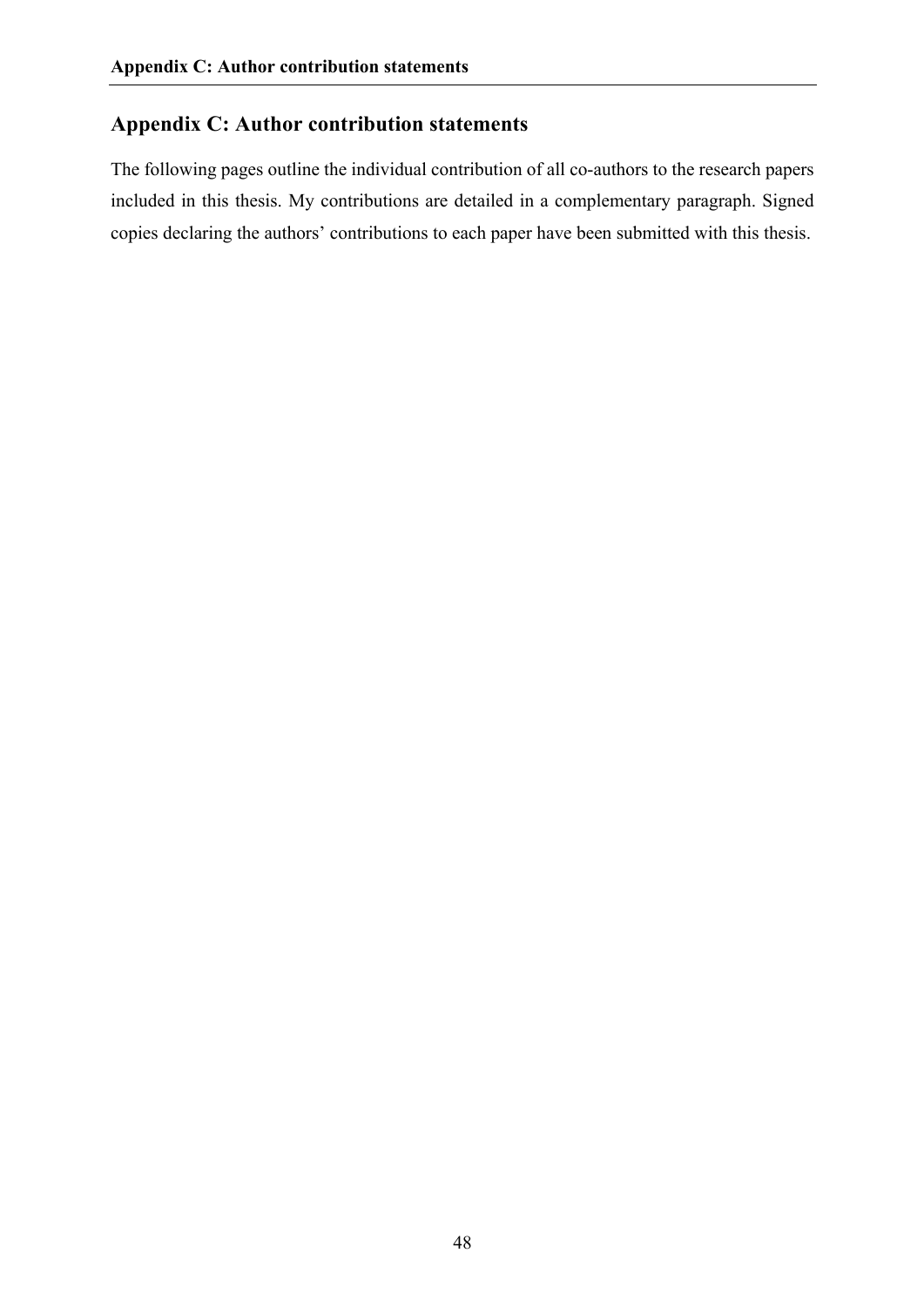# **How to Develop a GDPR-Compliant Blockchain Solution for Cross-Organizational Workflow Management: Evidence from the German Asylum Procedure**

The following authors have contributed to above scientific paper in below CRediT roles:

**Guggenmos, Florian (equal co-authorship):** Conceptualization, Formal analysis, Investigation, Visualization, Writing – original draft.

**Lockl, Jannik (equal co-authorship):** Conceptualization, Investigation, Methodology, Writing – review  $&$  editing.

**Rieger, Alexander (equal co-authorship):** Conceptualization, Project administration, Validation, Writing – review  $&$  editing.

**Wenninger, Annette (equal co-authorship):** Conceptualization, Formal analysis, Investigation, Methodology, Writing – original draft.

**Fridgen, Gilbert (subordinate co-authorship):** Supervision, Writing – review & editing.

Specifically, I contributed by proposing the idea for the paper and its objectives: the establishment of tentative design principles for the creation of blockchain solutions that comply with the EU's General Data Protection Regulation. I managed and coordinated the tasks required for the completion of the project, ranging from data collection and analysis to the writing of the first draft to reviewing and editing. Moreover, I was responsible for validating the results of the initial analysis for their generalizability and transferability. Lastly, I reviewed and substantially edited the original draft of the paper.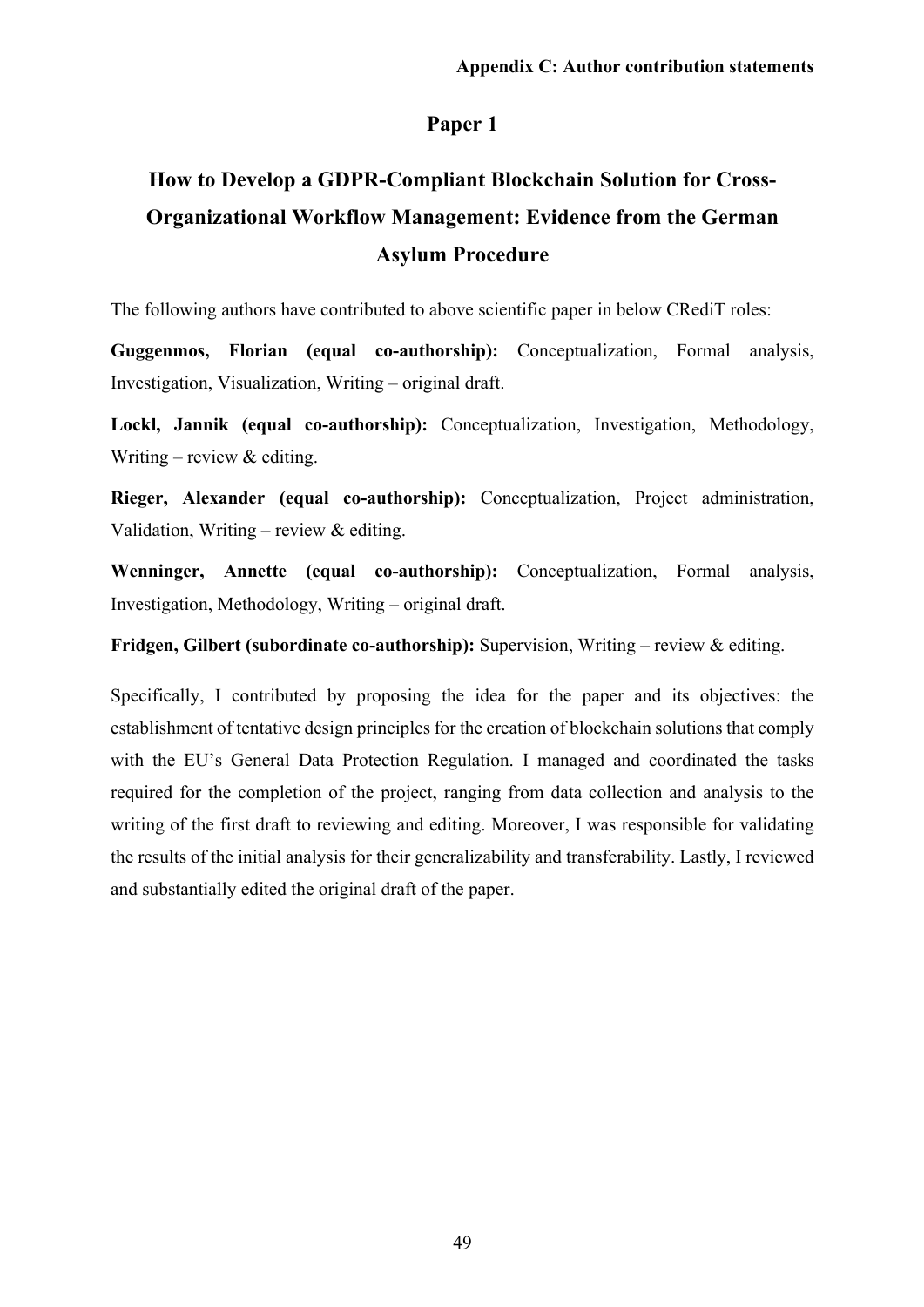# **Building a blockchain application that complies with the EU general data protection regulation**

The following authors have contributed to above scientific paper in below CRediT roles:

**Rieger, Alexander (lead co-authorship):** Conceptualization, Formal analysis, Investigation, Project administration, Visualization, Writing – original draft.

**Guggenmos, Florian (subordinate co-authorship):** Investigation, Validation, Writing – original draft.

**Lockl, Jannik (subordinate co-authorship):** Investigation, Methodology, Writing – review & editing.

**Fridgen, Gilbert (subordinate co-authorship):** Supervision, Writing – review & editing.

**Urbach, Nils (subordinate co-authorship):** Supervision, Writing – review & editing.

Specifically, I contributed by proposing the idea for the paper and its objectives: the establishment of recommendations for managing the requirements of the EU's General Data Protection Regulation. I analyzed the relevant literature as well as pertinent evidence from the blockchain project of Germany's Federal Office for Migration and Refugees. I also made an essential contribution to the collection of pertinent evidence. I managed and coordinated the tasks required for the completion of the project, ranging from data collection and analysis to the writing of the first draft to reviewing and editing. Finally, I designed the figures and tables.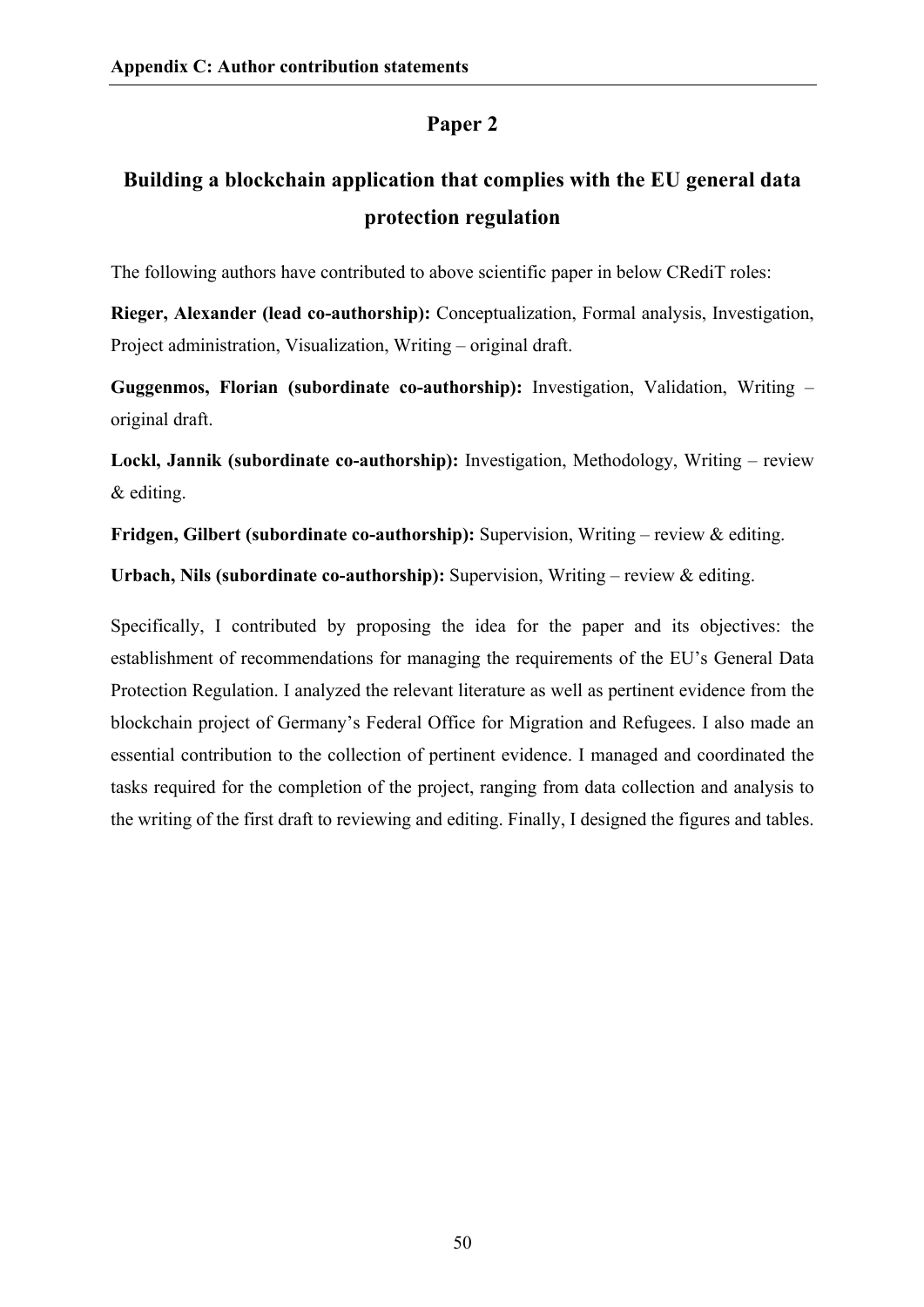# **Affordance-Experimentation-Actualization Theory in Artificial Intelligence Research – A Predictive Maintenance Story**

The following authors have contributed to above scientific paper in below CRediT roles:

**Keller, Robert (equal co-authorship):** Conceptualization, Formal analysis, Project administration, Supervision, Writing – original draft

**Stohr, Alexander (equal co-authorship):** Conceptualization, Formal analysis, Investigation, Methodology, Writing – original draft.

**Fridgen, Gilbert (subordinate co-authorship):** Supervision, Writing – review & editing.

**Lockl, Jannik (subordinate co-authorship):** Validation, Writing – review & editing.

**Rieger, Alexander (subordinate co-authorship):** Validation, Writing – review & editing.

Specifically, I contributed by validating the results of the initial analysis for their generalizability and transferability. I also reviewed and edited the original draft of the paper.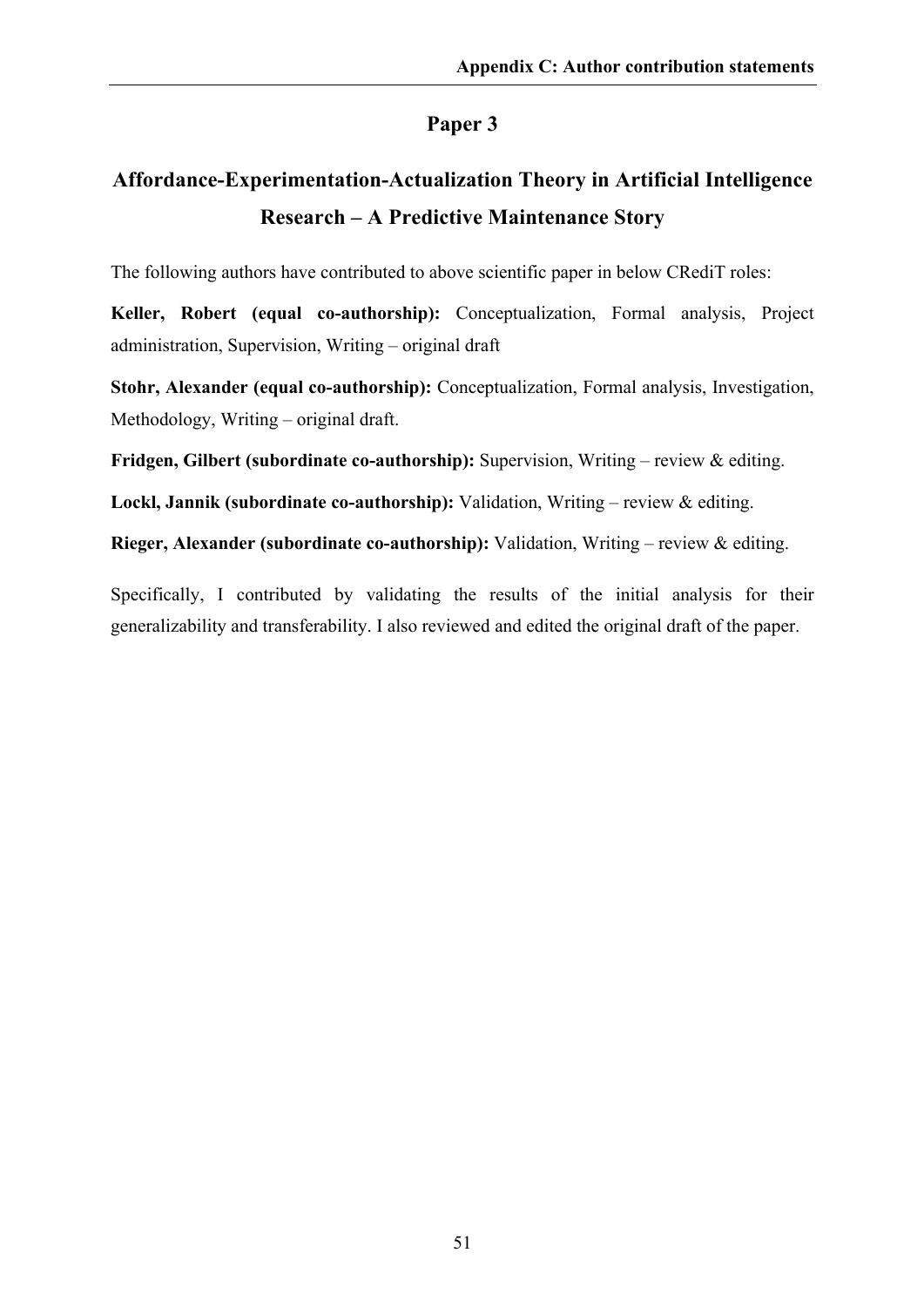# **The Evolution of an Architectural Paradigm - Using Blockchain to Build a Cross-Organizational Enterprise Service Bus**

The following authors have contributed to above scientific paper in below CRediT roles:

**Amend, Julia (equal co-authorship):** Conceptualization, Formal analysis, Investigation, Writing – original draft.

**Fridgen, Gilbert (equal co-authorship):** Conceptualization, Supervision, Writing – review & editing.

**Rieger, Alexander (equal co-authorship):** Supervision, Validation, Writing – review & editing.

**Roth, Tamara (equal co-authorship):** Conceptualization, Formal analysis, Investigation, Writing – original draft.

**Stohr, Alexander (equal co-authorship):** Conceptualization, Formal analysis, Investigation, Methodology, Visualization, Writing – original draft.

Specifically, I contributed by supervising the research project. I was also responsible for validating the results of the initial analysis for their generalizability and transferability. Lastly, I reviewed and substantially edited the original draft of the paper.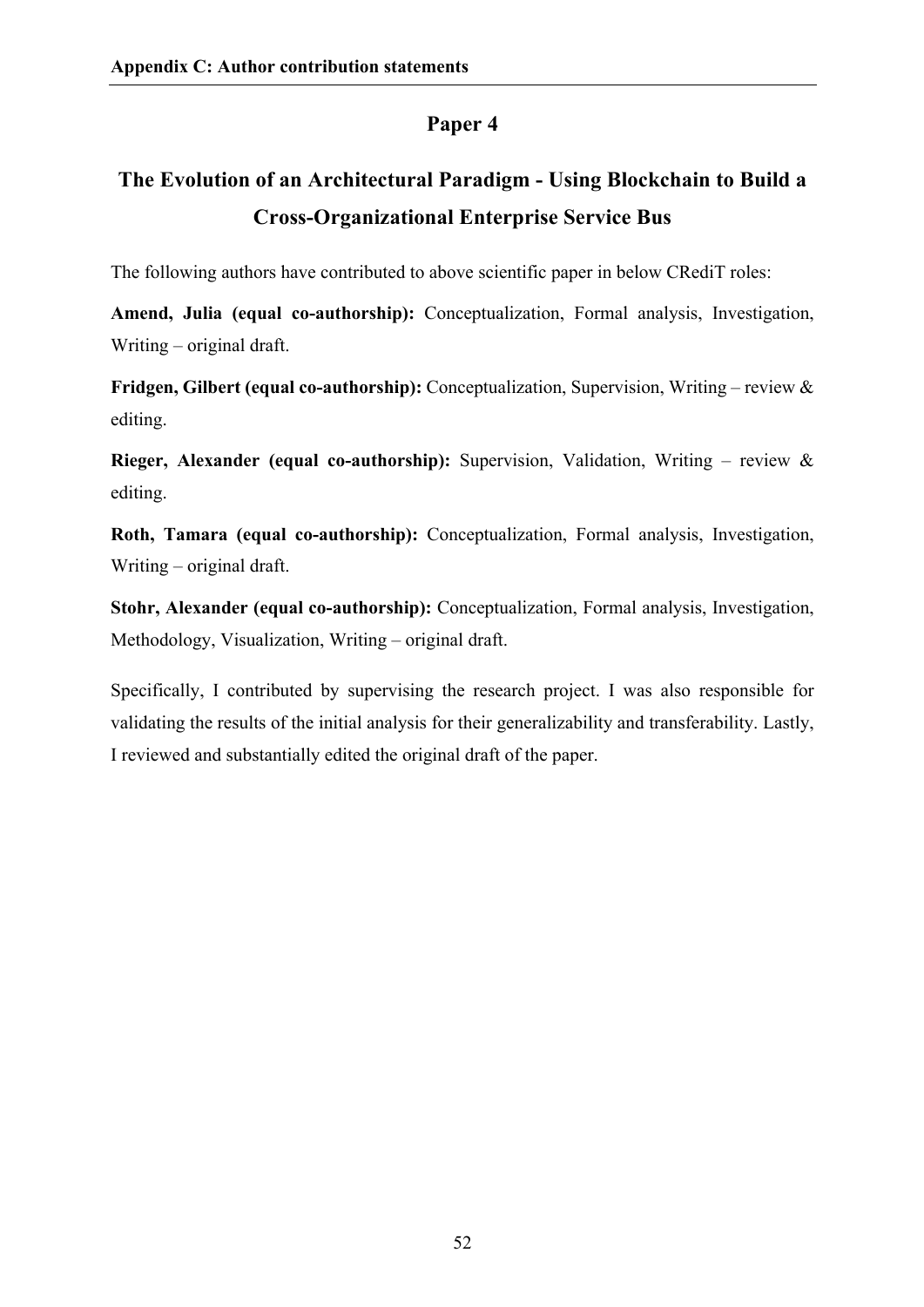# **Business Models and Profitability of Energy Storage**

The following authors have contributed to above scientific paper in below CRediT roles:

**Baumgarte, Felix (equal co-authorship):** Conceptualization, Data curation, Formal analysis, Visualization, Writing – original draft.

**Glenk, Gunther (equal co-authorship):** Conceptualization, Formal analysis, Visualization, Writing –original draft.

**Rieger, Alexander (equal co-authorship):** Conceptualization, Validation, Writing – review & editing.

Specifically, I contributed to the definition of the objectives of the paper: the characterization of business models for energy storage and the review of recent studies to investigate their profitability. I also participated in the development of the paper's business model framework. Together with Felix Baumgarte, I reviewed and collected the relevant literature to establish the profitability of the characterized business models. I made a substantial contribution to the analysis of the relevant literature. Moreover, I was responsible for validating the results of the initial analysis for their generalizability and transferability. Lastly, I reviewed and substantially edited the original draft of the paper.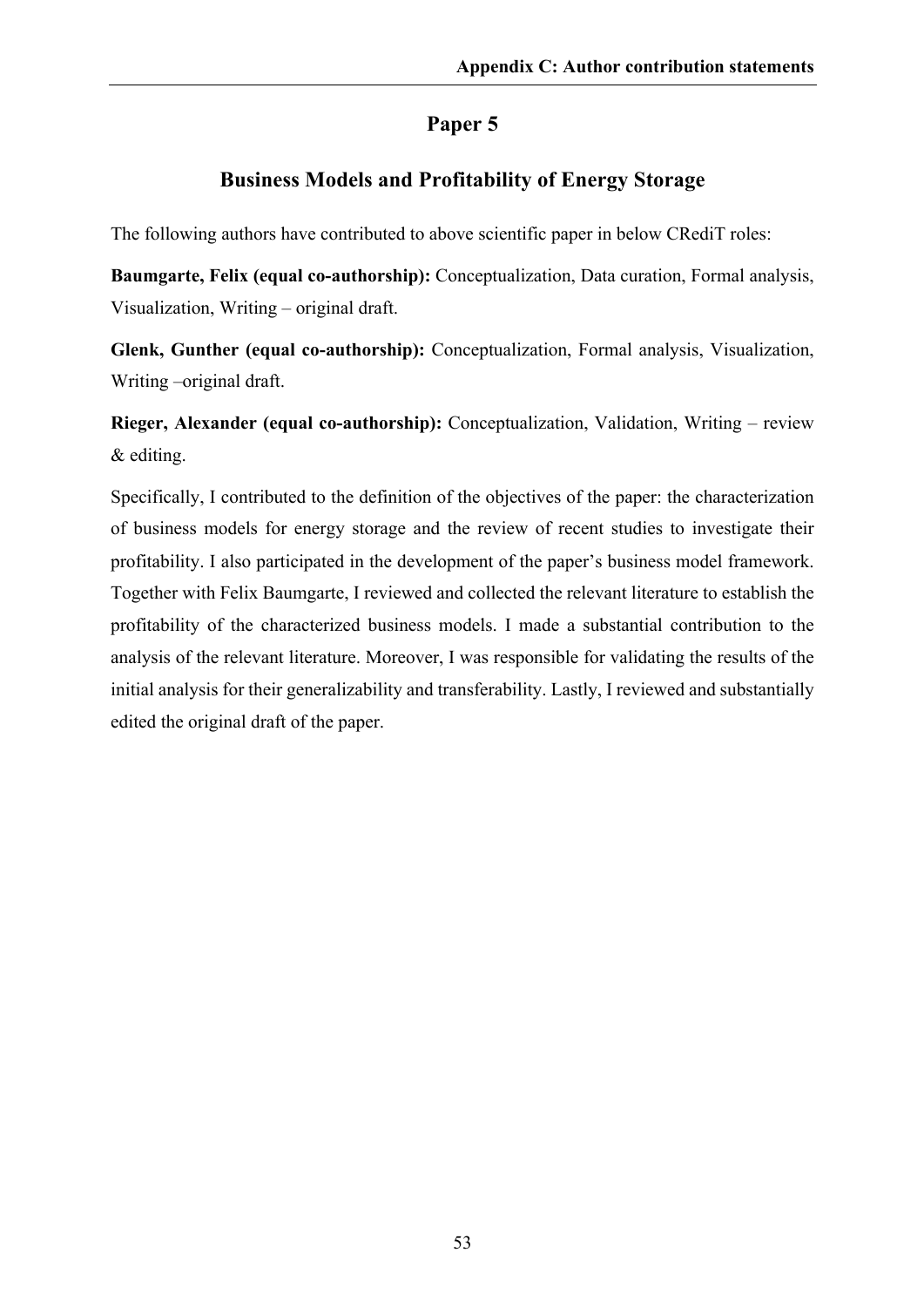# **Estimating the benefits of cooperation in a residential microgrid: A datadriven approach**

The following authors have contributed to above scientific paper in below CRediT roles:

**Rieger, Alexander (equal co-authorship):** Conceptualization, Data curation, Formal analysis, Methodology, Software, Visualization, Writing – original draft.

**Thummert, Robert (equal authorship):** Conceptualization, Data curation, Formal analysis, Methodology, Software, Visualization, Writing – original draft.

**Fridgen, Gilbert (equal co-authorship):** Supervision, Writing – review & editing.

**Kahlen, Micha (equal co-authorship):** Supervision, Validation, Writing – review & editing.

**Ketter, Wolfgang (equal co-authorship):** Supervision, Validation, Writing – review & editing.

Specifically, I contributed by proposing the idea for the paper and its objectives: the simulationbased evaluation of individual and cooperative demand response. Jointly with Robert Thummert, I scrubbed the data required for the simulations, defined and implemented the simulation framework, and analyzed the results of the simulation runs. Together, we created the figures and tables and wrote the original draft of the paper.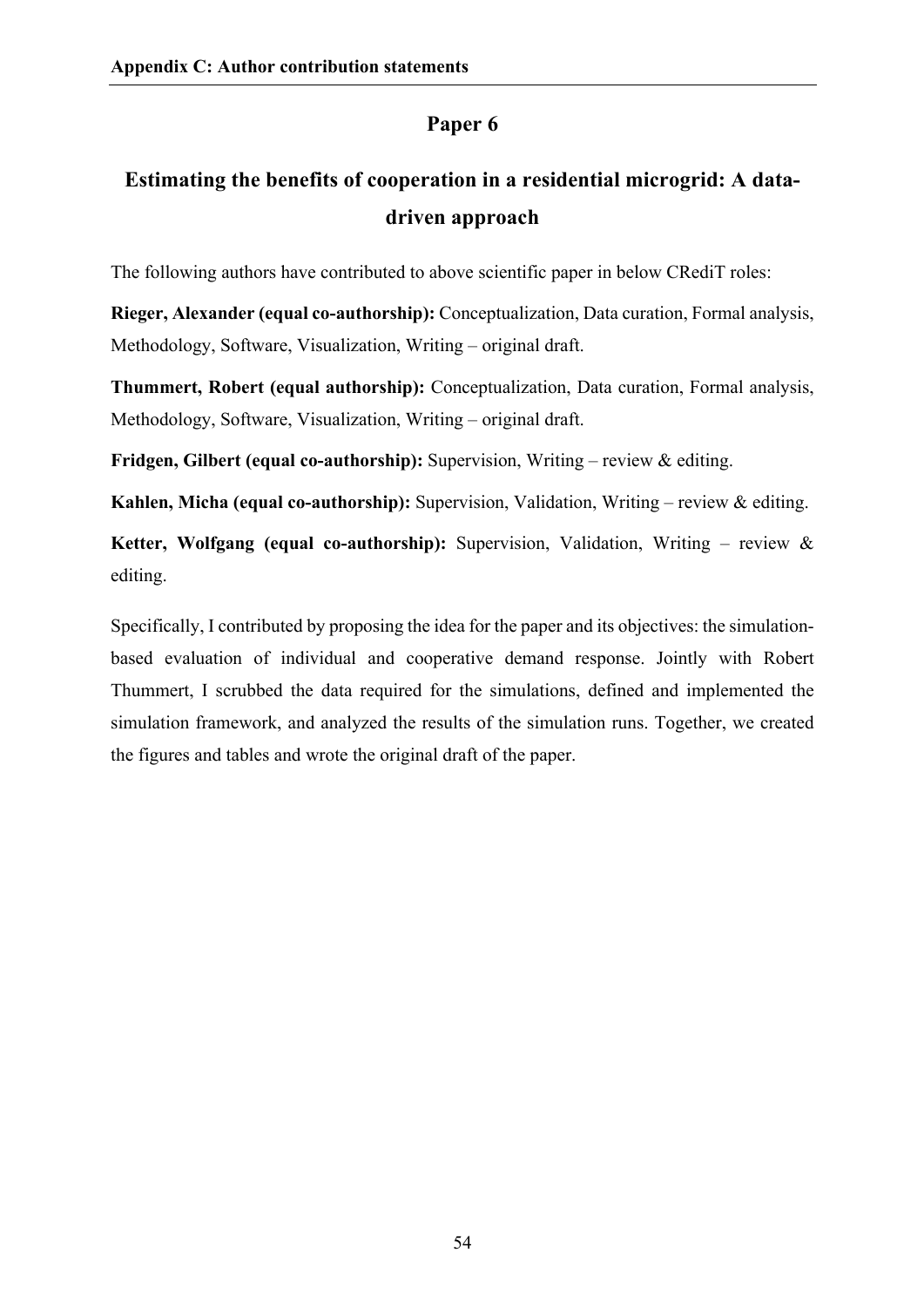# **One rate does not fit all: An empirical analysis of electricity tariffs for residential microgrids.**

The following authors have contributed to above scientific paper in below CRediT roles:

**Fridgen, Gilbert (equal co-authorship):** Supervision, Writing – review & editing,

**Kahlen, Micha (equal co-authorship):** Supervision, Validation, Writing – review & editing.

**Ketter, Wolfgang (equal co-authorship):** Supervision, Writing – review & editing.

**Rieger, Alexander (equal co-authorship):** Conceptualization, Data curation, Formal analysis, Methodology, Software, Visualization, Writing – original draft.

**Thimmel, Markus (equal co-authorship):** Formal analysis, Methodology, Supervision, Writing – original draft.

Specifically, I contributed by proposing the idea for the paper and its objectives: the simulationbased evaluation of different types of electricity tariffs for residential microgrids. I scrubbed the data required for the simulations, defined and implemented the simulation framework, and analyzed the results of the simulation runs. I also created the figures and tables and wrote the original draft of the paper.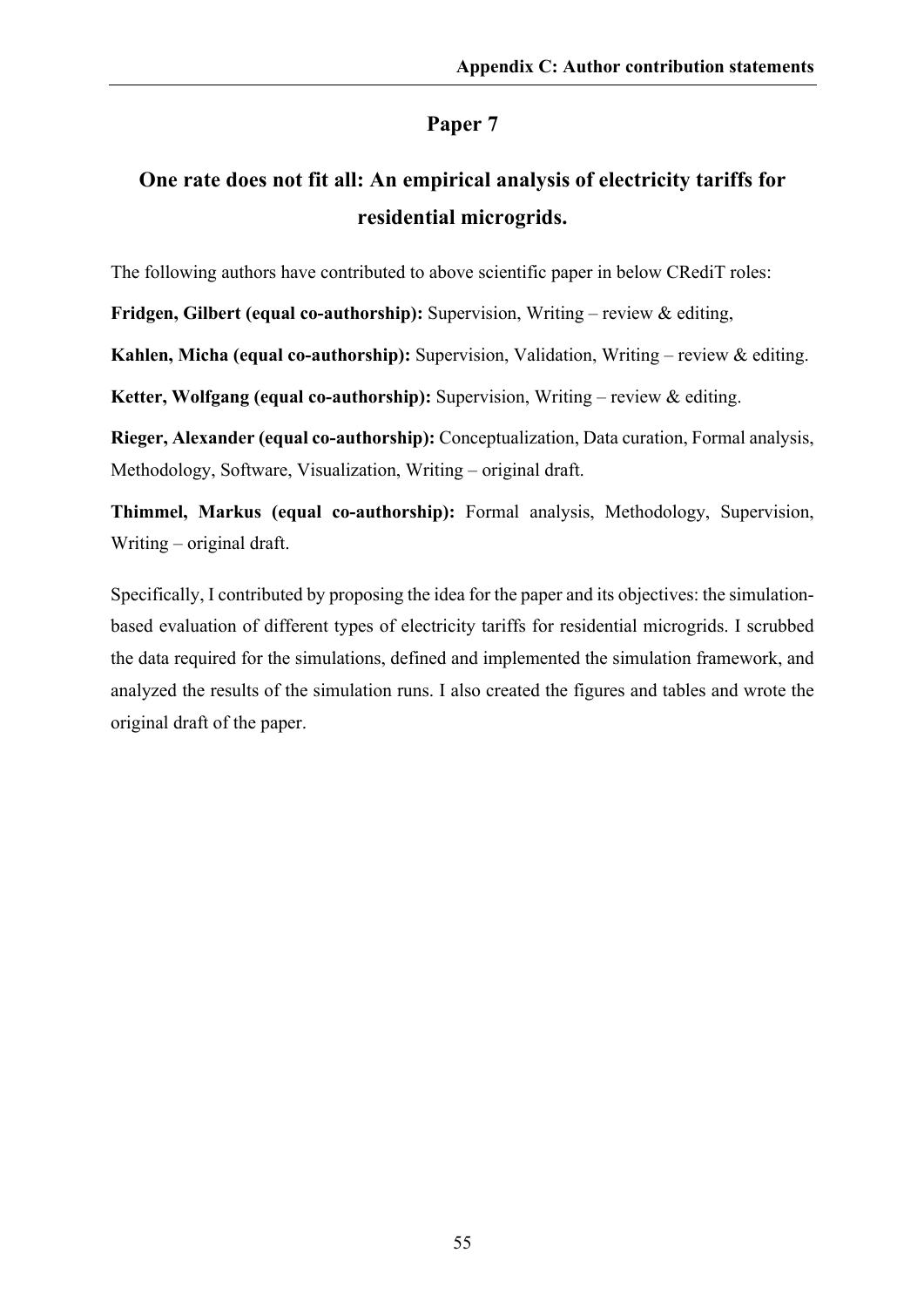# **Appendix D: Paper abstracts**

# **Paper 1**

# **How to Develop a GDPR-Compliant Blockchain Solution for Cross-Organizational Workflow Management: Evidence from the German Asylum Procedure**

| Authors:      | Guggenmos, Florian; Lockl, Jannik; Rieger, Alexander; Wenninger,<br>Annette; & Fridgen, Gilbert                                                                                                                                                                                                                                                                                                                                                                                                                                                                                                                                                                                                                                                                                                                                                                                       |
|---------------|---------------------------------------------------------------------------------------------------------------------------------------------------------------------------------------------------------------------------------------------------------------------------------------------------------------------------------------------------------------------------------------------------------------------------------------------------------------------------------------------------------------------------------------------------------------------------------------------------------------------------------------------------------------------------------------------------------------------------------------------------------------------------------------------------------------------------------------------------------------------------------------|
| Published in: | Proceedings of the 53rd Hawaii International Conference on System<br>Sciences.                                                                                                                                                                                                                                                                                                                                                                                                                                                                                                                                                                                                                                                                                                                                                                                                        |
| Abstract:     | Blockchain technology has the potential to resolve trust concerns in cross-<br>organizational workflows and to reduce reliance on paper-based documents<br>as trust anchors. Although these prospects are real, so is regulatory<br>uncertainty. In particular, the reconciliation of blockchain with Europe's<br>General Data Protection Regulation (GDPR) is proving to be a significant<br>challenge. We tackled this challenge with the German Federal Office for<br>Migration and Refugees. Here, we explain how we used Action Research<br>to guide the Federal Office in creating a GDPR-compliant blockchain<br>solution for the German asylum procedure. Moreover, we explain the<br>architecture of the Federal Office's solution and present two design<br>principles for developing GDPR-compliant blockchain solutions for cross-<br>organizational workflow management. |
|               |                                                                                                                                                                                                                                                                                                                                                                                                                                                                                                                                                                                                                                                                                                                                                                                                                                                                                       |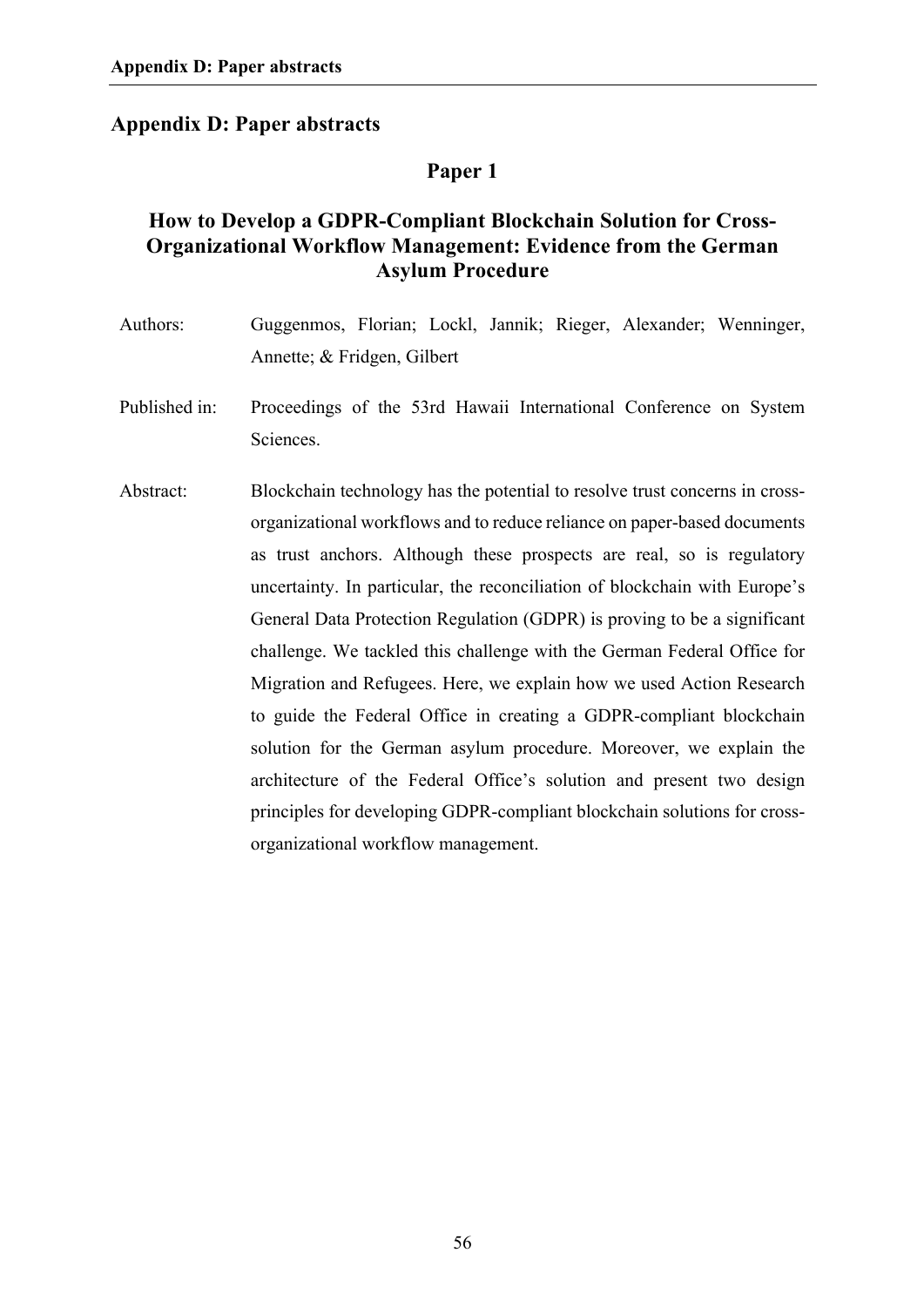# **Building a blockchain application that complies with the EU general data protection regulation**

| Authors: | Rieger, Alexander; Lockl, Jannik; Urbach, Nils; Guggenmos, Florian; & |
|----------|-----------------------------------------------------------------------|
|          | Fridgen, Gilbert                                                      |

Published in: MIS Quarterly Executive

Abstract: Complying with the EU General Data Protection Regulation (GDPR) poses significant challenges for blockchain projects, including establishing clear responsibilities for compliance, securing lawful bases for processing personal data, and observing rights to rectification and erasure. We describe how Germany's Federal Office for Migration and Refugees addressed these challenges and created a GDPR-compliant blockchain solution for crossorganizational workflow coordination. Based on the lessons learned, we provide three recommendations for ensuring blockchain solutions are GDPR-compliant.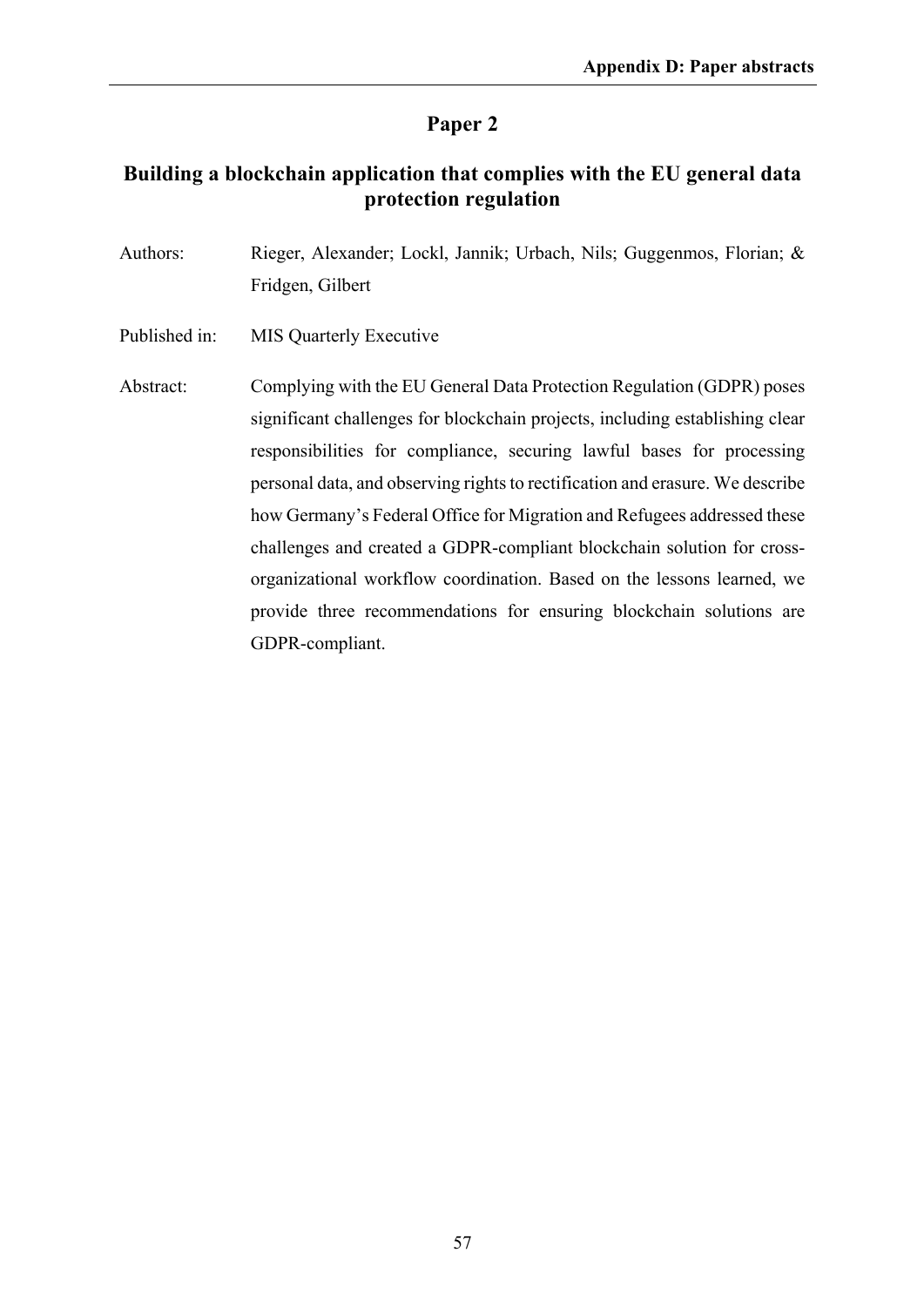# **Affordance-Experimentation-Actualization Theory in Artificial Intelligence Research – A Predictive Maintenance Story**

- Authors: Keller, Robert; Stohr, Alexander; Fridgen, Gilbert; Lockl, Jannik; & Rieger, Alexander
- Published in: Proceedings of the 2019 International Conference on Information Systems.
- Abstract: Artificial intelligence currently counts among the most prominent digital technologies and promises to generate significant business value in the future. Despite a growing body of knowledge, research could further benefit from incorporating technological features, human actors, and organizational goals into the examination of artificial intelligence-enabled systems. This integrative perspective is crucial for effective implementation. Our study intends to fill this gap by introducing affordance-experimentation-actualization theory to artificial intelligence research. In doing so, we conduct a case study on the implementation of predictive maintenance using affordance-experimentation-actualization theory as our theoretical lens. From our study, we find further evidence for the existence of the experimentation phase during which organizations make new technologies ready for effective use. We propose extending the experimentation phase with the activity of 'conceptual exploration' in order to make affordance-experimentation-actualization theory applicable to a broader range of technologies and the domain of AI-enabled systems in particular.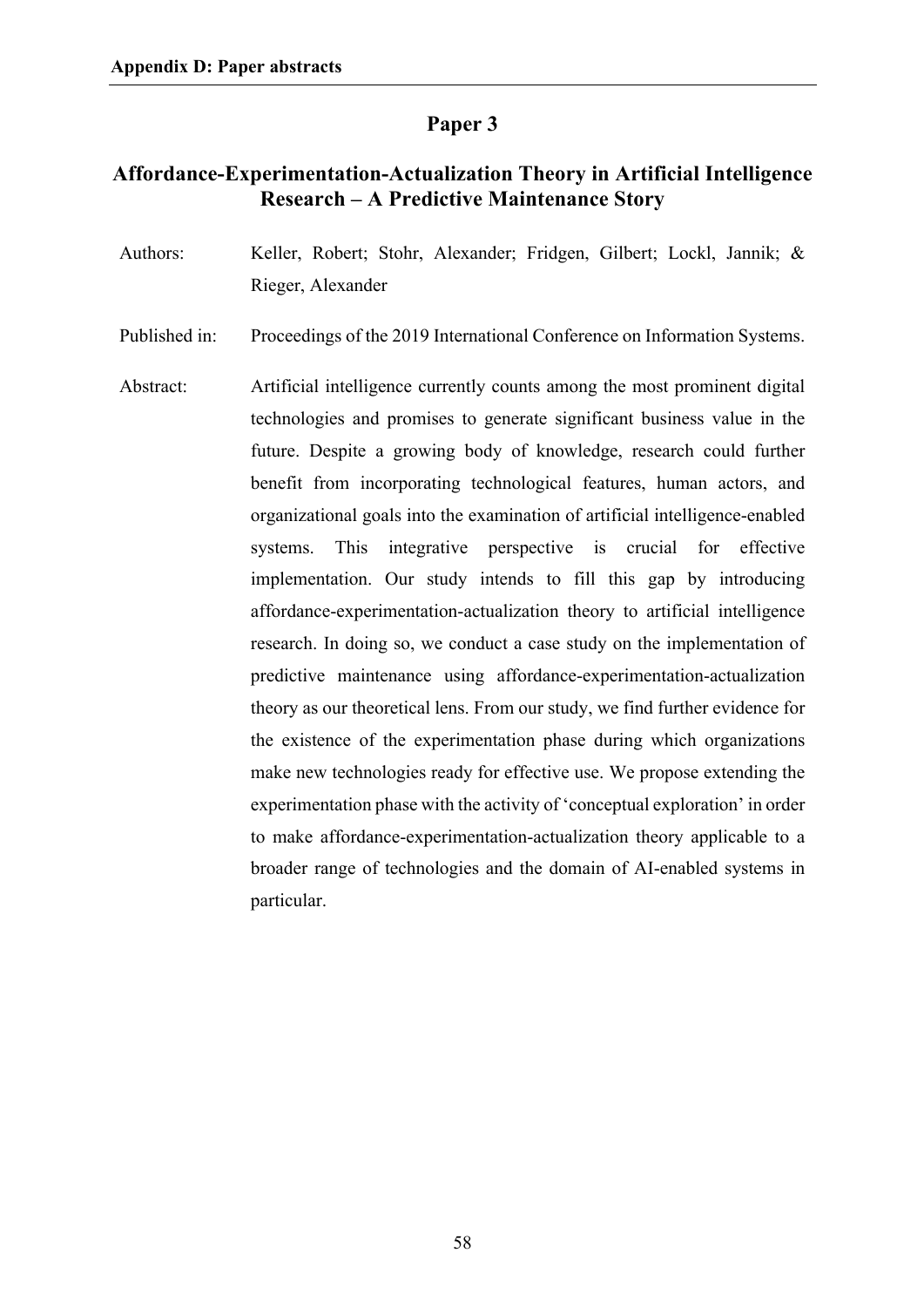# **The Evolution of an Architectural Paradigm - Using Blockchain to Build a Cross-Organizational Enterprise Service Bus**

- Authors: Amend, Julia; Fridgen, Gilbert; Rieger, Alexander; Roth, Tamara; & Stohr, Alexander
- Published in: Proceedings of the 54th Hawaii International Conference on System Sciences.
- Abstract: Cross-organizational collaboration and the exchange of process data are indispensable for many processes in federally organized governments. Conventional IT solutions, such as cross-organizational workflow management systems, address these requirements through centralized process management and architectures. However, such centralization is difficult and often undesirable in federal contexts. One alternative solution that emphasizes decentralized process management and a decentralized architecture is the blockchain solution of Germany's Federal Office for Migration and Refugees. Here, we investigate the architecture of this solution and examine how it addresses the requirements of federal contexts. We find that the solution's architecture resembles an improvement and cross-organizational adaption of an old architectural paradigm, the enterprise service bus.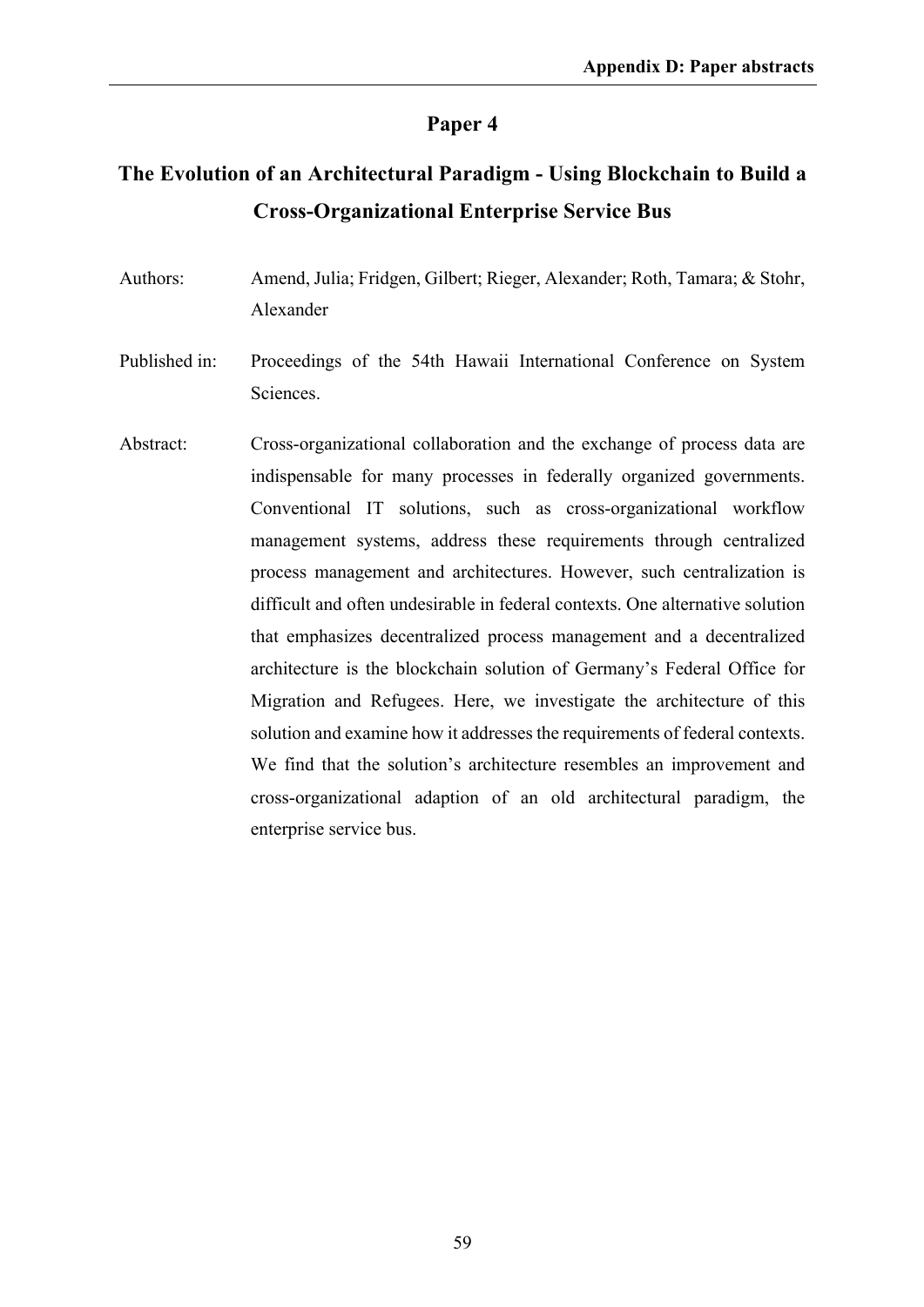### **Business Models and Profitability of Energy Storage**

Authors: Baumgarte, Felix; Glenk, Gunther; & Rieger, Alexander

- Published in: iScience
- Abstract: Rapid growth of intermittent renewable power generation makes the identification of investment opportunities in energy storage and the establishment of their profitability indispensable. Here we first present a conceptual framework to characterize business models of energy storage and systematically differentiate in- vestment opportunities. We then use the framework to examine which storage technologies can perform the identified business models and review the recent literature regarding the profitability of individual combinations of business models and technologies. Our analysis shows that a set of commercially available technologies can serve all identified business models. We also find that certain combinations appear to have approached a tipping point toward profitability. Yet, this conclusion only holds for combinations examined most recently or stacking several business models. Many technologically feasible combinations have been neglected, indicating a need for further research to provide a detailed and conclusive understanding about the profitability of energy storage.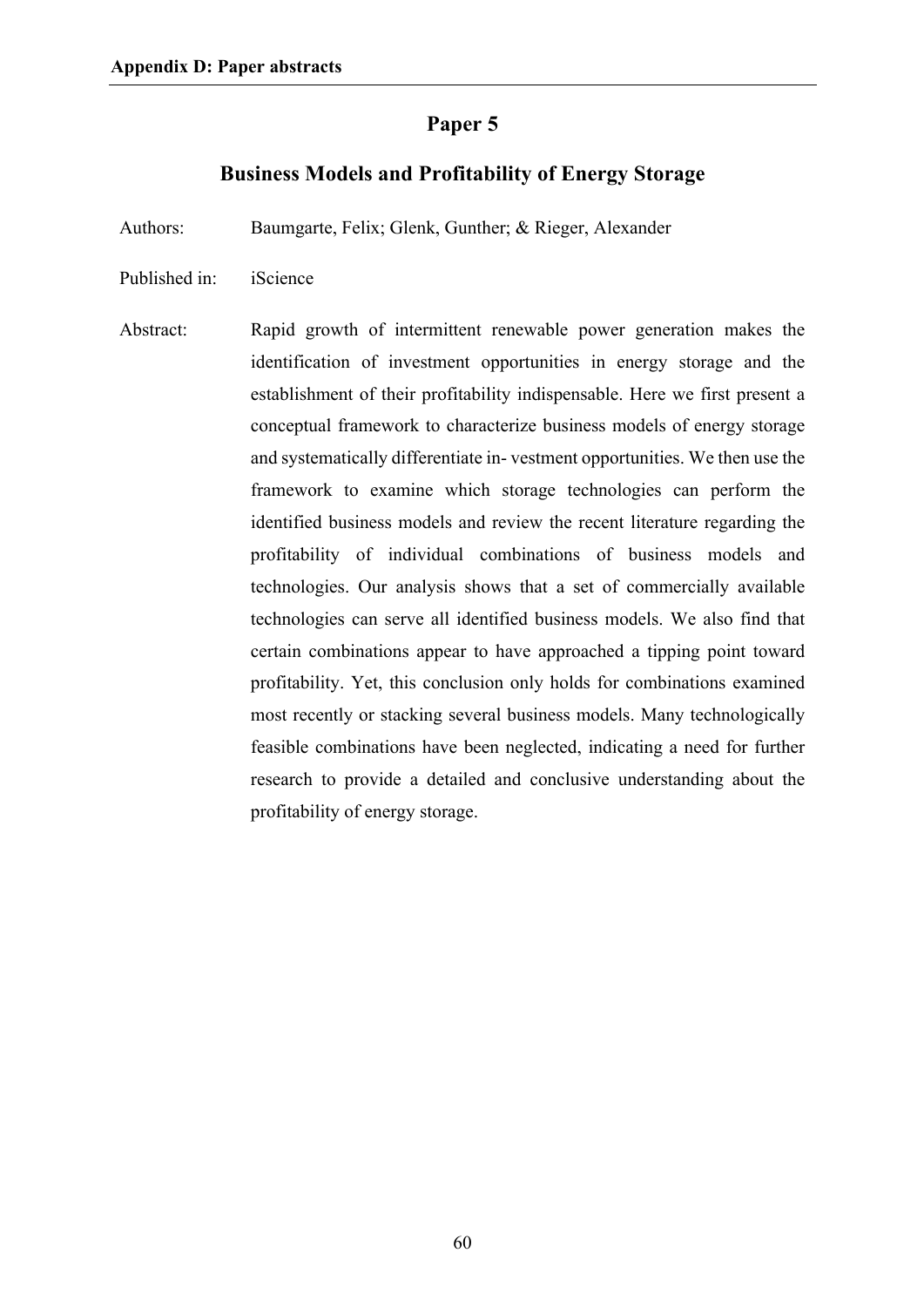# **Estimating the benefits of cooperation in a residential microgrid: A datadriven approach**

Authors: Rieger, Alexander; Thummert, Robert; Fridgen, Gilbert; Kahlen, Micha; & Ketter, Wolfgang

Published in: Applied Energy

Abstract: Private households are increasingly taking cooperative action to change their energy consumption patterns in pursuit of green, social, and economic objectives. Cooperative demand response (DR) programs can contribute to these common goals in several ways. To quantify their potential, we use detailed energy consumption and production data collected from 201 households in Austin (Texas) over the year 2014 as well as historic realtime prices from the Austin wholesale market. To simulate cooperative DR, we adapt a load-scheduling algorithm to support both real-time retail prices and a capacity-pricing component (two-part pricing schemes). Our results suggest that cooperative DR results in higher cost savings for households than individual DR. Whereas cooperative DR that is based on real-time pricing alone leads to an increase in peak demand, we show that adding a capacity-pricing component is able to counteract this effect. The capacitypricing component successfully reduces the cooperative's peak demand and also increases the cost savings potential. Effective peak shaving is furthermore only possible in a cooperative setting. We conclude that cooperative DR programs are not only beneficial to customers but also to energy providers. The use of appropriate tariffs allows consumers and suppliers to share these benefits fairly.